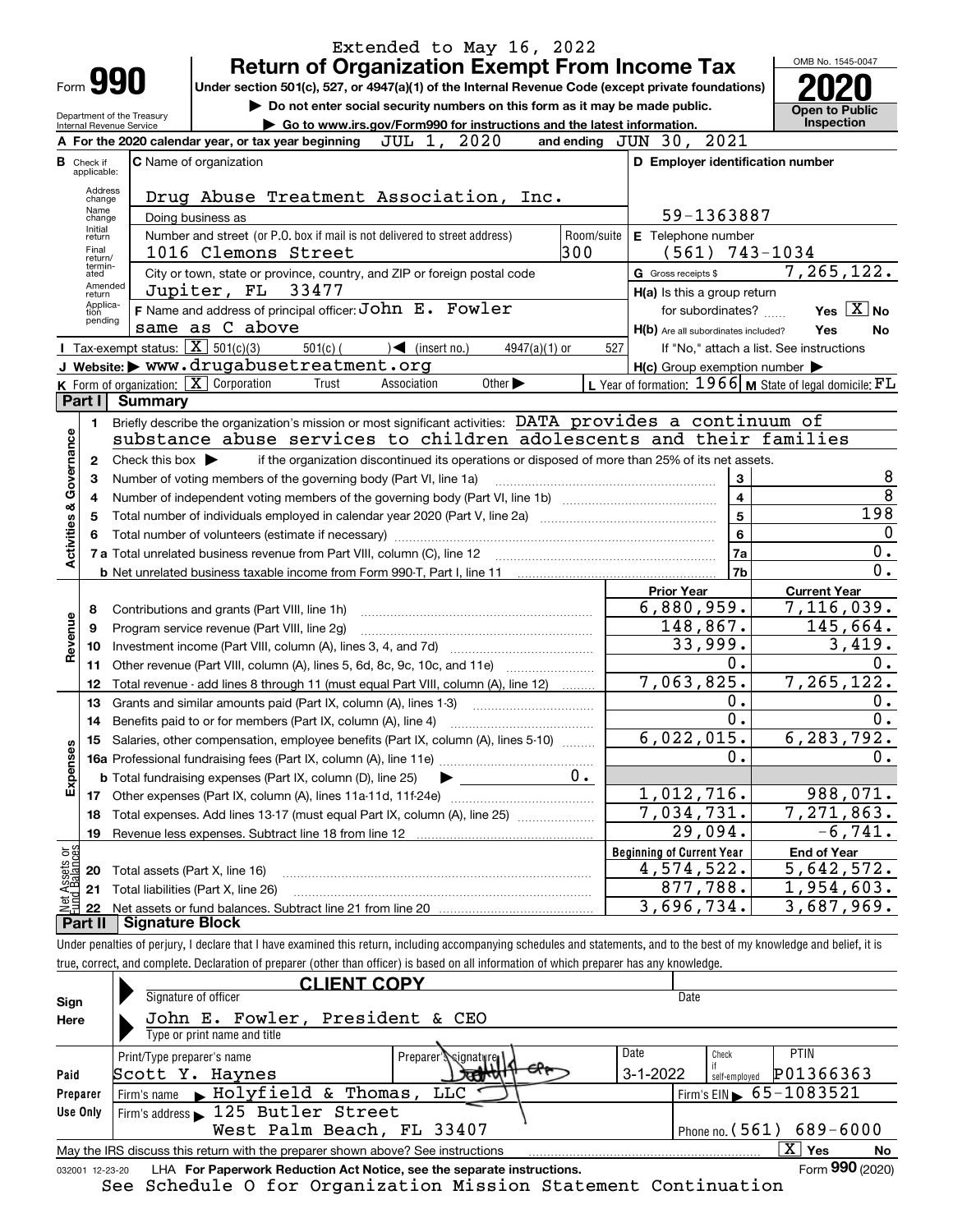| 1            | Check if Schedule O contains a response or note to any line in this Part III<br>Briefly describe the organization's mission:                                                                                                             |
|--------------|------------------------------------------------------------------------------------------------------------------------------------------------------------------------------------------------------------------------------------------|
|              | Our mission is to provide effective quality programs for children and                                                                                                                                                                    |
|              | adolescents, and their families experiencing problems with substance                                                                                                                                                                     |
|              | abuse and/or juvenile delinquency. We provide services in Palm Beach,                                                                                                                                                                    |
|              | St. Lucie, Martin, Indian River and Okeechobee counties. We are                                                                                                                                                                          |
| $\mathbf{2}$ | Did the organization undertake any significant program services during the year which were not listed on the                                                                                                                             |
|              | $]$ Yes $[\overline{\mathrm{X}}]$ No<br>prior Form 990 or 990-EZ?                                                                                                                                                                        |
|              | If "Yes." describe these new services on Schedule O.                                                                                                                                                                                     |
| 3            | $\boxed{\phantom{1}}$ Yes $\boxed{\mathrm{X}}$ No<br>Did the organization cease conducting, or make significant changes in how it conducts, any program services?                                                                        |
|              | If "Yes," describe these changes on Schedule O.                                                                                                                                                                                          |
| 4            | Describe the organization's program service accomplishments for each of its three largest program services, as measured by expenses.                                                                                                     |
|              | Section 501(c)(3) and 501(c)(4) organizations are required to report the amount of grants and allocations to others, the total expenses, and                                                                                             |
|              | revenue, if any, for each program service reported.<br>1,959,294. including grants of \$<br>54,589.                                                                                                                                      |
| 4a           | ) (Expenses \$<br>(Code:<br>) (Revenue \$<br>Residential - DATA operates two adolescent residential substance use                                                                                                                        |
|              | treatment centers: Walter D. Kelly Center (West Palm Beach) and Norman                                                                                                                                                                   |
|              | C. Hayslip Center (Fort Pierce). Admission is determined in part by                                                                                                                                                                      |
|              | meeting placement criteria as defined by the American Society of                                                                                                                                                                         |
|              | Addiction Medicine. The program consists of three interrelated                                                                                                                                                                           |
|              | components: therapeutic, behavioral, and academic. The therapeutic                                                                                                                                                                       |
|              | component consists of participation in evidence-based individual,                                                                                                                                                                        |
|              | family, and group therapy that addresses issues identified in the                                                                                                                                                                        |
|              | client's collaboratively developed strengths-based treatment plan. The                                                                                                                                                                   |
|              | behavioral component consists of a level system that rewards positive                                                                                                                                                                    |
|              | behaviors. Clients must also progress academically by participating in                                                                                                                                                                   |
|              | our onsite school provided by local school districts. Successful                                                                                                                                                                         |
| 4b           | 1,038,200. including grants of \$<br>(Expenses \$<br>(Code:<br>) (Revenue \$                                                                                                                                                             |
|              | Prevention - DATA provided evidence-based prevention programs (Project                                                                                                                                                                   |
|              | SUCCESS) in middle and high schools throughout Palm Beach, Martin, St.                                                                                                                                                                   |
|              | Lucie, and Indian River counties. This program uses interventions that                                                                                                                                                                   |
|              | are effective in reducing risk factors and enhancing protective                                                                                                                                                                          |
|              | factors. Services include individual/family/group counseling                                                                                                                                                                             |
|              | indicated), a prevention education series and parent groups (universal                                                                                                                                                                   |
|              | direct), and environmental awareness activities (universal indirect).                                                                                                                                                                    |
|              | During the fiscal year 379 youth participated in individual counseling<br>with an average success rate of 99%. Additionally, over 4,000 youth                                                                                            |
|              | participated in the prevention education series.                                                                                                                                                                                         |
|              |                                                                                                                                                                                                                                          |
|              |                                                                                                                                                                                                                                          |
|              |                                                                                                                                                                                                                                          |
|              | 4c (Code: 1) (Expenses \$2000) (Expenses \$2000) (Revenue \$2000 ms = 1) (Revenue \$2000 ms = 1) (Revenue \$2000 ms = 1) (Revenue \$2000 ms = 1) (Revenue \$2000 ms = 1) (Revenue \$2000 ms = 1) (Revenue \$2000 ms = 1) (Revenue \$2000 |
|              | both individuals and the community. Community services include                                                                                                                                                                           |
|              | education, identification, and linkage with high-risk groups. These                                                                                                                                                                      |
|              | services are designed to encourage, educate and engage prospective                                                                                                                                                                       |
|              | clients who show an indication of substance use and/or mental health                                                                                                                                                                     |
|              | problems or needs. DATA provides outreach services in the public-school                                                                                                                                                                  |
|              | system and in other community settings and provided outreach services                                                                                                                                                                    |
|              | to approximately 10,000 youth, parents, and community members.                                                                                                                                                                           |
|              |                                                                                                                                                                                                                                          |
|              |                                                                                                                                                                                                                                          |
|              |                                                                                                                                                                                                                                          |
|              |                                                                                                                                                                                                                                          |
|              | 4d Other program services (Describe on Schedule O.)                                                                                                                                                                                      |
|              | (Expenses \$2,660,515. including grants of \$<br>91,075.)<br>) (Revenue \$                                                                                                                                                               |
|              | 6,389,272.<br>4e Total program service expenses >                                                                                                                                                                                        |
|              | Form 990 (2020)                                                                                                                                                                                                                          |
|              | See Schedule 0 for Continuation(s)<br>032002 12-23-20                                                                                                                                                                                    |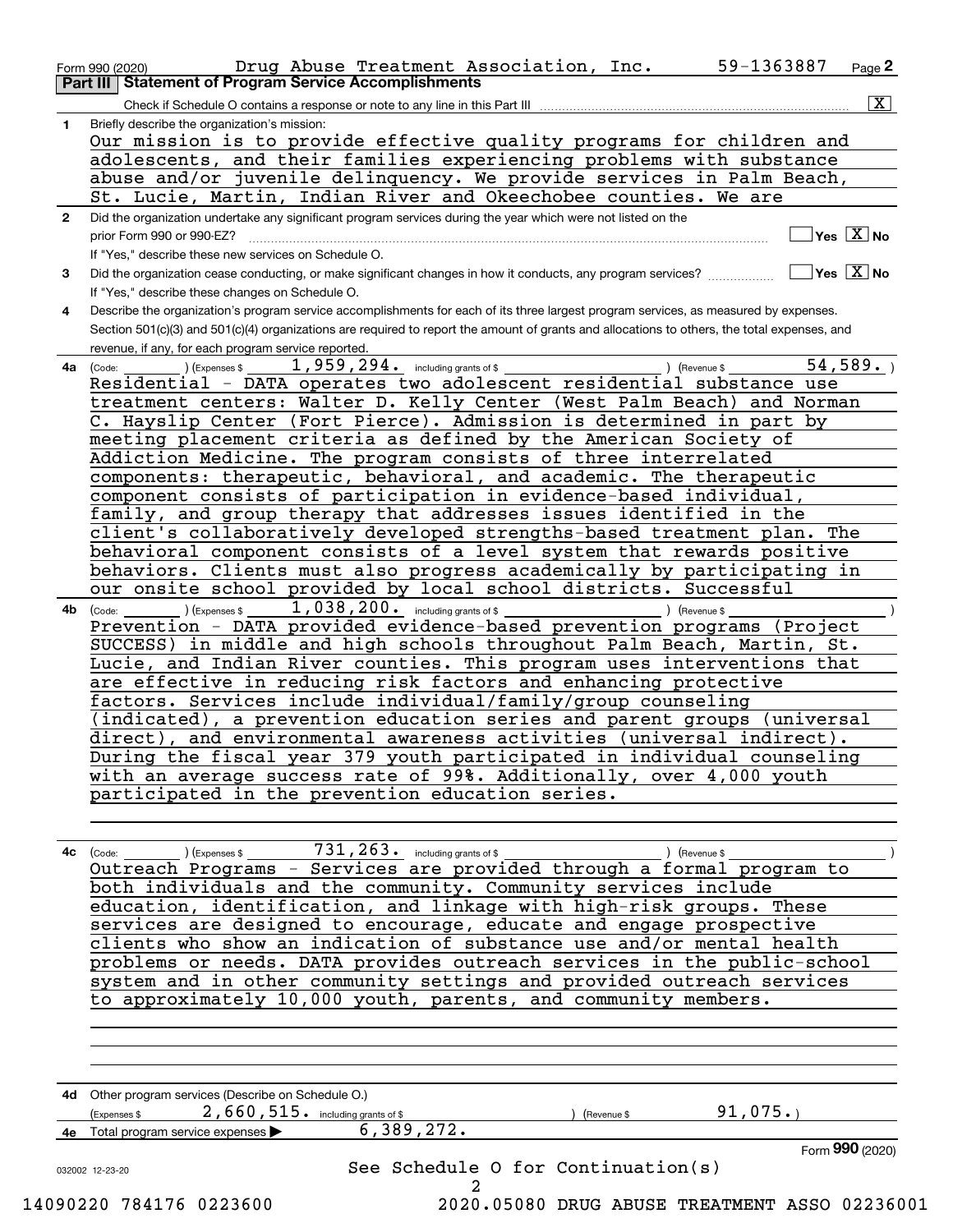|  | Form 990 (2020) |  |
|--|-----------------|--|

|     |                                                                                                                                  |                 | Yes   No    |                         |
|-----|----------------------------------------------------------------------------------------------------------------------------------|-----------------|-------------|-------------------------|
| 1   | Is the organization described in section $501(c)(3)$ or $4947(a)(1)$ (other than a private foundation)?                          |                 |             |                         |
|     |                                                                                                                                  | 1               | X           |                         |
| 2   |                                                                                                                                  | $\overline{2}$  | $\mathbf X$ |                         |
| 3   | Did the organization engage in direct or indirect political campaign activities on behalf of or in opposition to candidates for  |                 |             |                         |
|     |                                                                                                                                  | 3               |             | x                       |
| 4   | Section 501(c)(3) organizations. Did the organization engage in lobbying activities, or have a section 501(h) election in effect |                 |             |                         |
|     |                                                                                                                                  | 4               |             | x                       |
| 5   | Is the organization a section 501(c)(4), 501(c)(5), or 501(c)(6) organization that receives membership dues, assessments, or     |                 |             |                         |
|     |                                                                                                                                  | 5               |             | x                       |
| 6   | Did the organization maintain any donor advised funds or any similar funds or accounts for which donors have the right to        |                 |             |                         |
|     | provide advice on the distribution or investment of amounts in such funds or accounts? If "Yes," complete Schedule D, Part I     | 6               |             | x                       |
| 7   | Did the organization receive or hold a conservation easement, including easements to preserve open space,                        |                 |             | x                       |
|     |                                                                                                                                  | $\overline{7}$  |             |                         |
| 8   | Did the organization maintain collections of works of art, historical treasures, or other similar assets? If "Yes," complete     |                 |             | x                       |
|     |                                                                                                                                  | 8               |             |                         |
| 9   | Did the organization report an amount in Part X, line 21, for escrow or custodial account liability, serve as a custodian for    |                 |             |                         |
|     | amounts not listed in Part X; or provide credit counseling, debt management, credit repair, or debt negotiation services?        |                 |             | x                       |
|     |                                                                                                                                  | 9               |             |                         |
| 10  | Did the organization, directly or through a related organization, hold assets in donor-restricted endowments                     | 10              |             | x                       |
| 11  | If the organization's answer to any of the following questions is "Yes," then complete Schedule D, Parts VI, VII, VIII, IX, or X |                 |             |                         |
|     | as applicable.                                                                                                                   |                 |             |                         |
| а   | Did the organization report an amount for land, buildings, and equipment in Part X, line 10? If "Yes," complete Schedule D.      |                 |             |                         |
|     |                                                                                                                                  | 11a             | X           |                         |
|     | Did the organization report an amount for investments - other securities in Part X, line 12, that is 5% or more of its total     |                 |             |                         |
|     |                                                                                                                                  | 11 <sub>b</sub> |             | x                       |
| c   | Did the organization report an amount for investments - program related in Part X, line 13, that is 5% or more of its total      |                 |             |                         |
|     |                                                                                                                                  | 11c             |             | x                       |
| d   | Did the organization report an amount for other assets in Part X, line 15, that is 5% or more of its total assets reported in    |                 |             |                         |
|     |                                                                                                                                  | 11d             |             | x                       |
|     |                                                                                                                                  | <b>11e</b>      |             | $\overline{\mathbf{X}}$ |
| f   | Did the organization's separate or consolidated financial statements for the tax year include a footnote that addresses          |                 |             |                         |
|     | the organization's liability for uncertain tax positions under FIN 48 (ASC 740)? If "Yes," complete Schedule D, Part X           | 11f             | X           |                         |
|     | 12a Did the organization obtain separate, independent audited financial statements for the tax year? If "Yes," complete          |                 |             |                         |
|     |                                                                                                                                  | 12a             | X           |                         |
|     | <b>b</b> Was the organization included in consolidated, independent audited financial statements for the tax year?               |                 |             |                         |
|     | If "Yes," and if the organization answered "No" to line 12a, then completing Schedule D, Parts XI and XII is optional            | 12 <sub>b</sub> |             | 47                      |
| 13  | Is the organization a school described in section $170(b)(1)(A)(ii)?$ If "Yes," complete Schedule E                              | 13              |             | X                       |
| 14a | Did the organization maintain an office, employees, or agents outside of the United States?                                      | 14a             |             | X                       |
| b   | Did the organization have aggregate revenues or expenses of more than \$10,000 from grantmaking, fundraising, business,          |                 |             |                         |
|     | investment, and program service activities outside the United States, or aggregate foreign investments valued at \$100,000       |                 |             |                         |
|     |                                                                                                                                  | 14b             |             | x                       |
| 15  | Did the organization report on Part IX, column (A), line 3, more than \$5,000 of grants or other assistance to or for any        |                 |             |                         |
|     |                                                                                                                                  | 15              |             | x                       |
| 16  | Did the organization report on Part IX, column (A), line 3, more than \$5,000 of aggregate grants or other assistance to         |                 |             |                         |
|     |                                                                                                                                  | 16              |             | x                       |
| 17  | Did the organization report a total of more than \$15,000 of expenses for professional fundraising services on Part IX,          |                 |             |                         |
|     |                                                                                                                                  | 17              |             | x                       |
| 18  | Did the organization report more than \$15,000 total of fundraising event gross income and contributions on Part VIII, lines     |                 |             |                         |
|     |                                                                                                                                  | 18              |             | x                       |
| 19  | Did the organization report more than \$15,000 of gross income from gaming activities on Part VIII, line 9a? If "Yes."           |                 |             |                         |
|     |                                                                                                                                  | 19              |             | x                       |
| 20a |                                                                                                                                  | <b>20a</b>      |             | X                       |
|     | b If "Yes" to line 20a, did the organization attach a copy of its audited financial statements to this return?                   | 20 <sub>b</sub> |             |                         |
| 21  | Did the organization report more than \$5,000 of grants or other assistance to any domestic organization or                      |                 |             |                         |
|     |                                                                                                                                  | 21              |             | x<br>Form 990 (2020)    |
|     | 032003 12-23-20                                                                                                                  |                 |             |                         |

3

032003 12-23-20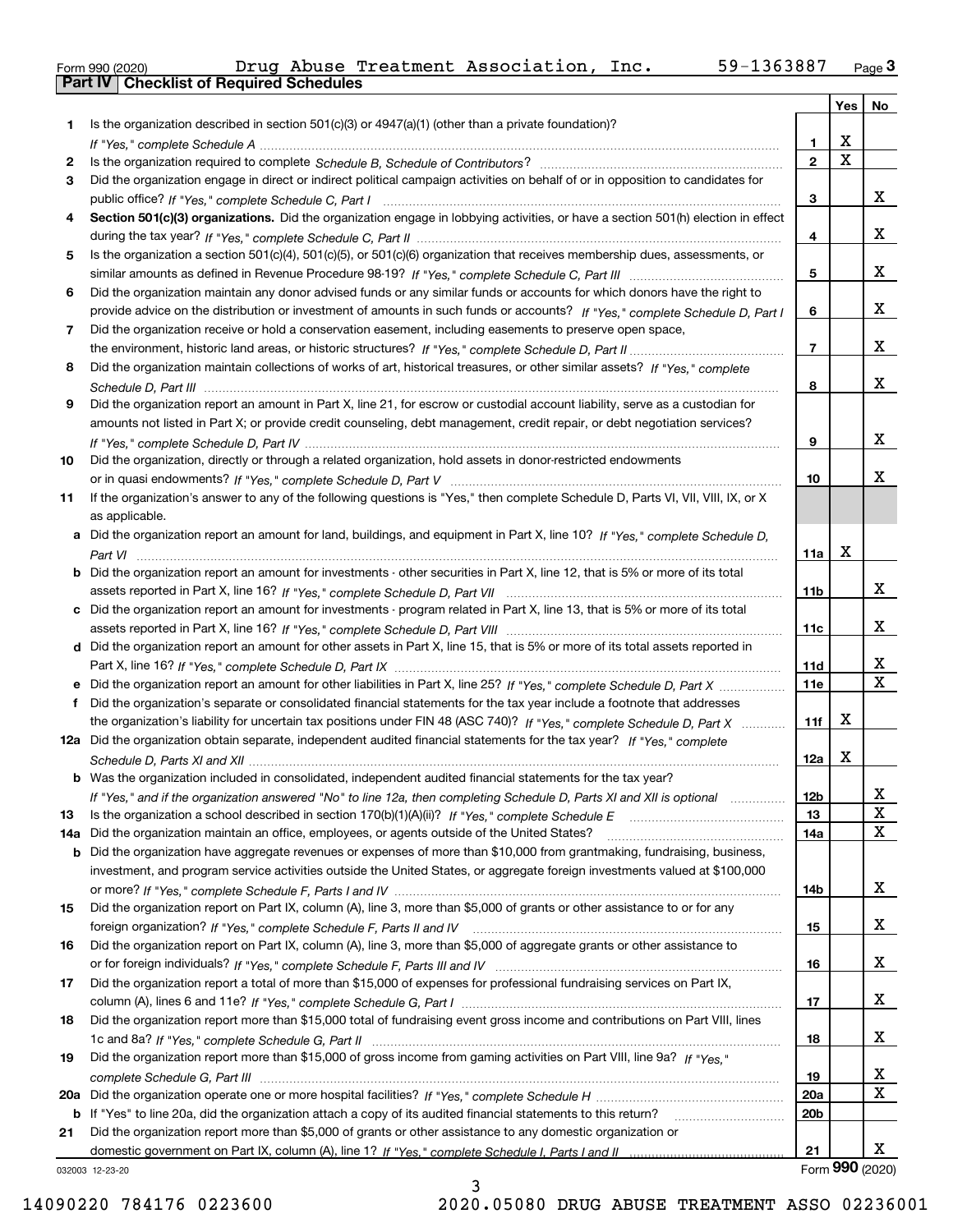| Form 990 (2020) |                                                       |  | Drug Abuse Treatment Association, Inc. | 59-1363887 | Page 4 |
|-----------------|-------------------------------------------------------|--|----------------------------------------|------------|--------|
|                 | Part IV   Checklist of Required Schedules (continued) |  |                                        |            |        |

*(continued)*

|               |                                                                                                                              |                 | Yes | No.             |
|---------------|------------------------------------------------------------------------------------------------------------------------------|-----------------|-----|-----------------|
| 22            | Did the organization report more than \$5,000 of grants or other assistance to or for domestic individuals on                |                 |     |                 |
|               |                                                                                                                              | 22              |     | х               |
| 23            | Did the organization answer "Yes" to Part VII, Section A, line 3, 4, or 5 about compensation of the organization's current   |                 |     |                 |
|               | and former officers, directors, trustees, key employees, and highest compensated employees? If "Yes." complete               |                 |     |                 |
|               |                                                                                                                              | 23              | x   |                 |
|               | 24a Did the organization have a tax-exempt bond issue with an outstanding principal amount of more than \$100,000 as of the  |                 |     |                 |
|               | last day of the year, that was issued after December 31, 2002? If "Yes," answer lines 24b through 24d and complete           |                 |     |                 |
|               |                                                                                                                              | 24a             |     | x               |
| b             |                                                                                                                              | 24b             |     |                 |
|               | c Did the organization maintain an escrow account other than a refunding escrow at any time during the year to defease       |                 |     |                 |
|               |                                                                                                                              | 24c             |     |                 |
|               |                                                                                                                              | 24d             |     |                 |
|               | 25a Section 501(c)(3), 501(c)(4), and 501(c)(29) organizations. Did the organization engage in an excess benefit             |                 |     |                 |
|               |                                                                                                                              | 25a             |     | x               |
|               | b Is the organization aware that it engaged in an excess benefit transaction with a disqualified person in a prior year, and |                 |     |                 |
|               | that the transaction has not been reported on any of the organization's prior Forms 990 or 990-EZ? If "Yes," complete        |                 |     |                 |
|               | Schedule L, Part I                                                                                                           | 25b             |     | x               |
| 26            | Did the organization report any amount on Part X, line 5 or 22, for receivables from or payables to any current              |                 |     |                 |
|               | or former officer, director, trustee, key employee, creator or founder, substantial contributor, or 35%                      |                 |     |                 |
|               |                                                                                                                              | 26              |     | x               |
| 27            | Did the organization provide a grant or other assistance to any current or former officer, director, trustee, key employee,  |                 |     |                 |
|               | creator or founder, substantial contributor or employee thereof, a grant selection committee member, or to a 35% controlled  |                 |     |                 |
|               | entity (including an employee thereof) or family member of any of these persons? If "Yes," complete Schedule L, Part III     | 27              |     | x               |
| 28            | Was the organization a party to a business transaction with one of the following parties (see Schedule L, Part IV            |                 |     |                 |
|               | instructions, for applicable filing thresholds, conditions, and exceptions):                                                 |                 |     |                 |
|               | a A current or former officer, director, trustee, key employee, creator or founder, or substantial contributor? If           |                 |     |                 |
|               |                                                                                                                              | 28a             |     | x               |
|               |                                                                                                                              | 28 <sub>b</sub> |     | x               |
|               | c A 35% controlled entity of one or more individuals and/or organizations described in lines 28a or 28b? If                  |                 |     |                 |
|               |                                                                                                                              | 28c             |     | х               |
| 29            |                                                                                                                              | 29              |     | x               |
| 30            | Did the organization receive contributions of art, historical treasures, or other similar assets, or qualified conservation  |                 |     |                 |
|               |                                                                                                                              | 30              |     | х<br>X          |
| 31            | Did the organization liquidate, terminate, or dissolve and cease operations? If "Yes," complete Schedule N, Part I           | 31              |     |                 |
| 32            | Did the organization sell, exchange, dispose of, or transfer more than 25% of its net assets? If "Yes," complete             |                 |     | х               |
|               |                                                                                                                              | 32              |     |                 |
| 33            | Did the organization own 100% of an entity disregarded as separate from the organization under Regulations                   |                 |     | x               |
|               |                                                                                                                              | 33              |     |                 |
| 34            | Was the organization related to any tax-exempt or taxable entity? If "Yes," complete Schedule R, Part II, III, or IV, and    | 34              |     | x               |
|               | 35a Did the organization have a controlled entity within the meaning of section 512(b)(13)?                                  | 35a             |     | x               |
|               | b If "Yes" to line 35a, did the organization receive any payment from or engage in any transaction with a controlled entity  |                 |     |                 |
|               |                                                                                                                              | 35b             |     |                 |
| 36            | Section 501(c)(3) organizations. Did the organization make any transfers to an exempt non-charitable related organization?   |                 |     |                 |
|               |                                                                                                                              | 36              |     | X.              |
| 37            | Did the organization conduct more than 5% of its activities through an entity that is not a related organization             |                 |     |                 |
|               | and that is treated as a partnership for federal income tax purposes? If "Yes," complete Schedule R, Part VI                 | 37              |     | X.              |
| 38            | Did the organization complete Schedule O and provide explanations in Schedule O for Part VI, lines 11b and 19?               |                 |     |                 |
|               | Note: All Form 990 filers are required to complete Schedule O                                                                | 38              | х   |                 |
| <b>Part V</b> | <b>Statements Regarding Other IRS Filings and Tax Compliance</b>                                                             |                 |     |                 |
|               | Check if Schedule O contains a response or note to any line in this Part V                                                   |                 |     |                 |
|               |                                                                                                                              |                 | Yes | No              |
|               | 18<br>1a Enter the number reported in Box 3 of Form 1096. Enter -0- if not applicable<br>1a                                  |                 |     |                 |
| b             | $\Omega$<br>Enter the number of Forms W-2G included in line 1a. Enter -0- if not applicable<br>1b                            |                 |     |                 |
|               | Did the organization comply with backup withholding rules for reportable payments to vendors and reportable gaming           |                 |     |                 |
|               |                                                                                                                              | 1c              | х   |                 |
|               | 032004 12-23-20                                                                                                              |                 |     | Form 990 (2020) |
|               | 4                                                                                                                            |                 |     |                 |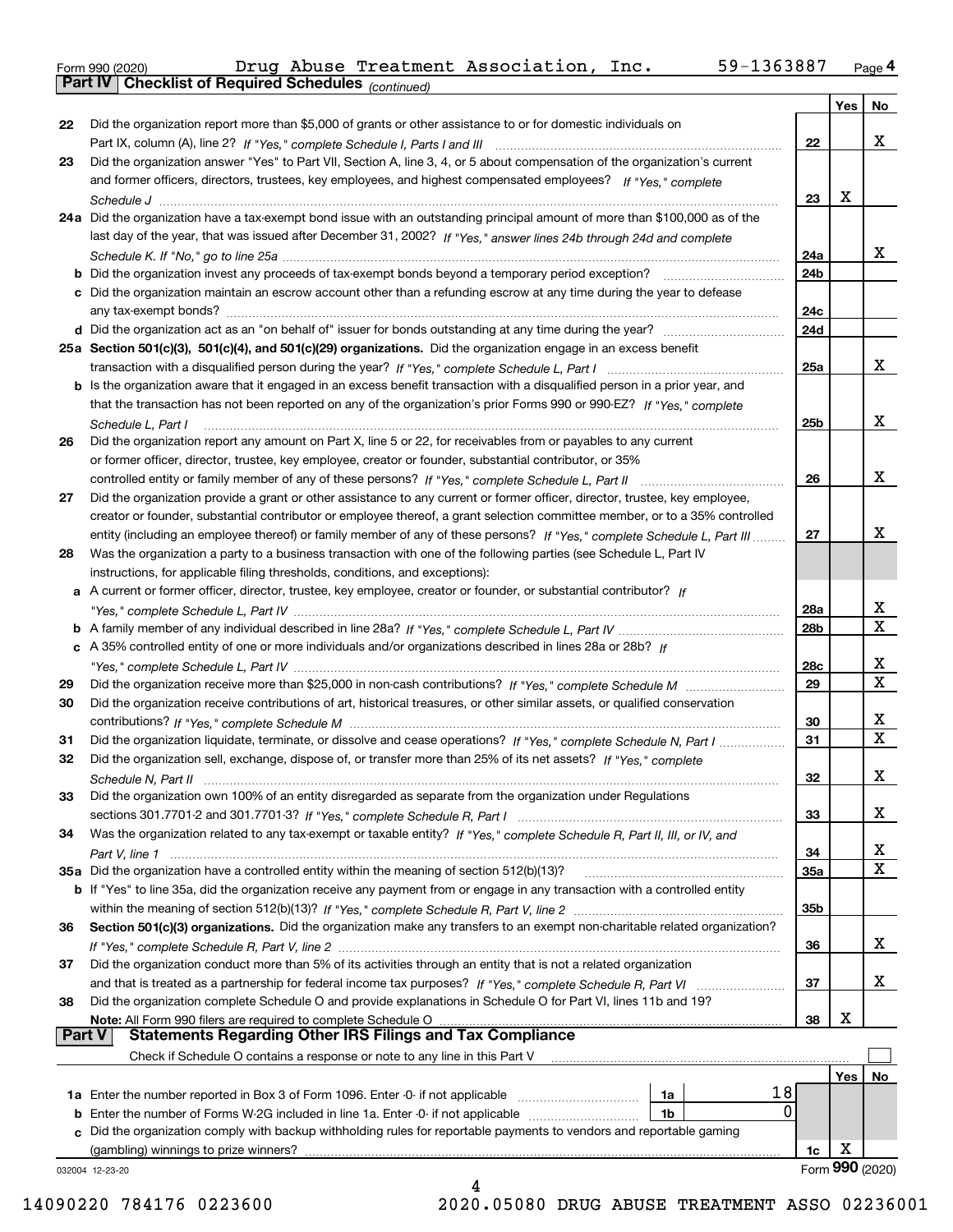|               | 59-1363887<br>Drug Abuse Treatment Association, Inc.<br>Form 990 (2020)                                                                                                                                                                          |                |     | Page $5$         |
|---------------|--------------------------------------------------------------------------------------------------------------------------------------------------------------------------------------------------------------------------------------------------|----------------|-----|------------------|
| <b>Part V</b> | Statements Regarding Other IRS Filings and Tax Compliance (continued)                                                                                                                                                                            |                |     |                  |
|               |                                                                                                                                                                                                                                                  |                | Yes | No               |
|               | 2a Enter the number of employees reported on Form W-3, Transmittal of Wage and Tax Statements,                                                                                                                                                   |                |     |                  |
|               | 198<br>filed for the calendar year ending with or within the year covered by this return<br>2a                                                                                                                                                   |                |     |                  |
|               |                                                                                                                                                                                                                                                  | 2b             | х   |                  |
|               |                                                                                                                                                                                                                                                  |                |     |                  |
|               | 3a Did the organization have unrelated business gross income of \$1,000 or more during the year?                                                                                                                                                 | 3a             |     | х                |
|               |                                                                                                                                                                                                                                                  | 3 <sub>b</sub> |     |                  |
|               | 4a At any time during the calendar year, did the organization have an interest in, or a signature or other authority over, a                                                                                                                     |                |     |                  |
|               | financial account in a foreign country (such as a bank account, securities account, or other financial account)?                                                                                                                                 | 4a             |     | х                |
|               | <b>b</b> If "Yes," enter the name of the foreign country $\triangleright$                                                                                                                                                                        |                |     |                  |
|               | See instructions for filing requirements for FinCEN Form 114, Report of Foreign Bank and Financial Accounts (FBAR).                                                                                                                              |                |     |                  |
|               |                                                                                                                                                                                                                                                  | 5a             |     | х                |
|               |                                                                                                                                                                                                                                                  | 5 <sub>b</sub> |     | х                |
|               |                                                                                                                                                                                                                                                  | 5c             |     |                  |
|               | 6a Does the organization have annual gross receipts that are normally greater than \$100,000, and did the organization solicit                                                                                                                   |                |     |                  |
|               |                                                                                                                                                                                                                                                  | 6a             |     | х                |
|               | <b>b</b> If "Yes," did the organization include with every solicitation an express statement that such contributions or gifts                                                                                                                    |                |     |                  |
|               |                                                                                                                                                                                                                                                  | 6b             |     |                  |
| 7             | Organizations that may receive deductible contributions under section 170(c).                                                                                                                                                                    |                |     |                  |
| a             | Did the organization receive a payment in excess of \$75 made partly as a contribution and partly for goods and services provided to the payor?                                                                                                  | 7a             |     | х                |
|               | <b>b</b> If "Yes," did the organization notify the donor of the value of the goods or services provided?                                                                                                                                         | 7b             |     |                  |
|               | c Did the organization sell, exchange, or otherwise dispose of tangible personal property for which it was required                                                                                                                              |                |     |                  |
|               |                                                                                                                                                                                                                                                  | 7c             |     | x                |
|               | 7d                                                                                                                                                                                                                                               |                |     |                  |
|               |                                                                                                                                                                                                                                                  | 7e             |     |                  |
|               | e Did the organization receive any funds, directly or indirectly, to pay premiums on a personal benefit contract?                                                                                                                                | 7f             |     |                  |
| f             | Did the organization, during the year, pay premiums, directly or indirectly, on a personal benefit contract?<br>If the organization received a contribution of qualified intellectual property, did the organization file Form 8899 as required? |                |     |                  |
| g             |                                                                                                                                                                                                                                                  | 7g             |     |                  |
| h             | If the organization received a contribution of cars, boats, airplanes, or other vehicles, did the organization file a Form 1098-C?                                                                                                               | 7h             |     |                  |
| 8             | Sponsoring organizations maintaining donor advised funds. Did a donor advised fund maintained by the                                                                                                                                             |                |     |                  |
|               | sponsoring organization have excess business holdings at any time during the year?                                                                                                                                                               | 8              |     |                  |
| 9             | Sponsoring organizations maintaining donor advised funds.                                                                                                                                                                                        |                |     |                  |
| а             | Did the sponsoring organization make any taxable distributions under section 4966?                                                                                                                                                               | 9а             |     |                  |
|               | b Did the sponsoring organization make a distribution to a donor, donor advisor, or related person?                                                                                                                                              | 9b             |     |                  |
| 10            | Section 501(c)(7) organizations. Enter:                                                                                                                                                                                                          |                |     |                  |
|               | 10a                                                                                                                                                                                                                                              |                |     |                  |
|               | 10 <sub>b</sub><br>Gross receipts, included on Form 990, Part VIII, line 12, for public use of club facilities                                                                                                                                   |                |     |                  |
| 11            | Section 501(c)(12) organizations. Enter:                                                                                                                                                                                                         |                |     |                  |
|               | 11a                                                                                                                                                                                                                                              |                |     |                  |
|               | b Gross income from other sources (Do not net amounts due or paid to other sources against                                                                                                                                                       |                |     |                  |
|               | 11b                                                                                                                                                                                                                                              |                |     |                  |
|               | 12a Section 4947(a)(1) non-exempt charitable trusts. Is the organization filing Form 990 in lieu of Form 1041?                                                                                                                                   | 12a            |     |                  |
|               | 12b<br><b>b</b> If "Yes," enter the amount of tax-exempt interest received or accrued during the year                                                                                                                                            |                |     |                  |
| 13            | Section 501(c)(29) qualified nonprofit health insurance issuers.                                                                                                                                                                                 |                |     |                  |
|               | a Is the organization licensed to issue qualified health plans in more than one state?                                                                                                                                                           | 13a            |     |                  |
|               | Note: See the instructions for additional information the organization must report on Schedule O.                                                                                                                                                |                |     |                  |
|               | <b>b</b> Enter the amount of reserves the organization is required to maintain by the states in which the                                                                                                                                        |                |     |                  |
|               | 13b                                                                                                                                                                                                                                              |                |     |                  |
|               | 13с                                                                                                                                                                                                                                              |                |     |                  |
| 14a           | Did the organization receive any payments for indoor tanning services during the tax year?                                                                                                                                                       | 14a            |     | х                |
|               | <b>b</b> If "Yes," has it filed a Form 720 to report these payments? If "No," provide an explanation on Schedule O                                                                                                                               | 14b            |     |                  |
| 15            | Is the organization subject to the section 4960 tax on payment(s) of more than \$1,000,000 in remuneration or                                                                                                                                    |                |     |                  |
|               |                                                                                                                                                                                                                                                  | 15             |     | x                |
|               | If "Yes," see instructions and file Form 4720, Schedule N.                                                                                                                                                                                       |                |     |                  |
| 16            | Is the organization an educational institution subject to the section 4968 excise tax on net investment income?                                                                                                                                  | 16             |     | х                |
|               | If "Yes," complete Form 4720, Schedule O.                                                                                                                                                                                                        |                |     |                  |
|               |                                                                                                                                                                                                                                                  |                |     | Earm $990(2020)$ |

5

Form (2020) **990**

032005 12-23-20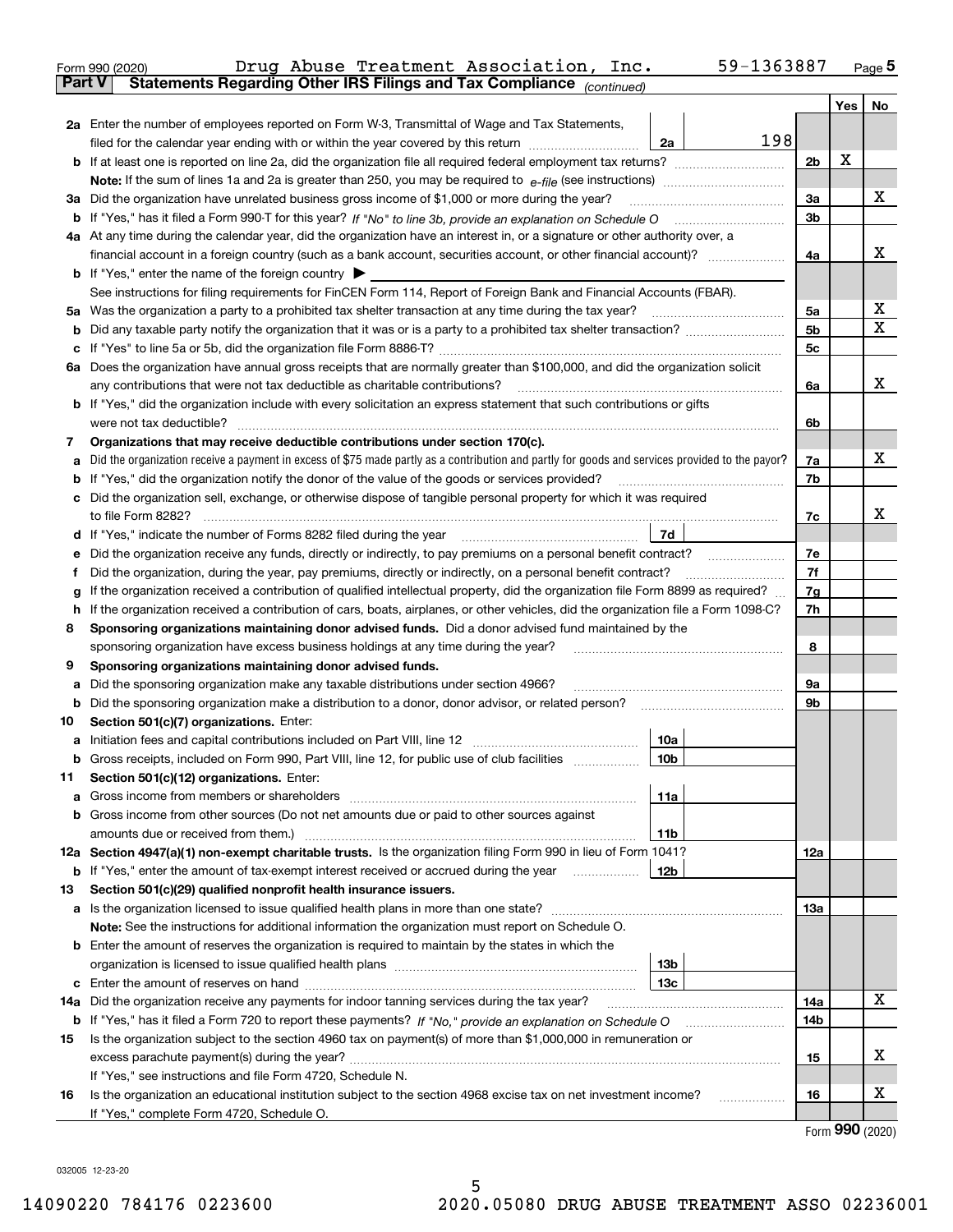| Form 990 (2020) |  |
|-----------------|--|
|-----------------|--|

Drug Abuse Treatment Association, Inc. 59-1363887

*For each "Yes" response to lines 2 through 7b below, and for a "No" response to line 8a, 8b, or 10b below, describe the circumstances, processes, or changes on Schedule O. See instructions.* Form 990 (2020) Page **6Part VI Governance, Management, and Disclosure** 

|              |                                                                                                                                                                            |    |  |   |                 | Yes   No        |              |  |  |
|--------------|----------------------------------------------------------------------------------------------------------------------------------------------------------------------------|----|--|---|-----------------|-----------------|--------------|--|--|
|              | <b>1a</b> Enter the number of voting members of the governing body at the end of the tax year <i>manumum</i>                                                               | 1a |  | 8 |                 |                 |              |  |  |
|              | If there are material differences in voting rights among members of the governing body, or if the governing                                                                |    |  |   |                 |                 |              |  |  |
|              | body delegated broad authority to an executive committee or similar committee, explain on Schedule O.                                                                      |    |  |   |                 |                 |              |  |  |
|              |                                                                                                                                                                            | 1b |  | 8 |                 |                 |              |  |  |
| $\mathbf{2}$ | Did any officer, director, trustee, or key employee have a family relationship or a business relationship with any other                                                   |    |  |   |                 |                 |              |  |  |
|              | officer, director, trustee, or key employee?                                                                                                                               |    |  |   | $\mathbf{2}$    |                 | X            |  |  |
| 3            | Did the organization delegate control over management duties customarily performed by or under the direct supervision                                                      |    |  |   |                 |                 |              |  |  |
|              |                                                                                                                                                                            |    |  |   | 3               |                 | X            |  |  |
| 4            | Did the organization make any significant changes to its governing documents since the prior Form 990 was filed?                                                           |    |  |   | 4               |                 | $\mathbf X$  |  |  |
| 5            |                                                                                                                                                                            |    |  |   | 5               |                 | $\mathbf X$  |  |  |
| 6            | Did the organization have members or stockholders?                                                                                                                         |    |  |   | 6               |                 | $\mathbf{x}$ |  |  |
|              | 7a Did the organization have members, stockholders, or other persons who had the power to elect or appoint one or                                                          |    |  |   |                 |                 |              |  |  |
|              |                                                                                                                                                                            |    |  |   | 7a              |                 | X            |  |  |
|              | <b>b</b> Are any governance decisions of the organization reserved to (or subject to approval by) members, stockholders, or                                                |    |  |   |                 |                 |              |  |  |
|              | persons other than the governing body?                                                                                                                                     |    |  |   | 7b              |                 | Х            |  |  |
| 8            | Did the organization contemporaneously document the meetings held or written actions undertaken during the year by the following:                                          |    |  |   |                 |                 |              |  |  |
| a            |                                                                                                                                                                            |    |  |   | 8a              | X               |              |  |  |
|              |                                                                                                                                                                            |    |  |   | 8b              | $\mathbf X$     |              |  |  |
| 9            | Is there any officer, director, trustee, or key employee listed in Part VII, Section A, who cannot be reached at the                                                       |    |  |   |                 |                 |              |  |  |
|              |                                                                                                                                                                            |    |  |   | 9               |                 | X            |  |  |
|              | Section B. Policies <sub>(This</sub> Section B requests information about policies not required by the Internal Revenue Code.)                                             |    |  |   |                 |                 |              |  |  |
|              |                                                                                                                                                                            |    |  |   |                 | Yes             | <b>No</b>    |  |  |
|              |                                                                                                                                                                            |    |  |   | <b>10a</b>      |                 | X            |  |  |
|              |                                                                                                                                                                            |    |  |   |                 |                 |              |  |  |
|              | <b>b</b> If "Yes," did the organization have written policies and procedures governing the activities of such chapters, affiliates,                                        |    |  |   |                 |                 |              |  |  |
|              |                                                                                                                                                                            |    |  |   | 10 <sub>b</sub> |                 |              |  |  |
|              | 11a Has the organization provided a complete copy of this Form 990 to all members of its governing body before filing the form?                                            |    |  |   | 11a             | X               |              |  |  |
|              | <b>b</b> Describe in Schedule O the process, if any, used by the organization to review this Form 990.                                                                     |    |  |   |                 |                 |              |  |  |
|              |                                                                                                                                                                            |    |  |   | 12a             | X               |              |  |  |
| b            |                                                                                                                                                                            |    |  |   | 12 <sub>b</sub> | X               |              |  |  |
|              | c Did the organization regularly and consistently monitor and enforce compliance with the policy? If "Yes," describe                                                       |    |  |   |                 |                 |              |  |  |
|              | in Schedule O how this was done measured and contained a state of the state of the state of the state of the s                                                             |    |  |   | 12c             | X               |              |  |  |
| 13           |                                                                                                                                                                            |    |  |   | 13              | $\mathbf X$     |              |  |  |
| 14           | Did the organization have a written document retention and destruction policy? manufactured and the organization have a written document retention and destruction policy? |    |  |   | 14              | $\mathbf X$     |              |  |  |
| 15           | Did the process for determining compensation of the following persons include a review and approval by independent                                                         |    |  |   |                 |                 |              |  |  |
|              | persons, comparability data, and contemporaneous substantiation of the deliberation and decision?                                                                          |    |  |   |                 |                 |              |  |  |
|              |                                                                                                                                                                            |    |  |   | 15a             | X               |              |  |  |
|              | <b>b</b> Other officers or key employees of the organization                                                                                                               |    |  |   | 15b             | X               |              |  |  |
|              | If "Yes" to line 15a or 15b, describe the process in Schedule O (see instructions).                                                                                        |    |  |   |                 |                 |              |  |  |
|              | 16a Did the organization invest in, contribute assets to, or participate in a joint venture or similar arrangement with a                                                  |    |  |   |                 |                 |              |  |  |
|              | taxable entity during the year?                                                                                                                                            |    |  |   | 16a             |                 | х            |  |  |
|              | b If "Yes," did the organization follow a written policy or procedure requiring the organization to evaluate its participation                                             |    |  |   |                 |                 |              |  |  |
|              | in joint venture arrangements under applicable federal tax law, and take steps to safeguard the organization's                                                             |    |  |   |                 |                 |              |  |  |
|              | exempt status with respect to such arrangements?                                                                                                                           |    |  |   | <b>16b</b>      |                 |              |  |  |
|              | <b>Section C. Disclosure</b>                                                                                                                                               |    |  |   |                 |                 |              |  |  |
| 17           | List the states with which a copy of this Form 990 is required to be filed $\blacktriangleright$ $\underline{FL}$                                                          |    |  |   |                 |                 |              |  |  |
| 18           | Section 6104 requires an organization to make its Forms 1023 (1024 or 1024-A, if applicable), 990, and 990-T (Section 501(c)(3)s only) available                           |    |  |   |                 |                 |              |  |  |
|              | for public inspection. Indicate how you made these available. Check all that apply.                                                                                        |    |  |   |                 |                 |              |  |  |
|              | $X$ Upon request<br>Another's website<br>Own website<br>Other (explain on Schedule O)                                                                                      |    |  |   |                 |                 |              |  |  |
| 19           | Describe on Schedule O whether (and if so, how) the organization made its governing documents, conflict of interest policy, and financial                                  |    |  |   |                 |                 |              |  |  |
|              | statements available to the public during the tax year.                                                                                                                    |    |  |   |                 |                 |              |  |  |
|              | State the name, address, and telephone number of the person who possesses the organization's books and records                                                             |    |  |   |                 |                 |              |  |  |
| 20           | Scott Sherman, CFO - (561) 743-1034                                                                                                                                        |    |  |   |                 |                 |              |  |  |
|              | 1016 Clemons Street, Suite 300, Jupiter, FL<br>33477                                                                                                                       |    |  |   |                 |                 |              |  |  |
|              |                                                                                                                                                                            |    |  |   |                 | Form 990 (2020) |              |  |  |
|              | 032006 12-23-20                                                                                                                                                            |    |  |   |                 |                 |              |  |  |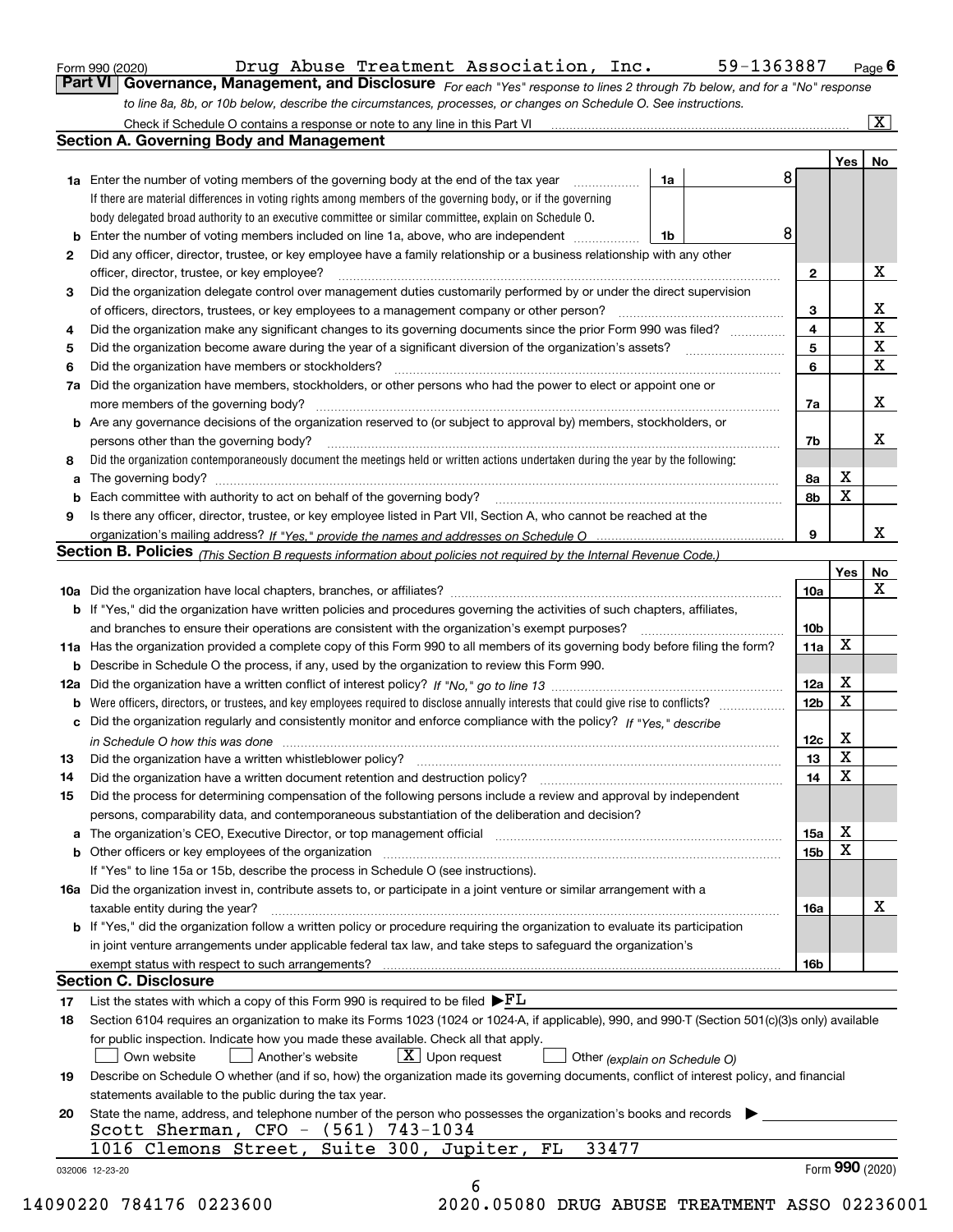| Form 990 (2020)                                                                                                                                            |  |  | Drug Abuse Treatment Association, Inc. |  | 59-1363887 | Page |  |  |  |  |
|------------------------------------------------------------------------------------------------------------------------------------------------------------|--|--|----------------------------------------|--|------------|------|--|--|--|--|
| Part VII Compensation of Officers, Directors, Trustees, Key Employees, Highest Compensated                                                                 |  |  |                                        |  |            |      |  |  |  |  |
| <b>Employees, and Independent Contractors</b>                                                                                                              |  |  |                                        |  |            |      |  |  |  |  |
| Check if Schedule O contains a response or note to any line in this Part VII                                                                               |  |  |                                        |  |            |      |  |  |  |  |
| Officers, Directors, Trustees, Key Employees, and Highest Compensated Employees<br>Section A.                                                              |  |  |                                        |  |            |      |  |  |  |  |
| to Complete this table for all persons required to be listed. Report compensation for the calendar year ending with or within the organization's tay year. |  |  |                                        |  |            |      |  |  |  |  |

**1a •** List all of the organization's current officers, directors, trustees (whether individuals or organizations), regardless of amount of compensation. ils table for all persons required to be listed. Report compensation for the calendar year ending with or within the orga

Enter -0- in columns (D), (E), and (F) if no compensation was paid.

 $\bullet$  List all of the organization's  $\,$ current key employees, if any. See instructions for definition of "key employee."

**•** List the organization's five current highest compensated employees (other than an officer, director, trustee, or key employee) who received reportable compensation (Box 5 of Form W-2 and/or Box 7 of Form 1099-MISC) of more than \$100,000 from the organization and any related organizations.

**•** List all of the organization's former officers, key employees, and highest compensated employees who received more than \$100,000 of reportable compensation from the organization and any related organizations.

**former directors or trustees**  ¥ List all of the organization's that received, in the capacity as a former director or trustee of the organization, more than \$10,000 of reportable compensation from the organization and any related organizations.

See instructions for the order in which to list the persons above.

Check this box if neither the organization nor any related organization compensated any current officer, director, or trustee.  $\mathcal{L}^{\text{max}}$ 

| (A)                                 | (B)                    | (C)                                     |                                                                  |                         |              |                                  |        | (D)             | (E)                              | (F)                      |  |  |  |
|-------------------------------------|------------------------|-----------------------------------------|------------------------------------------------------------------|-------------------------|--------------|----------------------------------|--------|-----------------|----------------------------------|--------------------------|--|--|--|
| Name and title                      | Average                | Position<br>(do not check more than one |                                                                  |                         |              |                                  |        | Reportable      | Reportable                       | Estimated                |  |  |  |
|                                     | hours per              |                                         | box, unless person is both an<br>officer and a director/trustee) |                         |              |                                  |        | compensation    | compensation                     | amount of                |  |  |  |
|                                     | week                   |                                         |                                                                  |                         |              |                                  |        | from<br>the     | from related                     | other                    |  |  |  |
|                                     | (list any<br>hours for |                                         |                                                                  |                         |              |                                  |        | organization    | organizations<br>(W-2/1099-MISC) | compensation<br>from the |  |  |  |
|                                     | related                |                                         |                                                                  |                         |              |                                  |        | (W-2/1099-MISC) |                                  | organization             |  |  |  |
|                                     | organizations          |                                         |                                                                  |                         |              |                                  |        |                 |                                  | and related              |  |  |  |
|                                     | below                  | ndividual trustee or director           | nstitutional trustee                                             |                         | Key employee |                                  |        |                 |                                  | organizations            |  |  |  |
|                                     | line)                  |                                         |                                                                  | Officer                 |              | Highest compensated<br> employee | Former |                 |                                  |                          |  |  |  |
| (1) John Fowler                     | 40.00                  |                                         |                                                                  |                         |              |                                  |        |                 |                                  |                          |  |  |  |
| President/CEO                       |                        |                                         |                                                                  | $\rm X$                 |              |                                  |        | 171,011.        | $0$ .                            | 35,266.                  |  |  |  |
| (2) James McInnis                   | 1.00                   |                                         |                                                                  |                         |              |                                  |        |                 |                                  |                          |  |  |  |
| Chairman                            |                        | $\overline{\textbf{X}}$                 |                                                                  | $\overline{\textbf{X}}$ |              |                                  |        | 0.              | 0.                               | $\mathbf 0$ .            |  |  |  |
| (3) Jeff White                      | 1.00                   |                                         |                                                                  |                         |              |                                  |        |                 |                                  |                          |  |  |  |
| Chairman/Vice Chairman              |                        | $\mathbf X$                             |                                                                  | $\mathbf X$             |              |                                  |        | 0.              | 0.                               | $\mathbf 0$ .            |  |  |  |
| (4) Mark Taplett                    | 1.00                   |                                         |                                                                  |                         |              |                                  |        |                 |                                  |                          |  |  |  |
| Treasurer                           |                        | $\overline{\textbf{X}}$                 |                                                                  | $\overline{\textbf{X}}$ |              |                                  |        | 0.              | 0.                               | $\mathbf 0$ .            |  |  |  |
| $\overline{(5)}$ Erskine Rogers III | 1.00                   |                                         |                                                                  |                         |              |                                  |        |                 |                                  |                          |  |  |  |
| Secretary                           |                        | $\mathbf X$                             |                                                                  | X                       |              |                                  |        | 0.              | 0.                               | $0_{.}$                  |  |  |  |
| $(6)$ Eric Seymour                  | 1.00                   |                                         |                                                                  |                         |              |                                  |        |                 |                                  |                          |  |  |  |
| Secretary/Vice Chairman             |                        | $\mathbf X$                             |                                                                  | X                       |              |                                  |        | 0.              | $\mathbf 0$ .                    | $\mathbf 0$ .            |  |  |  |
| (7) Gary Frechette                  | 1.00                   |                                         |                                                                  |                         |              |                                  |        |                 |                                  |                          |  |  |  |
| Member                              |                        | $\mathbf X$                             |                                                                  |                         |              |                                  |        | 0.              | 0.                               | $\mathbf 0$ .            |  |  |  |
| (8) Sallyann Mohler                 | 1.00                   |                                         |                                                                  |                         |              |                                  |        |                 |                                  |                          |  |  |  |
| Member                              |                        | $\overline{\textbf{X}}$                 |                                                                  |                         |              |                                  |        | 0.              | 0.                               | $\mathbf 0$ .            |  |  |  |
| (9) Maryann Pascarella              | 1.00                   |                                         |                                                                  |                         |              |                                  |        |                 |                                  |                          |  |  |  |
| Member                              |                        | $\mathbf X$                             |                                                                  |                         |              |                                  |        | 0.              | 0.                               | $0_{.}$                  |  |  |  |
|                                     |                        |                                         |                                                                  |                         |              |                                  |        |                 |                                  |                          |  |  |  |
|                                     |                        |                                         |                                                                  |                         |              |                                  |        |                 |                                  |                          |  |  |  |
|                                     |                        |                                         |                                                                  |                         |              |                                  |        |                 |                                  |                          |  |  |  |
|                                     |                        |                                         |                                                                  |                         |              |                                  |        |                 |                                  |                          |  |  |  |
|                                     |                        |                                         |                                                                  |                         |              |                                  |        |                 |                                  |                          |  |  |  |
|                                     |                        |                                         |                                                                  |                         |              |                                  |        |                 |                                  |                          |  |  |  |
|                                     |                        |                                         |                                                                  |                         |              |                                  |        |                 |                                  |                          |  |  |  |
|                                     |                        |                                         |                                                                  |                         |              |                                  |        |                 |                                  |                          |  |  |  |
|                                     |                        |                                         |                                                                  |                         |              |                                  |        |                 |                                  |                          |  |  |  |
|                                     |                        |                                         |                                                                  |                         |              |                                  |        |                 |                                  |                          |  |  |  |
|                                     |                        |                                         |                                                                  |                         |              |                                  |        |                 |                                  |                          |  |  |  |
|                                     |                        |                                         |                                                                  |                         |              |                                  |        |                 |                                  |                          |  |  |  |
|                                     |                        |                                         |                                                                  |                         |              |                                  |        |                 |                                  |                          |  |  |  |
|                                     |                        |                                         |                                                                  |                         |              |                                  |        |                 |                                  |                          |  |  |  |
|                                     |                        |                                         |                                                                  |                         |              |                                  |        |                 |                                  |                          |  |  |  |
|                                     |                        |                                         |                                                                  |                         |              |                                  |        |                 |                                  |                          |  |  |  |

7

032007 12-23-20

Form (2020) **990**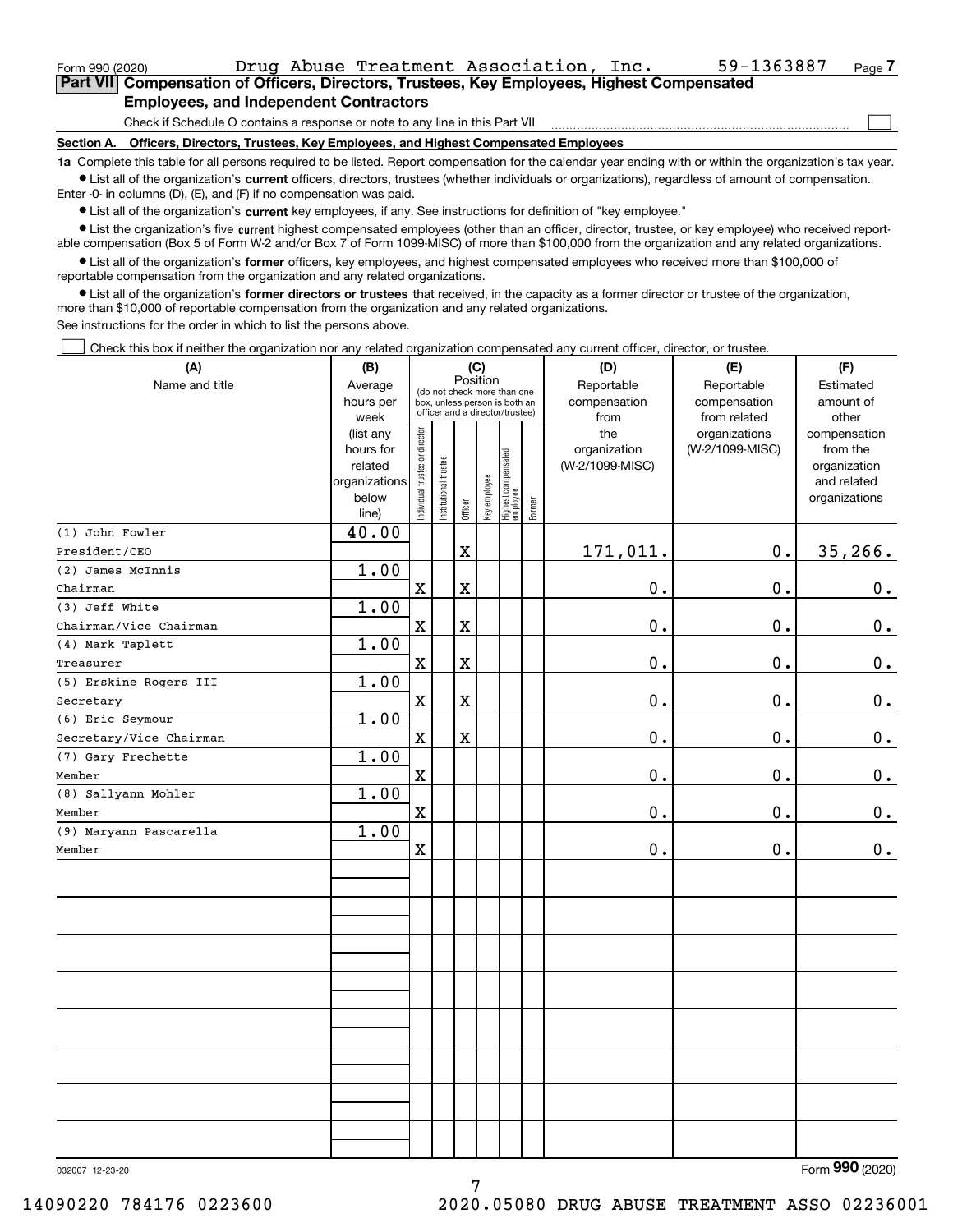|                 | Form 990 (2020)                                                                                                                                   | Drug Abuse Treatment Association, Inc. |                                |                       |          |              |                                                              |        |                         | 59-1363887      |                  |                 |                              | Page 8 |
|-----------------|---------------------------------------------------------------------------------------------------------------------------------------------------|----------------------------------------|--------------------------------|-----------------------|----------|--------------|--------------------------------------------------------------|--------|-------------------------|-----------------|------------------|-----------------|------------------------------|--------|
| <b>Part VII</b> | Section A. Officers, Directors, Trustees, Key Employees, and Highest Compensated Employees (continued)                                            |                                        |                                |                       |          |              |                                                              |        |                         |                 |                  |                 |                              |        |
|                 | (A)                                                                                                                                               | (B)                                    |                                |                       |          | (C)          |                                                              |        | (D)                     | (E)             |                  |                 | (F)                          |        |
|                 | Name and title                                                                                                                                    | Average                                |                                |                       | Position |              |                                                              |        | Reportable              | Reportable      |                  |                 | Estimated                    |        |
|                 |                                                                                                                                                   | hours per                              |                                |                       |          |              | (do not check more than one<br>box, unless person is both an |        | compensation            | compensation    |                  |                 | amount of                    |        |
|                 |                                                                                                                                                   | week                                   |                                |                       |          |              | officer and a director/trustee)                              |        | from                    | from related    |                  |                 | other                        |        |
|                 |                                                                                                                                                   | (list any                              |                                |                       |          |              |                                                              |        | the                     | organizations   |                  |                 | compensation                 |        |
|                 |                                                                                                                                                   | hours for                              |                                |                       |          |              |                                                              |        | organization            | (W-2/1099-MISC) |                  |                 | from the                     |        |
|                 |                                                                                                                                                   | related<br>organizations               |                                |                       |          |              |                                                              |        | (W-2/1099-MISC)         |                 |                  |                 | organization                 |        |
|                 |                                                                                                                                                   | below                                  |                                |                       |          |              |                                                              |        |                         |                 |                  |                 | and related<br>organizations |        |
|                 |                                                                                                                                                   | line)                                  | Individual trustee or director | Institutional trustee | Officer  | Key employee | Highest compensated<br> employee                             | Former |                         |                 |                  |                 |                              |        |
|                 |                                                                                                                                                   |                                        |                                |                       |          |              |                                                              |        |                         |                 |                  |                 |                              |        |
|                 |                                                                                                                                                   |                                        |                                |                       |          |              |                                                              |        |                         |                 |                  |                 |                              |        |
|                 |                                                                                                                                                   |                                        |                                |                       |          |              |                                                              |        |                         |                 |                  |                 |                              |        |
|                 |                                                                                                                                                   |                                        |                                |                       |          |              |                                                              |        |                         |                 |                  |                 |                              |        |
|                 |                                                                                                                                                   |                                        |                                |                       |          |              |                                                              |        |                         |                 |                  |                 |                              |        |
|                 |                                                                                                                                                   |                                        |                                |                       |          |              |                                                              |        |                         |                 |                  |                 |                              |        |
|                 |                                                                                                                                                   |                                        |                                |                       |          |              |                                                              |        |                         |                 |                  |                 |                              |        |
|                 |                                                                                                                                                   |                                        |                                |                       |          |              |                                                              |        |                         |                 |                  |                 |                              |        |
|                 |                                                                                                                                                   |                                        |                                |                       |          |              |                                                              |        |                         |                 |                  |                 |                              |        |
|                 |                                                                                                                                                   |                                        |                                |                       |          |              |                                                              |        |                         |                 |                  |                 |                              |        |
|                 |                                                                                                                                                   |                                        |                                |                       |          |              |                                                              |        |                         |                 |                  |                 |                              |        |
|                 |                                                                                                                                                   |                                        |                                |                       |          |              |                                                              |        |                         |                 |                  |                 |                              |        |
|                 |                                                                                                                                                   |                                        |                                |                       |          |              |                                                              |        |                         |                 |                  |                 |                              |        |
|                 |                                                                                                                                                   |                                        |                                |                       |          |              |                                                              |        |                         |                 |                  |                 |                              |        |
|                 |                                                                                                                                                   |                                        |                                |                       |          |              |                                                              |        |                         |                 |                  |                 |                              |        |
|                 |                                                                                                                                                   |                                        |                                |                       |          |              |                                                              |        |                         |                 |                  |                 |                              |        |
|                 |                                                                                                                                                   |                                        |                                |                       |          |              |                                                              |        |                         |                 |                  |                 |                              |        |
|                 |                                                                                                                                                   |                                        |                                |                       |          |              |                                                              |        |                         |                 |                  |                 |                              |        |
|                 |                                                                                                                                                   |                                        |                                |                       |          |              |                                                              |        |                         |                 |                  |                 |                              |        |
|                 |                                                                                                                                                   |                                        |                                |                       |          |              |                                                              |        | 171,011.                |                 | $0$ .            |                 | 35, 266.                     |        |
|                 | c Total from continuation sheets to Part VII, Section A                                                                                           |                                        |                                |                       |          |              |                                                              |        | 0.                      |                 | $\overline{0}$ . |                 |                              | О.     |
|                 |                                                                                                                                                   |                                        |                                |                       |          |              |                                                              |        | 171,011.                |                 | 0.               |                 | 35, 266.                     |        |
| $\mathbf{2}$    | Total number of individuals (including but not limited to those listed above) who received more than \$100,000 of reportable                      |                                        |                                |                       |          |              |                                                              |        |                         |                 |                  |                 |                              |        |
|                 | compensation from the organization $\blacktriangleright$                                                                                          |                                        |                                |                       |          |              |                                                              |        |                         |                 |                  |                 |                              | 1      |
|                 |                                                                                                                                                   |                                        |                                |                       |          |              |                                                              |        |                         |                 |                  |                 | Yes                          | No     |
| 3               | Did the organization list any former officer, director, trustee, key employee, or highest compensated employee on                                 |                                        |                                |                       |          |              |                                                              |        |                         |                 |                  |                 |                              |        |
|                 | line 1a? If "Yes," complete Schedule J for such individual material content content to the content of the complete schedule J for such individual |                                        |                                |                       |          |              |                                                              |        |                         |                 |                  | 3               |                              | x      |
|                 | For any individual listed on line 1a, is the sum of reportable compensation and other compensation from the organization                          |                                        |                                |                       |          |              |                                                              |        |                         |                 |                  |                 |                              |        |
|                 |                                                                                                                                                   |                                        |                                |                       |          |              |                                                              |        |                         |                 |                  | 4               | X                            |        |
| 5               | Did any person listed on line 1a receive or accrue compensation from any unrelated organization or individual for services                        |                                        |                                |                       |          |              |                                                              |        |                         |                 |                  |                 |                              |        |
|                 |                                                                                                                                                   |                                        |                                |                       |          |              |                                                              |        |                         |                 |                  | 5               |                              | х      |
|                 | <b>Section B. Independent Contractors</b>                                                                                                         |                                        |                                |                       |          |              |                                                              |        |                         |                 |                  |                 |                              |        |
| 1               | Complete this table for your five highest compensated independent contractors that received more than \$100,000 of compensation from              |                                        |                                |                       |          |              |                                                              |        |                         |                 |                  |                 |                              |        |
|                 | the organization. Report compensation for the calendar year ending with or within the organization's tax year.                                    |                                        |                                |                       |          |              |                                                              |        |                         |                 |                  |                 |                              |        |
|                 | (A)                                                                                                                                               |                                        |                                |                       |          |              |                                                              |        | (B)                     |                 |                  | (C)             |                              |        |
|                 | Name and business address                                                                                                                         |                                        |                                | <b>NONE</b>           |          |              |                                                              |        | Description of services |                 |                  | Compensation    |                              |        |
|                 |                                                                                                                                                   |                                        |                                |                       |          |              |                                                              |        |                         |                 |                  |                 |                              |        |
|                 |                                                                                                                                                   |                                        |                                |                       |          |              |                                                              |        |                         |                 |                  |                 |                              |        |
|                 |                                                                                                                                                   |                                        |                                |                       |          |              |                                                              |        |                         |                 |                  |                 |                              |        |
|                 |                                                                                                                                                   |                                        |                                |                       |          |              |                                                              |        |                         |                 |                  |                 |                              |        |
|                 |                                                                                                                                                   |                                        |                                |                       |          |              |                                                              |        |                         |                 |                  |                 |                              |        |
|                 |                                                                                                                                                   |                                        |                                |                       |          |              |                                                              |        |                         |                 |                  |                 |                              |        |
|                 |                                                                                                                                                   |                                        |                                |                       |          |              |                                                              |        |                         |                 |                  |                 |                              |        |
|                 |                                                                                                                                                   |                                        |                                |                       |          |              |                                                              |        |                         |                 |                  |                 |                              |        |
|                 |                                                                                                                                                   |                                        |                                |                       |          |              |                                                              |        |                         |                 |                  |                 |                              |        |
|                 |                                                                                                                                                   |                                        |                                |                       |          |              |                                                              |        |                         |                 |                  |                 |                              |        |
| 2               | Total number of independent contractors (including but not limited to those listed above) who received more than                                  |                                        |                                |                       |          |              |                                                              |        |                         |                 |                  |                 |                              |        |
|                 | \$100,000 of compensation from the organization                                                                                                   |                                        |                                |                       |          | 0            |                                                              |        |                         |                 |                  |                 |                              |        |
|                 |                                                                                                                                                   |                                        |                                |                       |          |              |                                                              |        |                         |                 |                  | Form 990 (2020) |                              |        |

032008 12-23-20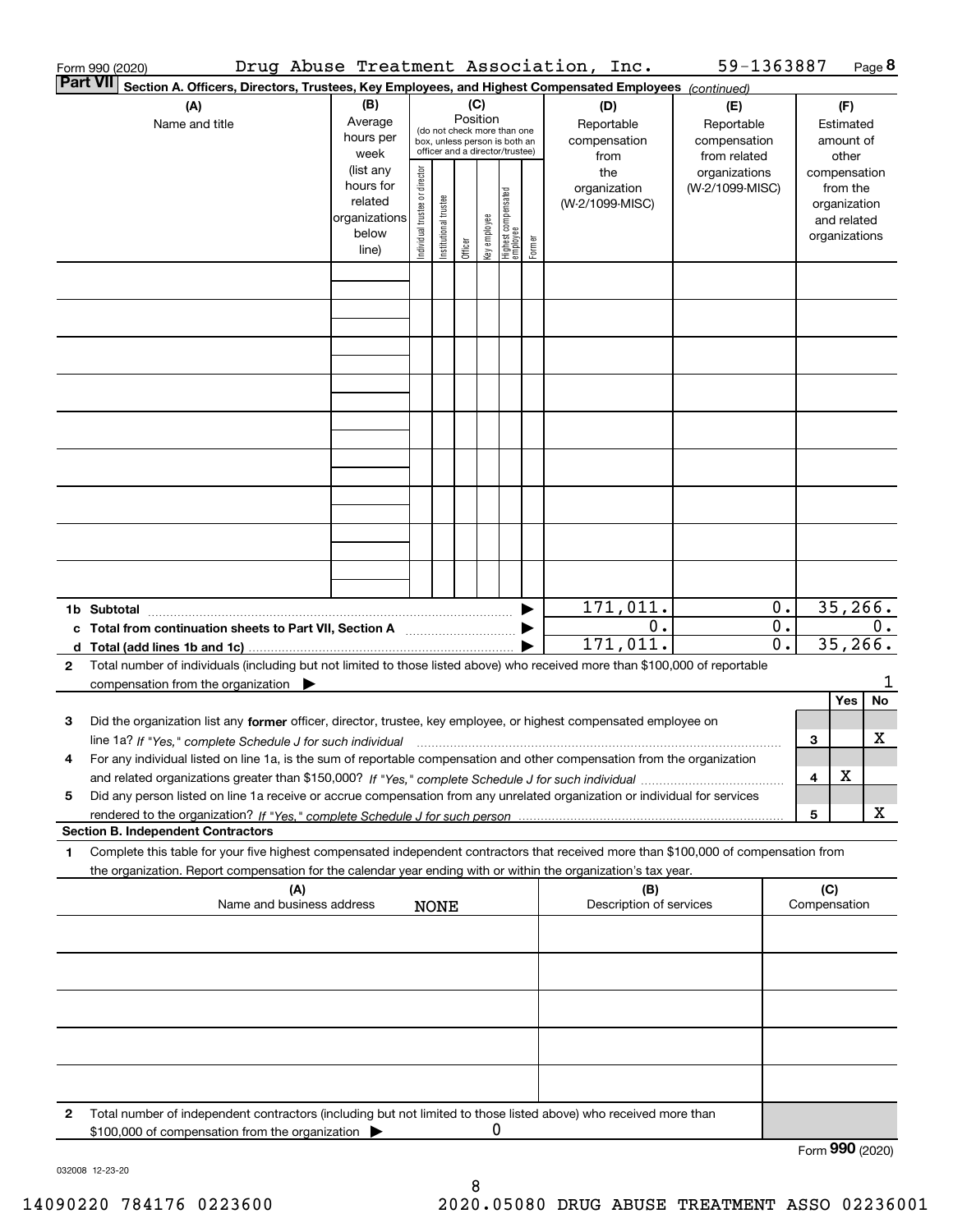|                                                           |                  | Drug Abuse Treatment Association, Inc.<br>Form 990 (2020)                                                                                                                                                                                 |                       |                                  |                                       | 59-1363887                     | Page 9                                                   |
|-----------------------------------------------------------|------------------|-------------------------------------------------------------------------------------------------------------------------------------------------------------------------------------------------------------------------------------------|-----------------------|----------------------------------|---------------------------------------|--------------------------------|----------------------------------------------------------|
|                                                           | <b>Part VIII</b> | <b>Statement of Revenue</b>                                                                                                                                                                                                               |                       |                                  |                                       |                                |                                                          |
|                                                           |                  | Check if Schedule O contains a response or note to any line in this Part VIII                                                                                                                                                             |                       | (A)                              | (B)                                   | $\overline{C}$                 | (D)                                                      |
|                                                           |                  |                                                                                                                                                                                                                                           |                       | Total revenue                    | Related or exempt<br>function revenue | Unrelated<br> business revenue | Revenue excluded<br>from tax under<br>sections 512 - 514 |
|                                                           |                  | 1a<br>1 a Federated campaigns                                                                                                                                                                                                             | 273,088.              |                                  |                                       |                                |                                                          |
| Contributions, Gifts, Grants<br>and Other Similar Amounts |                  | 1 <sub>b</sub><br><b>b</b> Membership dues                                                                                                                                                                                                |                       |                                  |                                       |                                |                                                          |
|                                                           |                  | 1 <sub>c</sub><br>c Fundraising events                                                                                                                                                                                                    |                       |                                  |                                       |                                |                                                          |
|                                                           |                  | 1d<br>d Related organizations                                                                                                                                                                                                             |                       |                                  |                                       |                                |                                                          |
|                                                           |                  | e Government grants (contributions)<br>1e                                                                                                                                                                                                 | 6,841,717.            |                                  |                                       |                                |                                                          |
|                                                           |                  | f All other contributions, gifts, grants, and                                                                                                                                                                                             |                       |                                  |                                       |                                |                                                          |
|                                                           |                  | similar amounts not included above<br>1f                                                                                                                                                                                                  | 1,234.                |                                  |                                       |                                |                                                          |
|                                                           |                  | $1g$ \$<br>g Noncash contributions included in lines 1a-1f                                                                                                                                                                                |                       |                                  |                                       |                                |                                                          |
|                                                           |                  |                                                                                                                                                                                                                                           |                       | 7, 116, 039.                     |                                       |                                |                                                          |
|                                                           |                  |                                                                                                                                                                                                                                           | <b>Business Code</b>  |                                  |                                       |                                |                                                          |
|                                                           |                  | 2a Insurance Fees                                                                                                                                                                                                                         | 900099                | 79,524.                          | 79,524.                               |                                |                                                          |
|                                                           |                  | b Food Stamps Program                                                                                                                                                                                                                     | 900099                | 41, 106.                         | 41, 106.                              |                                |                                                          |
|                                                           |                  | c Client Service Fees                                                                                                                                                                                                                     | 900099                | 23,864.                          | 23,864.                               |                                |                                                          |
|                                                           |                  | d Medicaid Fee                                                                                                                                                                                                                            | 900099                | 1,170.                           | $\overline{1,170}$ .                  |                                |                                                          |
| Program Service<br>Revenue                                |                  | е                                                                                                                                                                                                                                         |                       |                                  |                                       |                                |                                                          |
|                                                           |                  | All other program service revenue <i></i><br>f                                                                                                                                                                                            |                       |                                  |                                       |                                |                                                          |
|                                                           |                  | a                                                                                                                                                                                                                                         |                       | 145,664.                         |                                       |                                |                                                          |
|                                                           | З                | Investment income (including dividends, interest, and                                                                                                                                                                                     |                       |                                  |                                       |                                |                                                          |
|                                                           |                  |                                                                                                                                                                                                                                           |                       | 3,419.                           |                                       |                                | 3,419.                                                   |
|                                                           | 4                | Income from investment of tax-exempt bond proceeds                                                                                                                                                                                        |                       |                                  |                                       |                                |                                                          |
|                                                           | 5                |                                                                                                                                                                                                                                           |                       |                                  |                                       |                                |                                                          |
|                                                           |                  | (i) Real                                                                                                                                                                                                                                  | (ii) Personal         |                                  |                                       |                                |                                                          |
|                                                           |                  | <b>6 a</b> Gross rents<br>l 6a<br>.                                                                                                                                                                                                       |                       |                                  |                                       |                                |                                                          |
|                                                           |                  | 6b<br><b>b</b> Less: rental expenses $\ldots$                                                                                                                                                                                             |                       |                                  |                                       |                                |                                                          |
|                                                           |                  | c Rental income or (loss)<br>6с                                                                                                                                                                                                           |                       |                                  |                                       |                                |                                                          |
|                                                           |                  | d Net rental income or (loss)<br>(i) Securities                                                                                                                                                                                           | (ii) Other            |                                  |                                       |                                |                                                          |
|                                                           |                  | 7 a Gross amount from sales of                                                                                                                                                                                                            |                       |                                  |                                       |                                |                                                          |
|                                                           |                  | assets other than inventory<br>7a<br><b>b</b> Less: cost or other basis                                                                                                                                                                   |                       |                                  |                                       |                                |                                                          |
|                                                           |                  | 7b<br>and sales expenses                                                                                                                                                                                                                  |                       |                                  |                                       |                                |                                                          |
| evenue                                                    |                  | 7c<br>c Gain or (loss)                                                                                                                                                                                                                    |                       |                                  |                                       |                                |                                                          |
|                                                           |                  |                                                                                                                                                                                                                                           |                       |                                  |                                       |                                |                                                          |
| Other R                                                   |                  | 8 a Gross income from fundraising events (not<br>including \$                                                                                                                                                                             |                       |                                  |                                       |                                |                                                          |
|                                                           |                  | contributions reported on line 1c). See                                                                                                                                                                                                   |                       |                                  |                                       |                                |                                                          |
|                                                           |                  | 8a                                                                                                                                                                                                                                        |                       |                                  |                                       |                                |                                                          |
|                                                           |                  | 8b                                                                                                                                                                                                                                        |                       |                                  |                                       |                                |                                                          |
|                                                           |                  | c Net income or (loss) from fundraising events                                                                                                                                                                                            |                       |                                  |                                       |                                |                                                          |
|                                                           |                  | 9 a Gross income from gaming activities. See                                                                                                                                                                                              |                       |                                  |                                       |                                |                                                          |
|                                                           |                  | ∣9a                                                                                                                                                                                                                                       |                       |                                  |                                       |                                |                                                          |
|                                                           |                  | 9 <sub>b</sub><br><b>b</b> Less: direct expenses <b>manually</b>                                                                                                                                                                          |                       |                                  |                                       |                                |                                                          |
|                                                           |                  | c Net income or (loss) from gaming activities                                                                                                                                                                                             | .                     |                                  |                                       |                                |                                                          |
|                                                           |                  | 10 a Gross sales of inventory, less returns                                                                                                                                                                                               |                       |                                  |                                       |                                |                                                          |
|                                                           |                  | 10a                                                                                                                                                                                                                                       |                       |                                  |                                       |                                |                                                          |
|                                                           |                  | 10 <sub>b</sub>                                                                                                                                                                                                                           |                       |                                  |                                       |                                |                                                          |
|                                                           |                  | c Net income or (loss) from sales of inventory                                                                                                                                                                                            |                       |                                  |                                       |                                |                                                          |
|                                                           |                  |                                                                                                                                                                                                                                           | <b>Business Code</b>  |                                  |                                       |                                |                                                          |
|                                                           | 11 a             | <u> 2008 - John Stein, Amerikaansk politiker (</u>                                                                                                                                                                                        |                       |                                  |                                       |                                |                                                          |
|                                                           |                  | b<br><u>and the contract of the contract of the contract of the contract of the contract of the contract of the contract of the contract of the contract of the contract of the contract of the contract of the contract of the contr</u> |                       |                                  |                                       |                                |                                                          |
| Miscellaneous<br>Revenue                                  |                  | c<br>the contract of the contract of the contract of the contract of the contract of                                                                                                                                                      |                       |                                  |                                       |                                |                                                          |
|                                                           |                  |                                                                                                                                                                                                                                           |                       |                                  |                                       |                                |                                                          |
|                                                           |                  |                                                                                                                                                                                                                                           | $\blacktriangleright$ |                                  |                                       |                                |                                                          |
|                                                           | 12               |                                                                                                                                                                                                                                           |                       | $\blacktriangleright$ 7,265,122. | 145,664.                              | $0$ .                          | 3,419.                                                   |
|                                                           |                  | 032009 12-23-20                                                                                                                                                                                                                           |                       |                                  |                                       |                                | Form 990 (2020)                                          |

9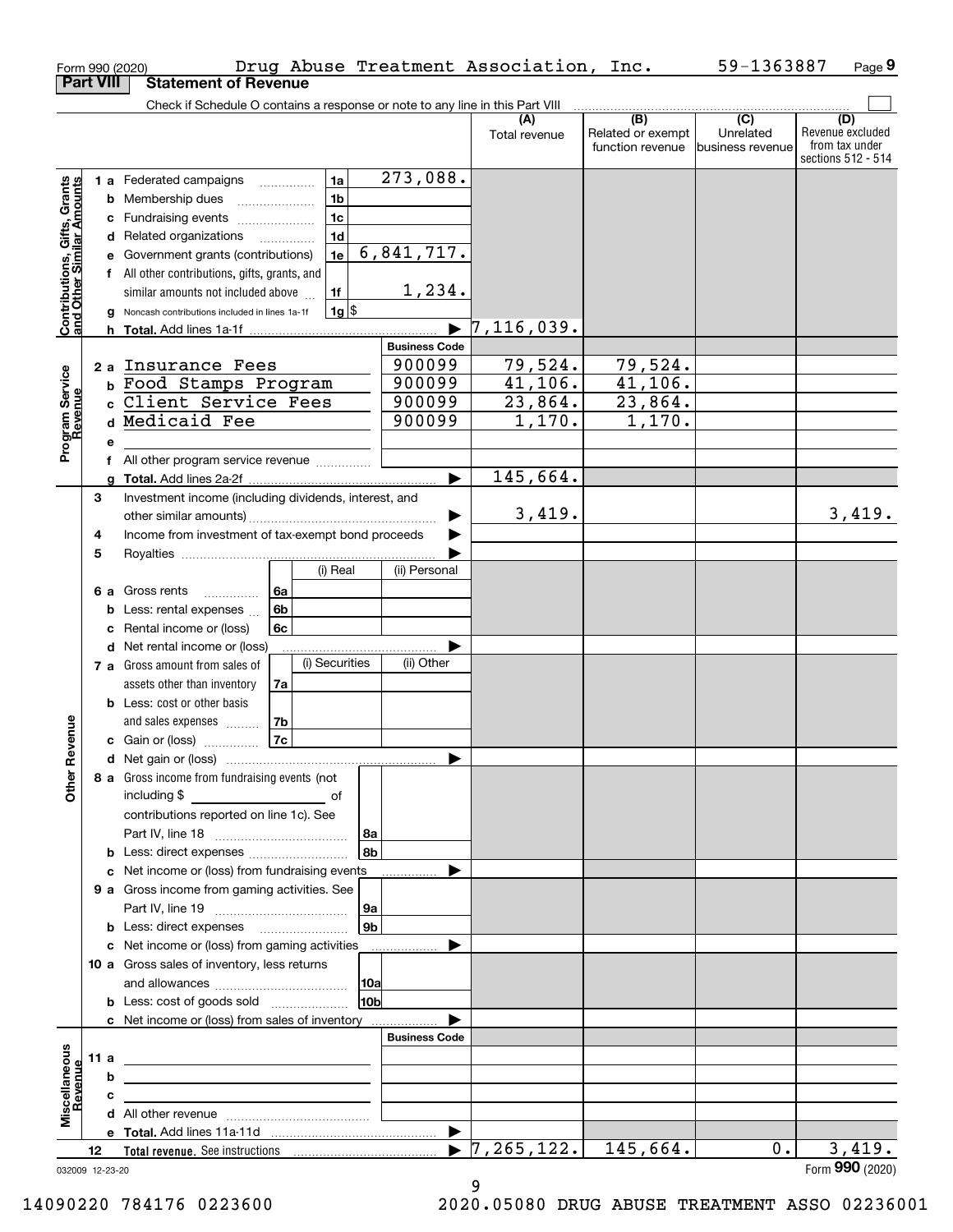|              | Form 990 (2020)<br><b>Part IX   Statement of Functional Expenses</b>                                                                                                                                       | Drug Abuse Treatment Association, |                        | $\texttt{inc.}$                | 59-1363887<br>Page 10   |
|--------------|------------------------------------------------------------------------------------------------------------------------------------------------------------------------------------------------------------|-----------------------------------|------------------------|--------------------------------|-------------------------|
|              | Section 501(c)(3) and 501(c)(4) organizations must complete all columns. All other organizations must complete column (A).                                                                                 |                                   |                        |                                |                         |
|              | Check if Schedule O contains a response or note to any line in this Part IX<br>Do not include amounts reported on lines 6b,                                                                                | (A)                               | (B)<br>Program service | (C)<br>Management and          | (D)                     |
|              | 7b, 8b, 9b, and 10b of Part VIII.                                                                                                                                                                          | Total expenses                    | expenses               | general expenses               | Fundraising<br>expenses |
| 1.           | Grants and other assistance to domestic organizations                                                                                                                                                      |                                   |                        |                                |                         |
|              | and domestic governments. See Part IV, line 21                                                                                                                                                             |                                   |                        |                                |                         |
| $\mathbf{2}$ | Grants and other assistance to domestic                                                                                                                                                                    |                                   |                        |                                |                         |
|              |                                                                                                                                                                                                            |                                   |                        |                                |                         |
| 3            | Grants and other assistance to foreign                                                                                                                                                                     |                                   |                        |                                |                         |
|              | organizations, foreign governments, and foreign                                                                                                                                                            |                                   |                        |                                |                         |
|              | individuals. See Part IV, lines 15 and 16                                                                                                                                                                  |                                   |                        |                                |                         |
| 4            | Benefits paid to or for members                                                                                                                                                                            |                                   |                        |                                |                         |
| 5            | Compensation of current officers, directors,                                                                                                                                                               |                                   |                        |                                |                         |
|              |                                                                                                                                                                                                            | 208,960.                          | 184,388.               | 24,572.                        |                         |
| 6            | Compensation not included above to disqualified                                                                                                                                                            |                                   |                        |                                |                         |
|              | persons (as defined under section 4958(f)(1)) and                                                                                                                                                          |                                   |                        |                                |                         |
|              | persons described in section 4958(c)(3)(B)                                                                                                                                                                 |                                   |                        |                                |                         |
| 7            | Other salaries and wages                                                                                                                                                                                   | 4,721,397.                        | 4,166,803.             | 554,594.                       |                         |
| 8            | Pension plan accruals and contributions (include                                                                                                                                                           |                                   |                        |                                |                         |
|              | section 401(k) and 403(b) employer contributions)                                                                                                                                                          | 470,963.                          | 415,284.               | 55,679.                        |                         |
| 9            |                                                                                                                                                                                                            | 514, 525.                         | 453,695.               | 60,830.                        |                         |
| 10           |                                                                                                                                                                                                            | 367,947.                          | 324,447.               | 43,500.                        |                         |
| 11           | Fees for services (nonemployees):                                                                                                                                                                          |                                   |                        |                                |                         |
|              |                                                                                                                                                                                                            |                                   |                        |                                |                         |
| b            |                                                                                                                                                                                                            | 17,559.                           | 13,808.                | 3,751.                         |                         |
|              |                                                                                                                                                                                                            | 45,677.                           | 35,918.                | 9,759.                         |                         |
|              |                                                                                                                                                                                                            |                                   |                        |                                |                         |
|              | e Professional fundraising services. See Part IV, line 17                                                                                                                                                  |                                   |                        |                                |                         |
| f            | Investment management fees                                                                                                                                                                                 |                                   |                        |                                |                         |
|              | g Other. (If line 11g amount exceeds 10% of line 25,                                                                                                                                                       |                                   |                        |                                |                         |
|              | column (A) amount, list line 11g expenses on Sch O.)                                                                                                                                                       | 26,449.                           | 20,798.                | 5,651.                         |                         |
| 12           |                                                                                                                                                                                                            | 18,460.                           | 15,544.                | 2,916.                         |                         |
| 13           |                                                                                                                                                                                                            | $\overline{203,916}$ .            | 171,701.               | 32, 215.                       |                         |
| 14           |                                                                                                                                                                                                            | 19,562.                           | 16,472.                | 3,090.                         |                         |
| 15           |                                                                                                                                                                                                            |                                   |                        |                                |                         |
| 16           | Occupancy                                                                                                                                                                                                  | 259,427.                          | 199,332.               | 60,095.                        |                         |
| 17           |                                                                                                                                                                                                            | 52,440.                           | 42,282.                | 10, 158.                       |                         |
| 18           | Payments of travel or entertainment expenses                                                                                                                                                               |                                   |                        |                                |                         |
|              | for any federal, state, or local public officials                                                                                                                                                          |                                   |                        |                                |                         |
| 19           | Conferences, conventions, and meetings                                                                                                                                                                     | 19,736.<br>8,131.                 | 16,618.                | 3,118.<br>$\overline{8,131}$ . |                         |
| 20           | Interest                                                                                                                                                                                                   |                                   |                        |                                |                         |
| 21           |                                                                                                                                                                                                            | 52,748.                           | 52,342.                | 406.                           |                         |
| 22           | Depreciation, depletion, and amortization                                                                                                                                                                  | 88,444.                           | 87,889.                | $\overline{555}$ .             |                         |
| 23           |                                                                                                                                                                                                            |                                   |                        |                                |                         |
| 24           | Other expenses. Itemize expenses not covered<br>above (List miscellaneous expenses on line 24e. If<br>line 24e amount exceeds 10% of line 25, column (A)<br>amount, list line 24e expenses on Schedule O.) |                                   |                        |                                |                         |
| a            | Food Costs                                                                                                                                                                                                 | 122,829.                          | 122,829.               |                                |                         |
|              | Operating Supplies                                                                                                                                                                                         | 41,348.                           | 37,777.                | 3,571.                         |                         |
|              | Medical & Pharmacy Cost                                                                                                                                                                                    | 11,345.                           | 11,345.                |                                |                         |
| d            |                                                                                                                                                                                                            |                                   |                        |                                |                         |
|              | e All other expenses                                                                                                                                                                                       |                                   |                        |                                |                         |
| 25           | Total functional expenses. Add lines 1 through 24e                                                                                                                                                         | 7,271,863.                        | 6,389,272.             | 882,591.                       | $0$ .                   |
| 26           | Joint costs. Complete this line only if the organization                                                                                                                                                   |                                   |                        |                                |                         |
|              | reported in column (B) joint costs from a combined                                                                                                                                                         |                                   |                        |                                |                         |
|              | educational campaign and fundraising solicitation.                                                                                                                                                         |                                   |                        |                                |                         |
|              | Check here $\blacktriangleright$<br>if following SOP 98-2 (ASC 958-720)                                                                                                                                    |                                   |                        |                                |                         |

10

Drug Abuse Treatment Association, Inc. 59-1363887

032010 12-23-20

Form (2020) **990**

**10**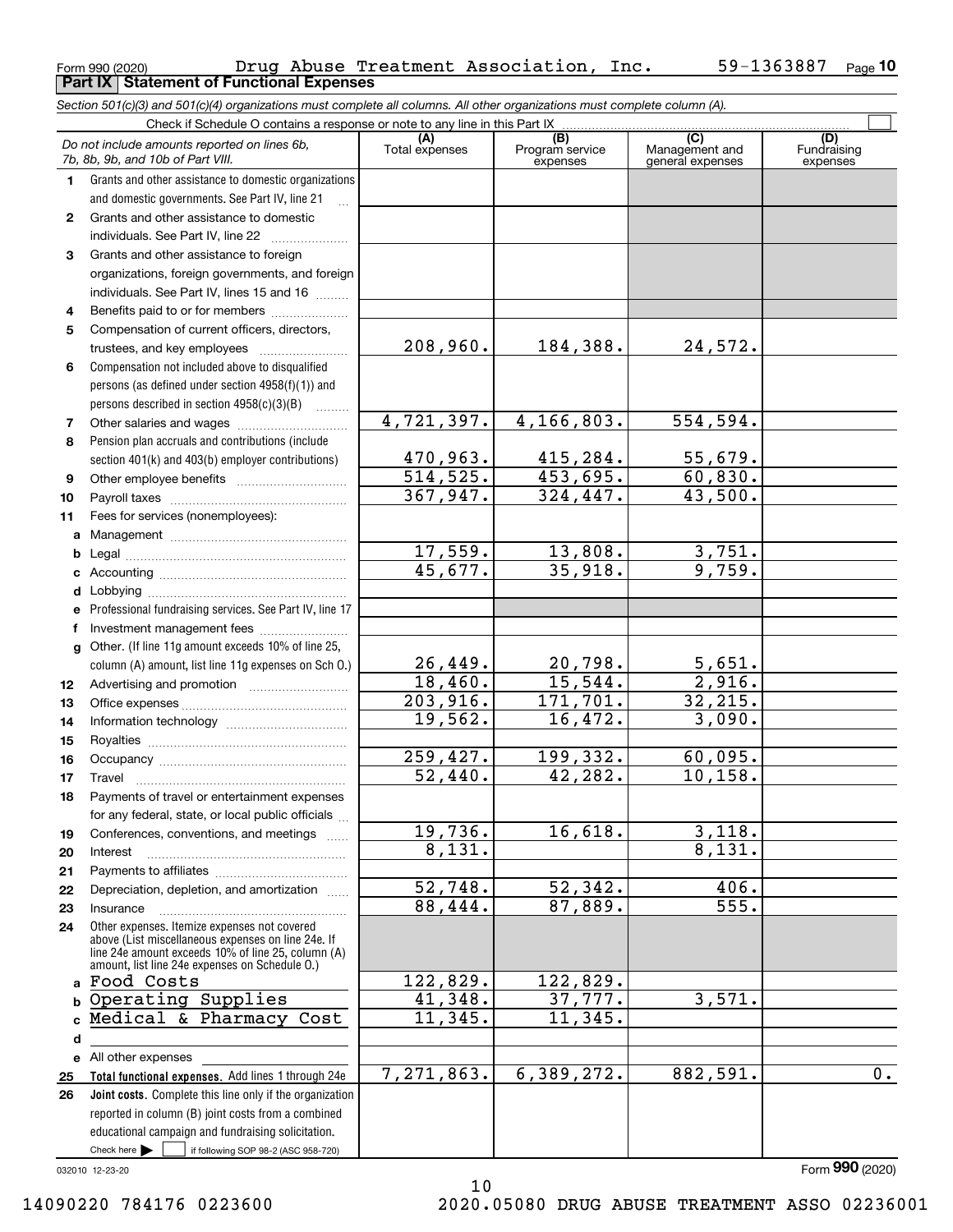|                          | 1  |                                                                                                                                                                                                                                |        |          | 893.           | $\mathbf{1}$     | 1,357.                  |
|--------------------------|----|--------------------------------------------------------------------------------------------------------------------------------------------------------------------------------------------------------------------------------|--------|----------|----------------|------------------|-------------------------|
|                          | 2  |                                                                                                                                                                                                                                |        |          | 3,044,812.     | $\mathbf{2}$     | 3,974,445.              |
|                          | З  |                                                                                                                                                                                                                                |        |          | 1,043,132.     | $\mathbf{3}$     | 1,100,711.              |
|                          | 4  |                                                                                                                                                                                                                                |        | 1,093.   | $\overline{4}$ | 175.             |                         |
|                          | 5  | Loans and other receivables from any current or former officer, director,                                                                                                                                                      |        |          |                |                  |                         |
|                          |    | trustee, key employee, creator or founder, substantial contributor, or 35%                                                                                                                                                     |        |          |                |                  |                         |
|                          |    | controlled entity or family member of any of these persons                                                                                                                                                                     |        |          |                | 5                |                         |
|                          | 6  | Loans and other receivables from other disqualified persons (as defined                                                                                                                                                        |        |          |                |                  |                         |
|                          |    | under section $4958(f)(1)$ , and persons described in section $4958(c)(3)(B)$                                                                                                                                                  |        |          |                | 6                |                         |
|                          | 7  |                                                                                                                                                                                                                                |        |          |                | $\overline{7}$   |                         |
| Assets                   | 8  |                                                                                                                                                                                                                                |        |          |                | 8                |                         |
|                          | 9  | Prepaid expenses and deferred charges                                                                                                                                                                                          |        |          | 98,740.        | $\boldsymbol{9}$ | 162, 721.               |
|                          |    | <b>10a</b> Land, buildings, and equipment: cost or other                                                                                                                                                                       |        |          |                |                  |                         |
|                          |    |                                                                                                                                                                                                                                |        |          |                |                  |                         |
|                          |    |                                                                                                                                                                                                                                |        |          | 384,535.       | 10 <sub>c</sub>  | 351,846.                |
|                          | 11 |                                                                                                                                                                                                                                |        |          | 11             |                  |                         |
|                          | 12 |                                                                                                                                                                                                                                |        |          |                | 12               |                         |
|                          | 13 |                                                                                                                                                                                                                                |        | 13       |                |                  |                         |
|                          | 14 |                                                                                                                                                                                                                                |        | 14       |                |                  |                         |
|                          | 15 |                                                                                                                                                                                                                                | 1,317. | 15       | 51,317.        |                  |                         |
|                          | 16 |                                                                                                                                                                                                                                |        |          | 4,574,522.     | 16               | 5,642,572.              |
|                          | 17 |                                                                                                                                                                                                                                |        | 877,788. | 17             | 1,019,571.       |                         |
|                          | 18 |                                                                                                                                                                                                                                |        |          | 18             |                  |                         |
|                          | 19 | Deferred revenue manual contracts and contracts are all the contracts and contracts are contracted and contracts are contracted and contract are contracted and contract are contracted and contract are contracted and contra |        |          | 19             |                  |                         |
|                          | 20 |                                                                                                                                                                                                                                |        | 20       |                |                  |                         |
|                          | 21 | Escrow or custodial account liability. Complete Part IV of Schedule D                                                                                                                                                          |        | 21       |                |                  |                         |
|                          | 22 | Loans and other payables to any current or former officer, director,                                                                                                                                                           |        |          |                |                  |                         |
|                          |    | trustee, key employee, creator or founder, substantial contributor, or 35%                                                                                                                                                     |        |          |                |                  |                         |
| Liabilities              |    | controlled entity or family member of any of these persons                                                                                                                                                                     |        | 22       |                |                  |                         |
|                          | 23 |                                                                                                                                                                                                                                |        | 23       |                |                  |                         |
|                          | 24 |                                                                                                                                                                                                                                |        |          | 24             | 935,032.         |                         |
|                          | 25 | Other liabilities (including federal income tax, payables to related third                                                                                                                                                     |        |          |                |                  |                         |
|                          |    | parties, and other liabilities not included on lines 17-24). Complete Part X                                                                                                                                                   |        |          |                |                  |                         |
|                          |    | of Schedule D                                                                                                                                                                                                                  |        |          | 25             |                  |                         |
|                          | 26 | <b>Total liabilities.</b> Add lines 17 through 25                                                                                                                                                                              |        |          | 877,788.       | 26               | 1,954,603.              |
|                          |    | Organizations that follow FASB ASC 958, check here $\blacktriangleright \boxed{X}$                                                                                                                                             |        |          |                |                  |                         |
| rces                     |    | and complete lines 27, 28, 32, and 33.                                                                                                                                                                                         |        |          | 3,520,604.     |                  |                         |
|                          | 27 |                                                                                                                                                                                                                                |        |          |                |                  | 3,503,969.              |
|                          | 28 | Net assets with donor restrictions                                                                                                                                                                                             |        |          | 176, 130.      | 28               | 184,000.                |
|                          |    | Organizations that do not follow FASB ASC 958, check here $\blacktriangleright$                                                                                                                                                |        |          |                |                  |                         |
|                          |    | and complete lines 29 through 33.                                                                                                                                                                                              |        |          |                |                  |                         |
|                          | 29 |                                                                                                                                                                                                                                |        |          |                | 29               |                         |
|                          | 30 | Paid-in or capital surplus, or land, building, or equipment fund                                                                                                                                                               |        |          |                | 30               |                         |
| Net Assets or Fund Balar | 31 | Retained earnings, endowment, accumulated income, or other funds                                                                                                                                                               |        | .        |                | 31               |                         |
|                          | 32 |                                                                                                                                                                                                                                |        |          | 3,696,734.     | 32               | 3,687,969.              |
|                          | 33 | Total liabilities and net assets/fund balances                                                                                                                                                                                 |        |          | 4,574,522.     | 33               | $\overline{5,642},572.$ |
|                          |    |                                                                                                                                                                                                                                |        |          |                |                  | Form 990 (2020)         |

Form 990 (2020) Drug Abuse Treatment Association, Inc. 59-1363887  $\,$  Page

Check if Schedule O contains a response or note to any line in this Part X

**11**

 $(B)$ <br>End of year

 $\mathcal{L}^{\text{max}}$ 

**(A) (B)**

Beginning of year | | End of year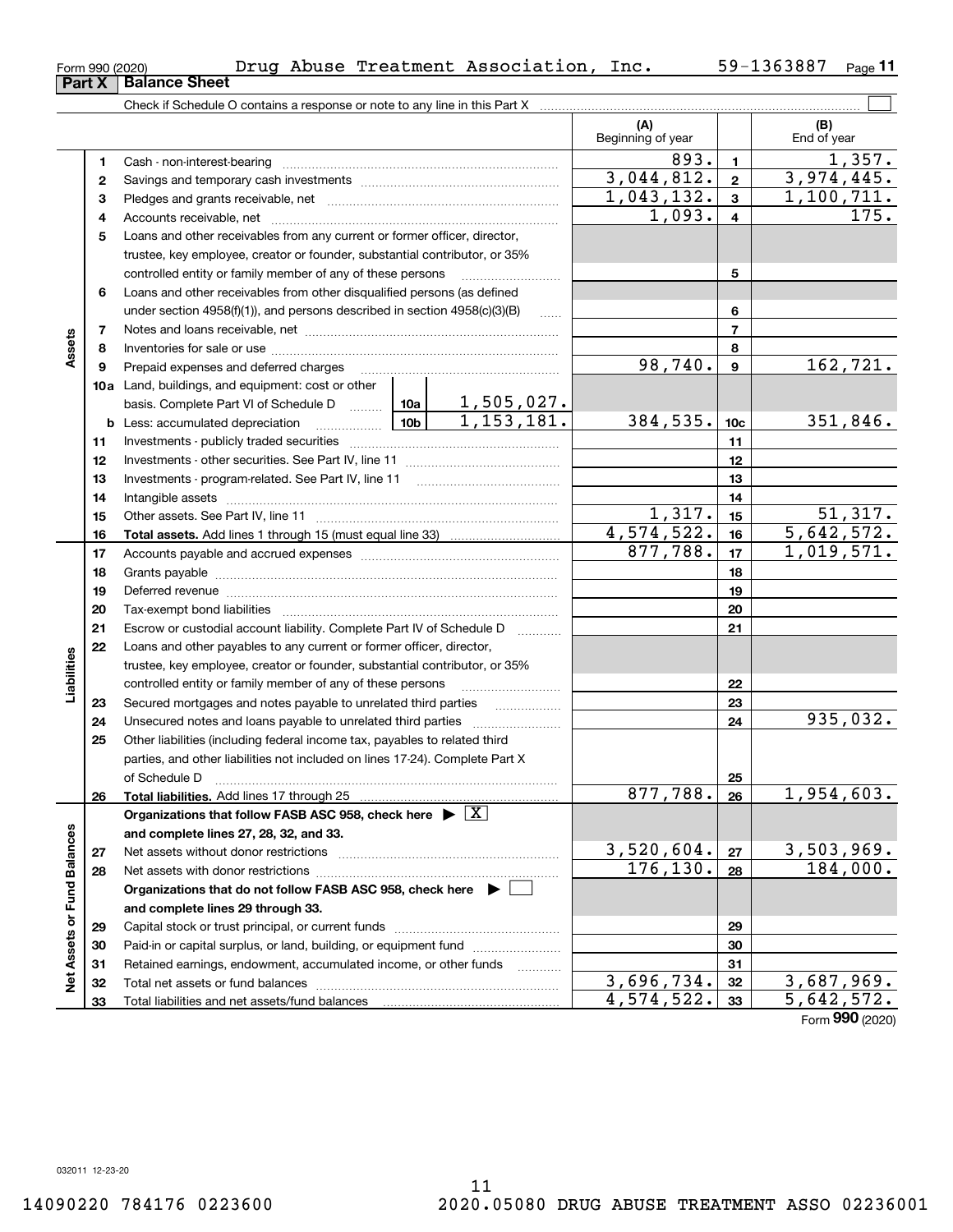|    | Drug Abuse Treatment Association, Inc.<br>Form 990 (2020)                                                                       | 59-1363887              |                |           | Page 12                 |
|----|---------------------------------------------------------------------------------------------------------------------------------|-------------------------|----------------|-----------|-------------------------|
|    | Reconciliation of Net Assets<br>Part XI                                                                                         |                         |                |           |                         |
|    |                                                                                                                                 |                         |                |           |                         |
|    |                                                                                                                                 |                         |                |           |                         |
| 1  | Total revenue (must equal Part VIII, column (A), line 12)                                                                       | 1.                      | 7,265,122.     |           |                         |
| 2  |                                                                                                                                 | $\overline{2}$          | 7,271,863.     |           |                         |
| 3  | Revenue less expenses. Subtract line 2 from line 1                                                                              | 3                       |                | $-6,741.$ |                         |
| 4  |                                                                                                                                 | $\overline{\mathbf{4}}$ | 3,696,734.     |           |                         |
| 5  | Net unrealized gains (losses) on investments                                                                                    | 5                       |                | $-2,024.$ |                         |
| 6  |                                                                                                                                 | 6                       |                |           |                         |
| 7  |                                                                                                                                 | $\overline{7}$          |                |           |                         |
| 8  |                                                                                                                                 | 8                       |                |           |                         |
| 9  | Other changes in net assets or fund balances (explain on Schedule O)                                                            | 9                       |                |           | 0.                      |
| 10 | Net assets or fund balances at end of year. Combine lines 3 through 9 (must equal Part X, line 32,                              |                         |                |           |                         |
|    |                                                                                                                                 | 10                      | 3,687,969.     |           |                         |
|    | Part XII Financial Statements and Reporting                                                                                     |                         |                |           |                         |
|    |                                                                                                                                 |                         |                |           | $\overline{\mathbf{x}}$ |
|    |                                                                                                                                 |                         |                | Yes       | No                      |
| 1  | $\vert X \vert$ Accrual<br>Accounting method used to prepare the Form 990:     Cash<br>Other                                    |                         |                |           |                         |
|    | If the organization changed its method of accounting from a prior year or checked "Other," explain in Schedule O.               |                         |                |           |                         |
|    | 2a Were the organization's financial statements compiled or reviewed by an independent accountant?                              |                         | 2a             |           | Х                       |
|    | If "Yes," check a box below to indicate whether the financial statements for the year were compiled or reviewed on a            |                         |                |           |                         |
|    | separate basis, consolidated basis, or both:                                                                                    |                         |                |           |                         |
|    | <b>Consolidated basis</b><br>Both consolidated and separate basis<br>Separate basis                                             |                         |                |           |                         |
|    | <b>b</b> Were the organization's financial statements audited by an independent accountant?                                     |                         | 2 <sub>b</sub> | Χ         |                         |
|    | If "Yes," check a box below to indicate whether the financial statements for the year were audited on a separate basis,         |                         |                |           |                         |
|    | consolidated basis, or both:                                                                                                    |                         |                |           |                         |
|    | $ X $ Separate basis<br><b>Consolidated basis</b><br>Both consolidated and separate basis                                       |                         |                |           |                         |
|    | c If "Yes" to line 2a or 2b, does the organization have a committee that assumes responsibility for oversight of the audit,     |                         |                |           |                         |
|    |                                                                                                                                 |                         | 2c             | х         |                         |
|    | If the organization changed either its oversight process or selection process during the tax year, explain on Schedule O.       |                         |                |           |                         |
|    | 3a As a result of a federal award, was the organization required to undergo an audit or audits as set forth in the Single Audit |                         |                |           |                         |
|    | Act and OMB Circular A-133?                                                                                                     |                         | За             | X         |                         |
|    | b If "Yes," did the organization undergo the required audit or audits? If the organization did not undergo the required audit   |                         |                |           |                         |
|    |                                                                                                                                 |                         | 3b             | x         |                         |

Form (2020) **990**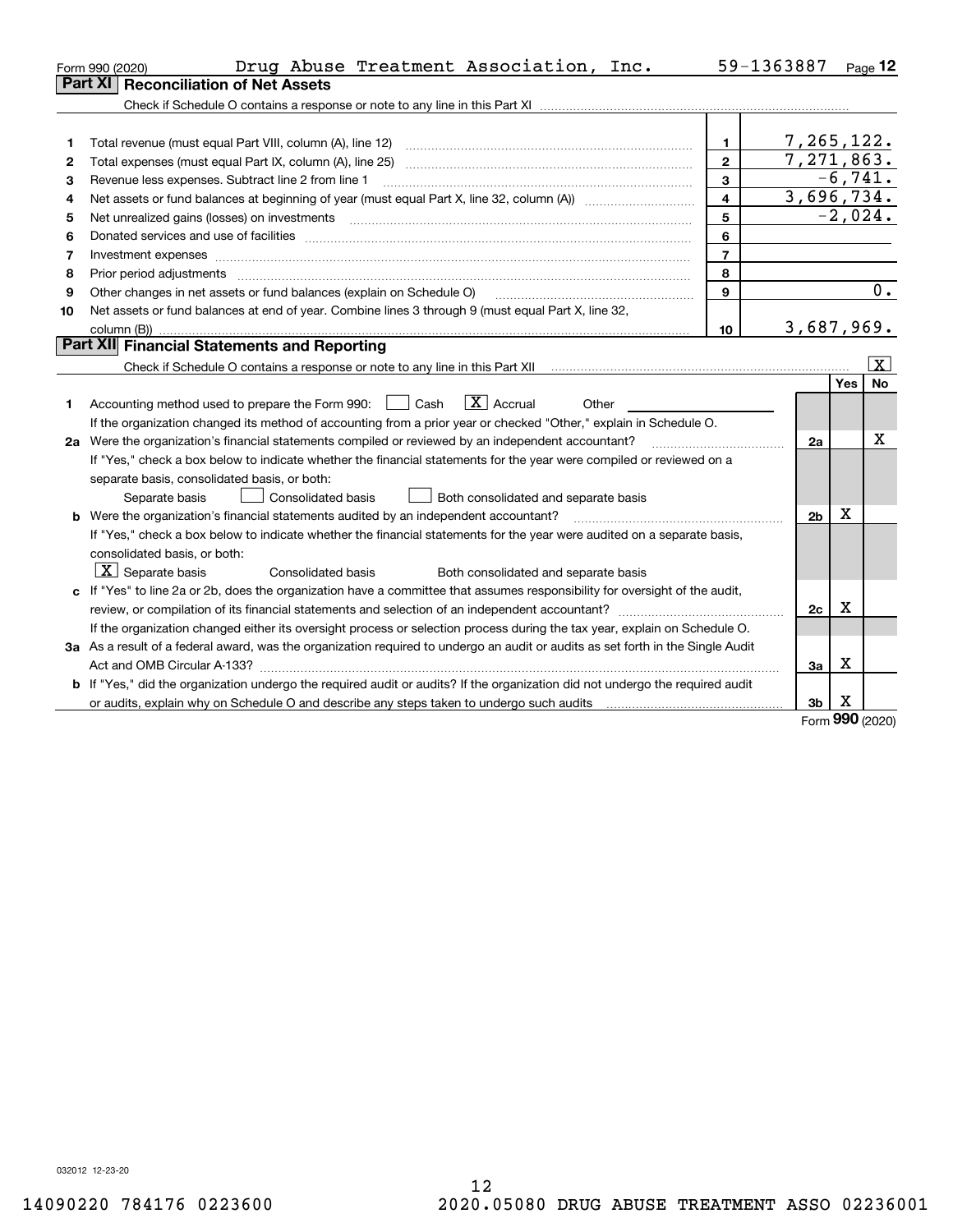| <b>SCHEDULE A</b> |  |
|-------------------|--|
|-------------------|--|

Department of the Treasury Internal Revenue Service

| (Form 990 or 990-EZ) |  |
|----------------------|--|

# **Public Charity Status and Public Support**

**Complete if the organization is a section 501(c)(3) organization or a section 4947(a)(1) nonexempt charitable trust. | Attach to Form 990 or Form 990-EZ.**   $\blacktriangleright$  Go to

| , www.irs.αον/Form990 for instructions and the latest information. |  |
|--------------------------------------------------------------------|--|
|                                                                    |  |

| OMB No. 1545-0047     |
|-----------------------|
| 2020                  |
| <b>Open to Public</b> |

**Inspection**

|                | Name of the organization<br><b>Employer identification number</b> |                                                                                                                                                                                            |          |                                                        |                             |                                 |                                                      |  |                                                    |  |  |  |
|----------------|-------------------------------------------------------------------|--------------------------------------------------------------------------------------------------------------------------------------------------------------------------------------------|----------|--------------------------------------------------------|-----------------------------|---------------------------------|------------------------------------------------------|--|----------------------------------------------------|--|--|--|
|                |                                                                   |                                                                                                                                                                                            |          | Drug Abuse Treatment Association, Inc.                 |                             |                                 |                                                      |  | 59-1363887                                         |  |  |  |
| Part I         |                                                                   | Reason for Public Charity Status. (All organizations must complete this part.) See instructions.                                                                                           |          |                                                        |                             |                                 |                                                      |  |                                                    |  |  |  |
|                |                                                                   | The organization is not a private foundation because it is: (For lines 1 through 12, check only one box.)                                                                                  |          |                                                        |                             |                                 |                                                      |  |                                                    |  |  |  |
| 1              |                                                                   | A church, convention of churches, or association of churches described in section 170(b)(1)(A)(i).                                                                                         |          |                                                        |                             |                                 |                                                      |  |                                                    |  |  |  |
| 2              |                                                                   | A school described in section 170(b)(1)(A)(ii). (Attach Schedule E (Form 990 or 990-EZ).)                                                                                                  |          |                                                        |                             |                                 |                                                      |  |                                                    |  |  |  |
| з              |                                                                   | A hospital or a cooperative hospital service organization described in section 170(b)(1)(A)(iii).                                                                                          |          |                                                        |                             |                                 |                                                      |  |                                                    |  |  |  |
|                |                                                                   | A medical research organization operated in conjunction with a hospital described in section 170(b)(1)(A)(iii). Enter the hospital's name,                                                 |          |                                                        |                             |                                 |                                                      |  |                                                    |  |  |  |
|                |                                                                   | city, and state:                                                                                                                                                                           |          |                                                        |                             |                                 |                                                      |  |                                                    |  |  |  |
| 5              |                                                                   | An organization operated for the benefit of a college or university owned or operated by a governmental unit described in                                                                  |          |                                                        |                             |                                 |                                                      |  |                                                    |  |  |  |
|                |                                                                   | section 170(b)(1)(A)(iv). (Complete Part II.)                                                                                                                                              |          |                                                        |                             |                                 |                                                      |  |                                                    |  |  |  |
| 6              |                                                                   |                                                                                                                                                                                            |          |                                                        |                             |                                 |                                                      |  |                                                    |  |  |  |
| $7\mid X \mid$ |                                                                   | A federal, state, or local government or governmental unit described in section 170(b)(1)(A)(v).                                                                                           |          |                                                        |                             |                                 |                                                      |  |                                                    |  |  |  |
|                |                                                                   | An organization that normally receives a substantial part of its support from a governmental unit or from the general public described in<br>section 170(b)(1)(A)(vi). (Complete Part II.) |          |                                                        |                             |                                 |                                                      |  |                                                    |  |  |  |
| 8              |                                                                   |                                                                                                                                                                                            |          |                                                        |                             |                                 |                                                      |  |                                                    |  |  |  |
| 9              |                                                                   | A community trust described in section 170(b)(1)(A)(vi). (Complete Part II.)                                                                                                               |          |                                                        |                             |                                 |                                                      |  |                                                    |  |  |  |
|                |                                                                   | An agricultural research organization described in section 170(b)(1)(A)(ix) operated in conjunction with a land-grant college                                                              |          |                                                        |                             |                                 |                                                      |  |                                                    |  |  |  |
|                |                                                                   | or university or a non-land-grant college of agriculture (see instructions). Enter the name, city, and state of the college or                                                             |          |                                                        |                             |                                 |                                                      |  |                                                    |  |  |  |
|                |                                                                   | university:                                                                                                                                                                                |          |                                                        |                             |                                 |                                                      |  |                                                    |  |  |  |
| 10             |                                                                   | An organization that normally receives (1) more than 33 1/3% of its support from contributions, membership fees, and gross receipts from                                                   |          |                                                        |                             |                                 |                                                      |  |                                                    |  |  |  |
|                |                                                                   | activities related to its exempt functions, subject to certain exceptions; and (2) no more than 33 1/3% of its support from gross investment                                               |          |                                                        |                             |                                 |                                                      |  |                                                    |  |  |  |
|                |                                                                   | income and unrelated business taxable income (less section 511 tax) from businesses acquired by the organization after June 30, 1975.                                                      |          |                                                        |                             |                                 |                                                      |  |                                                    |  |  |  |
|                |                                                                   | See section 509(a)(2). (Complete Part III.)                                                                                                                                                |          |                                                        |                             |                                 |                                                      |  |                                                    |  |  |  |
| 11             |                                                                   | An organization organized and operated exclusively to test for public safety. See section 509(a)(4).                                                                                       |          |                                                        |                             |                                 |                                                      |  |                                                    |  |  |  |
| 12             |                                                                   | An organization organized and operated exclusively for the benefit of, to perform the functions of, or to carry out the purposes of one or                                                 |          |                                                        |                             |                                 |                                                      |  |                                                    |  |  |  |
|                |                                                                   | more publicly supported organizations described in section 509(a)(1) or section 509(a)(2). See section 509(a)(3). Check the box in                                                         |          |                                                        |                             |                                 |                                                      |  |                                                    |  |  |  |
|                |                                                                   | lines 12a through 12d that describes the type of supporting organization and complete lines 12e, 12f, and 12g.                                                                             |          |                                                        |                             |                                 |                                                      |  |                                                    |  |  |  |
| а              |                                                                   | Type I. A supporting organization operated, supervised, or controlled by its supported organization(s), typically by giving                                                                |          |                                                        |                             |                                 |                                                      |  |                                                    |  |  |  |
|                |                                                                   | the supported organization(s) the power to regularly appoint or elect a majority of the directors or trustees of the supporting                                                            |          |                                                        |                             |                                 |                                                      |  |                                                    |  |  |  |
|                |                                                                   | organization. You must complete Part IV, Sections A and B.                                                                                                                                 |          |                                                        |                             |                                 |                                                      |  |                                                    |  |  |  |
| b              |                                                                   | Type II. A supporting organization supervised or controlled in connection with its supported organization(s), by having                                                                    |          |                                                        |                             |                                 |                                                      |  |                                                    |  |  |  |
|                |                                                                   | control or management of the supporting organization vested in the same persons that control or manage the supported                                                                       |          |                                                        |                             |                                 |                                                      |  |                                                    |  |  |  |
|                |                                                                   | organization(s). You must complete Part IV, Sections A and C.                                                                                                                              |          |                                                        |                             |                                 |                                                      |  |                                                    |  |  |  |
| c              |                                                                   | Type III functionally integrated. A supporting organization operated in connection with, and functionally integrated with,                                                                 |          |                                                        |                             |                                 |                                                      |  |                                                    |  |  |  |
|                |                                                                   | its supported organization(s) (see instructions). You must complete Part IV, Sections A, D, and E.                                                                                         |          |                                                        |                             |                                 |                                                      |  |                                                    |  |  |  |
| d              |                                                                   | Type III non-functionally integrated. A supporting organization operated in connection with its supported organization(s)                                                                  |          |                                                        |                             |                                 |                                                      |  |                                                    |  |  |  |
|                |                                                                   | that is not functionally integrated. The organization generally must satisfy a distribution requirement and an attentiveness                                                               |          |                                                        |                             |                                 |                                                      |  |                                                    |  |  |  |
|                |                                                                   | requirement (see instructions). You must complete Part IV, Sections A and D, and Part V.                                                                                                   |          |                                                        |                             |                                 |                                                      |  |                                                    |  |  |  |
| е              |                                                                   | Check this box if the organization received a written determination from the IRS that it is a Type I, Type II, Type III                                                                    |          |                                                        |                             |                                 |                                                      |  |                                                    |  |  |  |
|                |                                                                   | functionally integrated, or Type III non-functionally integrated supporting organization.                                                                                                  |          |                                                        |                             |                                 |                                                      |  |                                                    |  |  |  |
|                |                                                                   | f Enter the number of supported organizations                                                                                                                                              |          |                                                        |                             |                                 |                                                      |  |                                                    |  |  |  |
|                |                                                                   | Provide the following information about the supported organization(s).                                                                                                                     |          |                                                        |                             | (iv) Is the organization listed |                                                      |  |                                                    |  |  |  |
|                |                                                                   | (i) Name of supported<br>organization                                                                                                                                                      | (ii) EIN | (iii) Type of organization<br>(described on lines 1-10 | in your governing document? |                                 | (v) Amount of monetary<br>support (see instructions) |  | (vi) Amount of other<br>support (see instructions) |  |  |  |
|                |                                                                   |                                                                                                                                                                                            |          | above (see instructions))                              | Yes                         | No                              |                                                      |  |                                                    |  |  |  |
|                |                                                                   |                                                                                                                                                                                            |          |                                                        |                             |                                 |                                                      |  |                                                    |  |  |  |
|                |                                                                   |                                                                                                                                                                                            |          |                                                        |                             |                                 |                                                      |  |                                                    |  |  |  |
|                |                                                                   |                                                                                                                                                                                            |          |                                                        |                             |                                 |                                                      |  |                                                    |  |  |  |
|                |                                                                   |                                                                                                                                                                                            |          |                                                        |                             |                                 |                                                      |  |                                                    |  |  |  |
|                |                                                                   |                                                                                                                                                                                            |          |                                                        |                             |                                 |                                                      |  |                                                    |  |  |  |
|                |                                                                   |                                                                                                                                                                                            |          |                                                        |                             |                                 |                                                      |  |                                                    |  |  |  |
|                |                                                                   |                                                                                                                                                                                            |          |                                                        |                             |                                 |                                                      |  |                                                    |  |  |  |
|                |                                                                   |                                                                                                                                                                                            |          |                                                        |                             |                                 |                                                      |  |                                                    |  |  |  |
|                |                                                                   |                                                                                                                                                                                            |          |                                                        |                             |                                 |                                                      |  |                                                    |  |  |  |

LHA For Paperwork Reduction Act Notice, see the Instructions for Form 990 or 990-EZ. <sub>032021</sub> o1-25-21 Schedule A (Form 990 or 990-EZ) 2020 13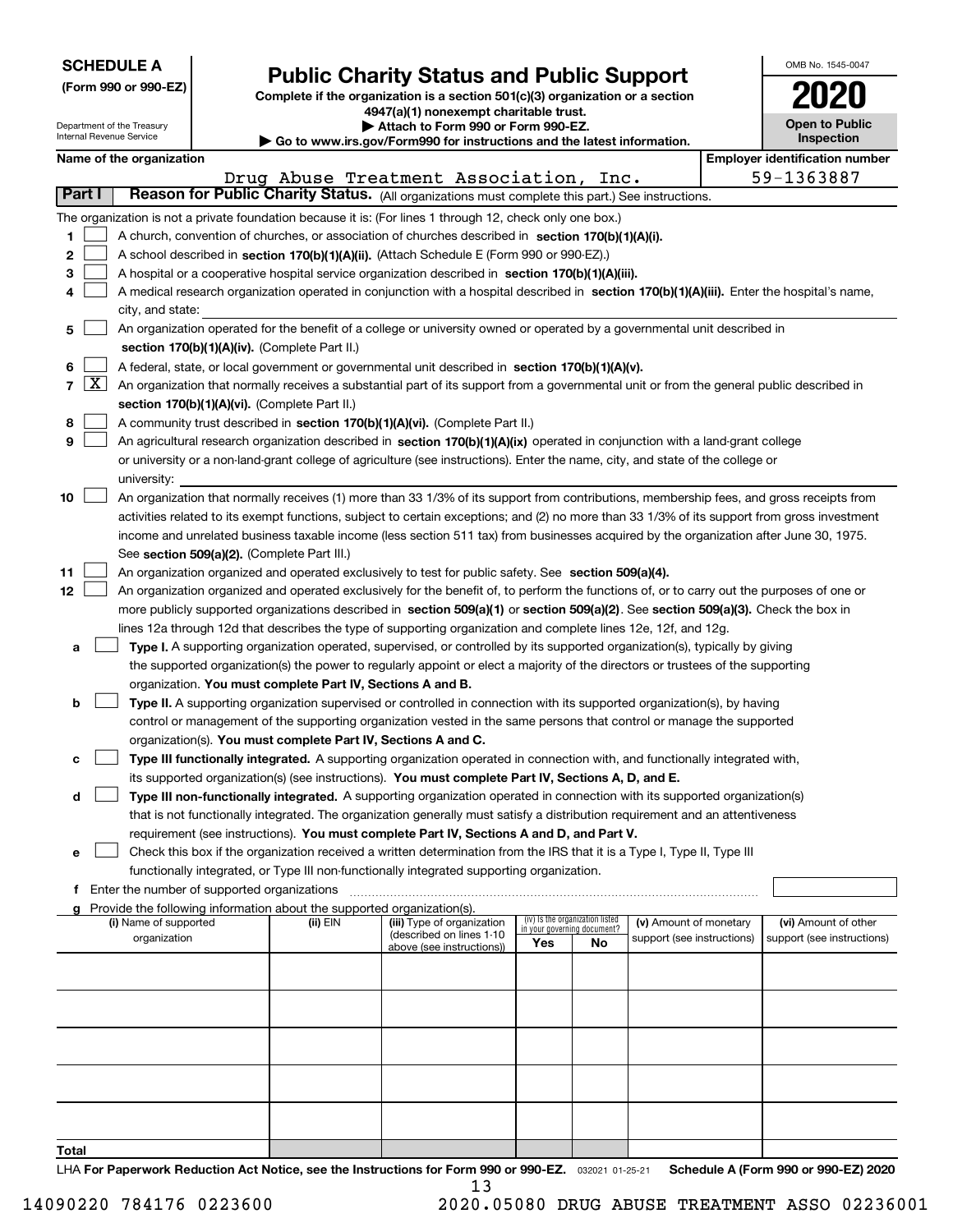### **2** Schedule A (Form 990 or 990-EZ) 2020 <code>Drug Abuse Treatment Association, Inc. by-136387</code> Page **Part II Support Schedule for Organizations Described in Sections 170(b)(1)(A)(iv) and 170(b)(1)(A)(vi)** Drug Abuse Treatment Association, Inc. 59-1363887

(Complete only if you checked the box on line 5, 7, or 8 of Part I or if the organization failed to qualify under Part III. If the organization fails to qualify under the tests listed below, please complete Part III.)

|    | <b>Section A. Public Support</b>                                                                                                                                                                                               |          |          |            |            |          |                                          |
|----|--------------------------------------------------------------------------------------------------------------------------------------------------------------------------------------------------------------------------------|----------|----------|------------|------------|----------|------------------------------------------|
|    | Calendar year (or fiscal year beginning in)                                                                                                                                                                                    | (a) 2016 | (b) 2017 | $(c)$ 2018 | $(d)$ 2019 | (e) 2020 | (f) Total                                |
|    | 1 Gifts, grants, contributions, and                                                                                                                                                                                            |          |          |            |            |          |                                          |
|    | membership fees received. (Do not                                                                                                                                                                                              |          |          |            |            |          |                                          |
|    | include any "unusual grants.")                                                                                                                                                                                                 | 5808962. | 6169263. | 6743871.   | 6880959.   |          | 7116039.32719094.                        |
|    | 2 Tax revenues levied for the organ-                                                                                                                                                                                           |          |          |            |            |          |                                          |
|    | ization's benefit and either paid to                                                                                                                                                                                           |          |          |            |            |          |                                          |
|    | or expended on its behalf                                                                                                                                                                                                      |          |          |            |            |          |                                          |
|    | 3 The value of services or facilities                                                                                                                                                                                          |          |          |            |            |          |                                          |
|    | furnished by a governmental unit to                                                                                                                                                                                            |          |          |            |            |          |                                          |
|    | the organization without charge                                                                                                                                                                                                | 5808962. | 6169263. | 6743871.   | 6880959.   |          | 7116039.32719094.                        |
|    | 4 Total. Add lines 1 through 3                                                                                                                                                                                                 |          |          |            |            |          |                                          |
| 5. | The portion of total contributions                                                                                                                                                                                             |          |          |            |            |          |                                          |
|    | by each person (other than a<br>governmental unit or publicly                                                                                                                                                                  |          |          |            |            |          |                                          |
|    | supported organization) included                                                                                                                                                                                               |          |          |            |            |          |                                          |
|    | on line 1 that exceeds 2% of the                                                                                                                                                                                               |          |          |            |            |          |                                          |
|    | amount shown on line 11,                                                                                                                                                                                                       |          |          |            |            |          |                                          |
|    | column (f)                                                                                                                                                                                                                     |          |          |            |            |          |                                          |
|    |                                                                                                                                                                                                                                |          |          |            |            |          | 32719094.                                |
|    | 6 Public support. Subtract line 5 from line 4.<br><b>Section B. Total Support</b>                                                                                                                                              |          |          |            |            |          |                                          |
|    | Calendar year (or fiscal year beginning in)                                                                                                                                                                                    | (a) 2016 | (b) 2017 | $(c)$ 2018 | $(d)$ 2019 | (e) 2020 | (f) Total                                |
|    | <b>7</b> Amounts from line 4                                                                                                                                                                                                   | 5808962. | 6169263. | 6743871.   | 6880959.   |          | 7116039.32719094.                        |
| 8  | Gross income from interest,                                                                                                                                                                                                    |          |          |            |            |          |                                          |
|    | dividends, payments received on                                                                                                                                                                                                |          |          |            |            |          |                                          |
|    | securities loans, rents, royalties,                                                                                                                                                                                            |          |          |            |            |          |                                          |
|    | and income from similar sources                                                                                                                                                                                                | 10,117.  | 15,044.  | 41,149.    | 33,999.    | 3,419.   | 103,728.                                 |
|    | 9 Net income from unrelated business                                                                                                                                                                                           |          |          |            |            |          |                                          |
|    | activities, whether or not the                                                                                                                                                                                                 |          |          |            |            |          |                                          |
|    | business is regularly carried on                                                                                                                                                                                               |          |          |            |            |          |                                          |
|    | 10 Other income. Do not include gain                                                                                                                                                                                           |          |          |            |            |          |                                          |
|    | or loss from the sale of capital                                                                                                                                                                                               |          |          |            |            |          |                                          |
|    | assets (Explain in Part VI.)                                                                                                                                                                                                   |          |          |            |            |          |                                          |
|    | 11 Total support. Add lines 7 through 10                                                                                                                                                                                       |          |          |            |            |          | 32822822.                                |
|    | <b>12</b> Gross receipts from related activities, etc. (see instructions)                                                                                                                                                      |          |          |            |            | 12       | 817,386.                                 |
|    | 13 First 5 years. If the Form 990 is for the organization's first, second, third, fourth, or fifth tax year as a section 501(c)(3)                                                                                             |          |          |            |            |          |                                          |
|    | organization, check this box and stop here manufactured and stop here are all the contractions of the state of the state of the contraction of the contract of the contract of the contract of the contract of the contract of |          |          |            |            |          |                                          |
|    | <b>Section C. Computation of Public Support Percentage</b>                                                                                                                                                                     |          |          |            |            |          |                                          |
|    | 14 Public support percentage for 2020 (line 6, column (f), divided by line 11, column (f) <i>marroummaname</i>                                                                                                                 |          |          |            |            | 14       | 99.68<br>%                               |
|    |                                                                                                                                                                                                                                |          |          |            |            | 15       | 99.65<br>%                               |
|    | 16a 33 1/3% support test - 2020. If the organization did not check the box on line 13, and line 14 is 33 1/3% or more, check this box and                                                                                      |          |          |            |            |          |                                          |
|    | stop here. The organization qualifies as a publicly supported organization                                                                                                                                                     |          |          |            |            |          | $\blacktriangleright$ $\boxed{\text{X}}$ |
|    | b 33 1/3% support test - 2019. If the organization did not check a box on line 13 or 16a, and line 15 is 33 1/3% or more, check this box                                                                                       |          |          |            |            |          |                                          |
|    | and stop here. The organization qualifies as a publicly supported organization                                                                                                                                                 |          |          |            |            |          |                                          |
|    | 17a 10% -facts-and-circumstances test - 2020. If the organization did not check a box on line 13, 16a, or 16b, and line 14 is 10% or more,                                                                                     |          |          |            |            |          |                                          |
|    | and if the organization meets the facts-and-circumstances test, check this box and stop here. Explain in Part VI how the organization                                                                                          |          |          |            |            |          |                                          |
|    | meets the facts-and-circumstances test. The organization qualifies as a publicly supported organization                                                                                                                        |          |          |            |            |          |                                          |
|    | <b>b 10% -facts-and-circumstances test - 2019.</b> If the organization did not check a box on line 13, 16a, 16b, or 17a, and line 15 is 10% or                                                                                 |          |          |            |            |          |                                          |
|    | more, and if the organization meets the facts-and-circumstances test, check this box and stop here. Explain in Part VI how the                                                                                                 |          |          |            |            |          |                                          |
|    | organization meets the facts-and-circumstances test. The organization qualifies as a publicly supported organization                                                                                                           |          |          |            |            |          |                                          |
| 18 | Private foundation. If the organization did not check a box on line 13, 16a, 16b, 17a, or 17b, check this box and see instructions                                                                                             |          |          |            |            |          |                                          |
|    |                                                                                                                                                                                                                                |          |          |            |            |          | Schedule A (Form 990 or 990-EZ) 2020     |

032022 01-25-21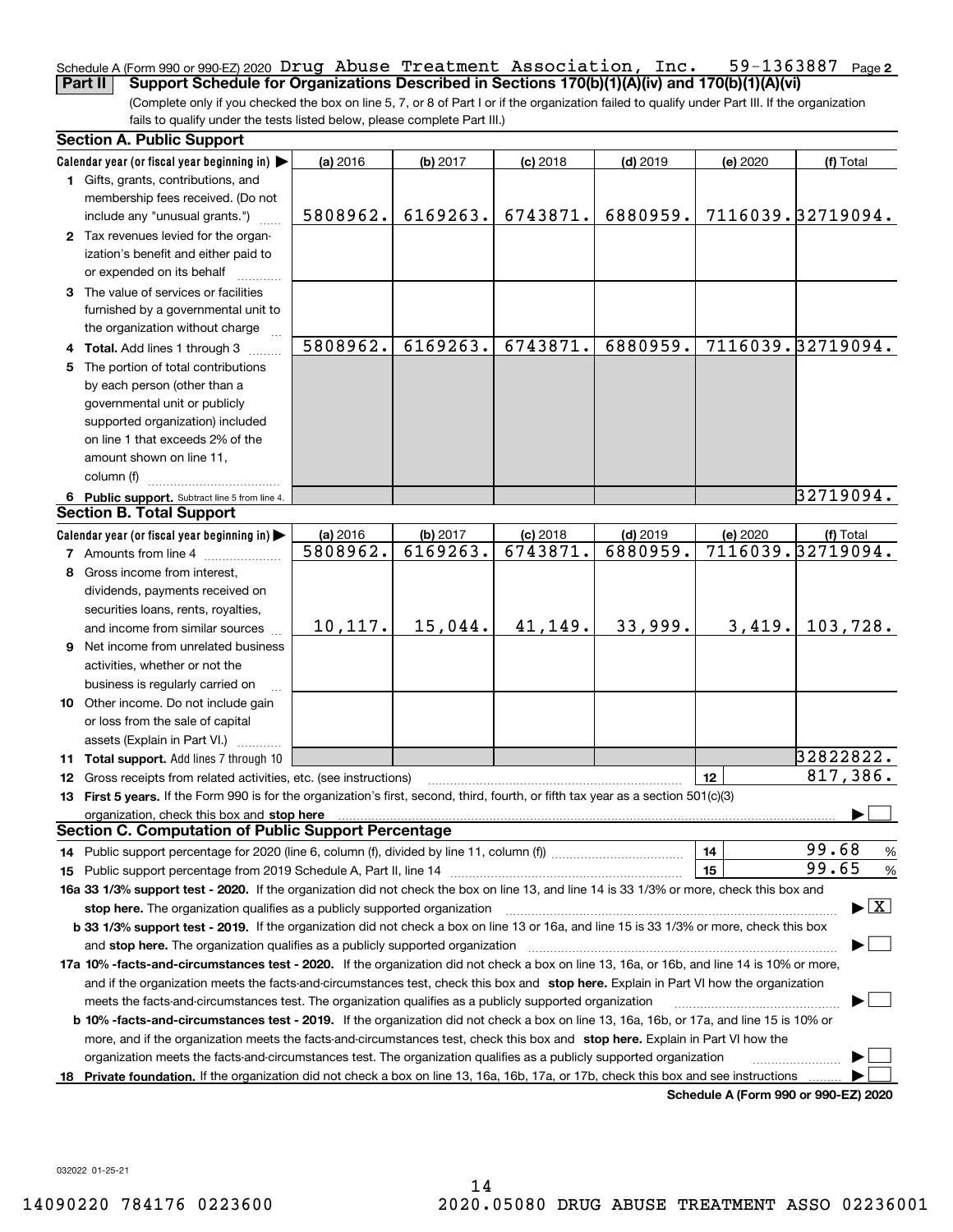### Schedule A (Form 990 or 990-EZ) 2020 **Drug Abuse Treatment Association, Inc.** 59-1363887 <sub>Page 3</sub> **Part III Support Schedule for Organizations Described in Section 509(a)(2)**

(Complete only if you checked the box on line 10 of Part I or if the organization failed to qualify under Part II. If the organization fails to qualify under the tests listed below, please complete Part II.)

|    | <b>Section A. Public Support</b>                                                                                                                                                                                               |          |          |            |            |          |                                      |
|----|--------------------------------------------------------------------------------------------------------------------------------------------------------------------------------------------------------------------------------|----------|----------|------------|------------|----------|--------------------------------------|
|    | Calendar year (or fiscal year beginning in) $\blacktriangleright$                                                                                                                                                              | (a) 2016 | (b) 2017 | $(c)$ 2018 | $(d)$ 2019 | (e) 2020 | (f) Total                            |
|    | 1 Gifts, grants, contributions, and                                                                                                                                                                                            |          |          |            |            |          |                                      |
|    | membership fees received. (Do not                                                                                                                                                                                              |          |          |            |            |          |                                      |
|    | include any "unusual grants.")                                                                                                                                                                                                 |          |          |            |            |          |                                      |
|    | 2 Gross receipts from admissions,<br>merchandise sold or services per-<br>formed, or facilities furnished in<br>any activity that is related to the<br>organization's tax-exempt purpose                                       |          |          |            |            |          |                                      |
|    | 3 Gross receipts from activities that<br>are not an unrelated trade or bus-                                                                                                                                                    |          |          |            |            |          |                                      |
|    | iness under section 513                                                                                                                                                                                                        |          |          |            |            |          |                                      |
|    | 4 Tax revenues levied for the organ-<br>ization's benefit and either paid to                                                                                                                                                   |          |          |            |            |          |                                      |
|    | or expended on its behalf<br>.                                                                                                                                                                                                 |          |          |            |            |          |                                      |
|    | 5 The value of services or facilities<br>furnished by a governmental unit to<br>the organization without charge                                                                                                                |          |          |            |            |          |                                      |
|    | <b>6 Total.</b> Add lines 1 through 5                                                                                                                                                                                          |          |          |            |            |          |                                      |
|    | 7a Amounts included on lines 1, 2, and<br>3 received from disqualified persons                                                                                                                                                 |          |          |            |            |          |                                      |
|    | <b>b</b> Amounts included on lines 2 and 3 received<br>from other than disqualified persons that<br>exceed the greater of \$5,000 or 1% of the<br>amount on line 13 for the year                                               |          |          |            |            |          |                                      |
|    | c Add lines 7a and 7b                                                                                                                                                                                                          |          |          |            |            |          |                                      |
|    | 8 Public support. (Subtract line 7c from line 6.)                                                                                                                                                                              |          |          |            |            |          |                                      |
|    | <b>Section B. Total Support</b>                                                                                                                                                                                                |          |          |            |            |          |                                      |
|    | Calendar year (or fiscal year beginning in) $\blacktriangleright$                                                                                                                                                              | (a) 2016 | (b) 2017 | $(c)$ 2018 | $(d)$ 2019 | (e) 2020 | (f) Total                            |
|    | 9 Amounts from line 6                                                                                                                                                                                                          |          |          |            |            |          |                                      |
|    | 10a Gross income from interest,<br>dividends, payments received on<br>securities loans, rents, royalties,<br>and income from similar sources                                                                                   |          |          |            |            |          |                                      |
|    | <b>b</b> Unrelated business taxable income                                                                                                                                                                                     |          |          |            |            |          |                                      |
|    | (less section 511 taxes) from businesses                                                                                                                                                                                       |          |          |            |            |          |                                      |
|    | acquired after June 30, 1975                                                                                                                                                                                                   |          |          |            |            |          |                                      |
|    | c Add lines 10a and 10b<br>11 Net income from unrelated business<br>activities not included in line 10b,<br>whether or not the business is<br>regularly carried on                                                             |          |          |            |            |          |                                      |
|    | <b>12</b> Other income. Do not include gain<br>or loss from the sale of capital<br>assets (Explain in Part VI.)                                                                                                                |          |          |            |            |          |                                      |
|    | <b>13</b> Total support. (Add lines 9, 10c, 11, and 12.)                                                                                                                                                                       |          |          |            |            |          |                                      |
|    | 14 First 5 years. If the Form 990 is for the organization's first, second, third, fourth, or fifth tax year as a section 501(c)(3) organization,                                                                               |          |          |            |            |          |                                      |
|    | check this box and stop here manufactured and control the state of the state of the state of the state of the state of the state of the state of the state of the state of the state of the state of the state of the state of |          |          |            |            |          |                                      |
|    | <b>Section C. Computation of Public Support Percentage</b>                                                                                                                                                                     |          |          |            |            |          |                                      |
|    | 15 Public support percentage for 2020 (line 8, column (f), divided by line 13, column (f))                                                                                                                                     |          |          |            |            | 15       | %                                    |
|    | 16 Public support percentage from 2019 Schedule A, Part III, line 15                                                                                                                                                           |          |          |            |            | 16       | %                                    |
|    | <b>Section D. Computation of Investment Income Percentage</b>                                                                                                                                                                  |          |          |            |            |          |                                      |
|    | 17 Investment income percentage for 2020 (line 10c, column (f), divided by line 13, column (f))                                                                                                                                |          |          |            |            | 17       | %                                    |
|    | <b>18</b> Investment income percentage from <b>2019</b> Schedule A, Part III, line 17                                                                                                                                          |          |          |            |            | 18       | %                                    |
|    | 19a 33 1/3% support tests - 2020. If the organization did not check the box on line 14, and line 15 is more than 33 1/3%, and line 17 is not                                                                                   |          |          |            |            |          |                                      |
|    | more than 33 1/3%, check this box and stop here. The organization qualifies as a publicly supported organization                                                                                                               |          |          |            |            |          | ▶                                    |
|    | b 33 1/3% support tests - 2019. If the organization did not check a box on line 14 or line 19a, and line 16 is more than 33 1/3%, and                                                                                          |          |          |            |            |          |                                      |
|    | line 18 is not more than 33 1/3%, check this box and stop here. The organization qualifies as a publicly supported organization                                                                                                |          |          |            |            |          |                                      |
| 20 | Private foundation. If the organization did not check a box on line 14, 19a, or 19b, check this box and see instructions                                                                                                       |          |          |            |            |          | Schedule A (Form 990 or 990-EZ) 2020 |
|    | 032023 01-25-21                                                                                                                                                                                                                |          |          |            |            |          |                                      |

15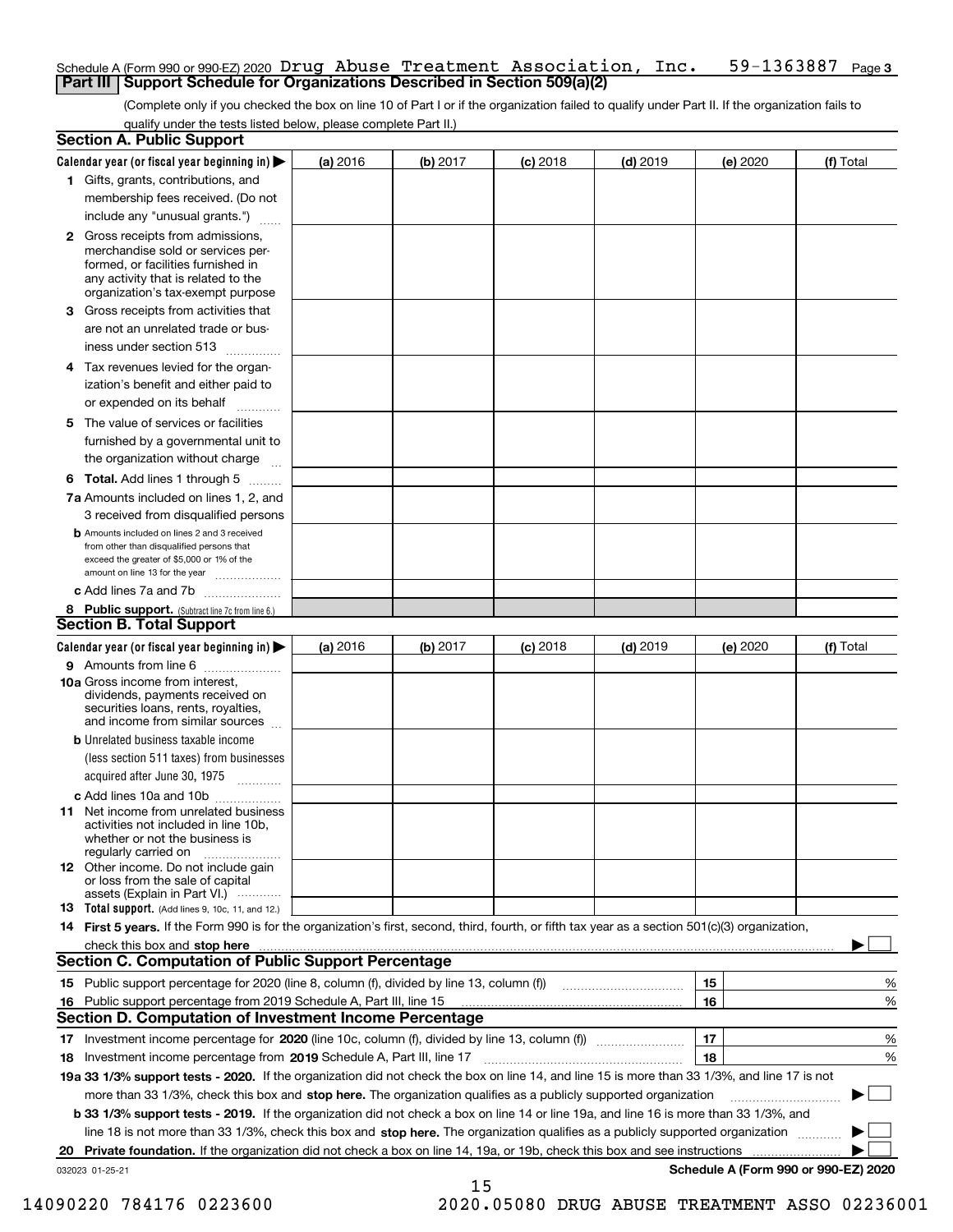### $59 - 1363887$  Page 4 Schedule A (Form 990 or 990-EZ) 2020  $\, {\rm Drug} \,$  Abuse <code>Treatment Association, Inc. 59–1363887</code> <code>Page</code> **Part IV Supporting Organizations**

(Complete only if you checked a box in line 12 on Part I. If you checked box 12a, Part I, complete Sections A and B. If you checked box 12b, Part I, complete Sections A and C. If you checked box 12c, Part I, complete Sections A, D, and E. If you checked box 12d, Part I, complete Sections A and D, and complete Part V.)

## **Section A. All Supporting Organizations**

- **1** Are all of the organization's supported organizations listed by name in the organization's governing documents? If "No," describe in **Part VI** how the supported organizations are designated. If designated by *class or purpose, describe the designation. If historic and continuing relationship, explain.*
- **2** Did the organization have any supported organization that does not have an IRS determination of status under section 509(a)(1) or (2)? If "Yes," explain in Part VI how the organization determined that the supported *organization was described in section 509(a)(1) or (2).*
- **3a** Did the organization have a supported organization described in section 501(c)(4), (5), or (6)? If "Yes," answer *lines 3b and 3c below.*
- **b** Did the organization confirm that each supported organization qualified under section 501(c)(4), (5), or (6) and satisfied the public support tests under section 509(a)(2)? If "Yes," describe in **Part VI** when and how the *organization made the determination.*
- **c**Did the organization ensure that all support to such organizations was used exclusively for section 170(c)(2)(B) purposes? If "Yes," explain in **Part VI** what controls the organization put in place to ensure such use.
- **4a***If* Was any supported organization not organized in the United States ("foreign supported organization")? *"Yes," and if you checked box 12a or 12b in Part I, answer lines 4b and 4c below.*
- **b** Did the organization have ultimate control and discretion in deciding whether to make grants to the foreign supported organization? If "Yes," describe in **Part VI** how the organization had such control and discretion *despite being controlled or supervised by or in connection with its supported organizations.*
- **c** Did the organization support any foreign supported organization that does not have an IRS determination under sections 501(c)(3) and 509(a)(1) or (2)? If "Yes," explain in **Part VI** what controls the organization used *to ensure that all support to the foreign supported organization was used exclusively for section 170(c)(2)(B) purposes.*
- **5a** Did the organization add, substitute, or remove any supported organizations during the tax year? If "Yes," answer lines 5b and 5c below (if applicable). Also, provide detail in **Part VI,** including (i) the names and EIN *numbers of the supported organizations added, substituted, or removed; (ii) the reasons for each such action; (iii) the authority under the organization's organizing document authorizing such action; and (iv) how the action was accomplished (such as by amendment to the organizing document).*
- **b** Type I or Type II only. Was any added or substituted supported organization part of a class already designated in the organization's organizing document?
- **cSubstitutions only.**  Was the substitution the result of an event beyond the organization's control?
- **6** Did the organization provide support (whether in the form of grants or the provision of services or facilities) to **Part VI.** *If "Yes," provide detail in* support or benefit one or more of the filing organization's supported organizations? anyone other than (i) its supported organizations, (ii) individuals that are part of the charitable class benefited by one or more of its supported organizations, or (iii) other supporting organizations that also
- **7**Did the organization provide a grant, loan, compensation, or other similar payment to a substantial contributor *If "Yes," complete Part I of Schedule L (Form 990 or 990-EZ).* regard to a substantial contributor? (as defined in section 4958(c)(3)(C)), a family member of a substantial contributor, or a 35% controlled entity with
- **8** Did the organization make a loan to a disqualified person (as defined in section 4958) not described in line 7? *If "Yes," complete Part I of Schedule L (Form 990 or 990-EZ).*
- **9a** Was the organization controlled directly or indirectly at any time during the tax year by one or more in section 509(a)(1) or (2))? If "Yes," *provide detail in* <code>Part VI.</code> disqualified persons, as defined in section 4946 (other than foundation managers and organizations described
- **b** Did one or more disqualified persons (as defined in line 9a) hold a controlling interest in any entity in which the supporting organization had an interest? If "Yes," provide detail in P**art VI**.
- **c**Did a disqualified person (as defined in line 9a) have an ownership interest in, or derive any personal benefit from, assets in which the supporting organization also had an interest? If "Yes," provide detail in P**art VI.**
- **10a** Was the organization subject to the excess business holdings rules of section 4943 because of section supporting organizations)? If "Yes," answer line 10b below. 4943(f) (regarding certain Type II supporting organizations, and all Type III non-functionally integrated
- **b** Did the organization have any excess business holdings in the tax year? (Use Schedule C, Form 4720, to *determine whether the organization had excess business holdings.)*

16

032024 01-25-21

**Schedule A (Form 990 or 990-EZ) 2020**

**YesNo**

**1**

**2**

**3a**

**3b**

**3c**

**4a**

**4b**

**4c**

**5a**

**5b5c**

**6**

**7**

**8**

**9a**

**9b**

**9c**

**10a**

**10b**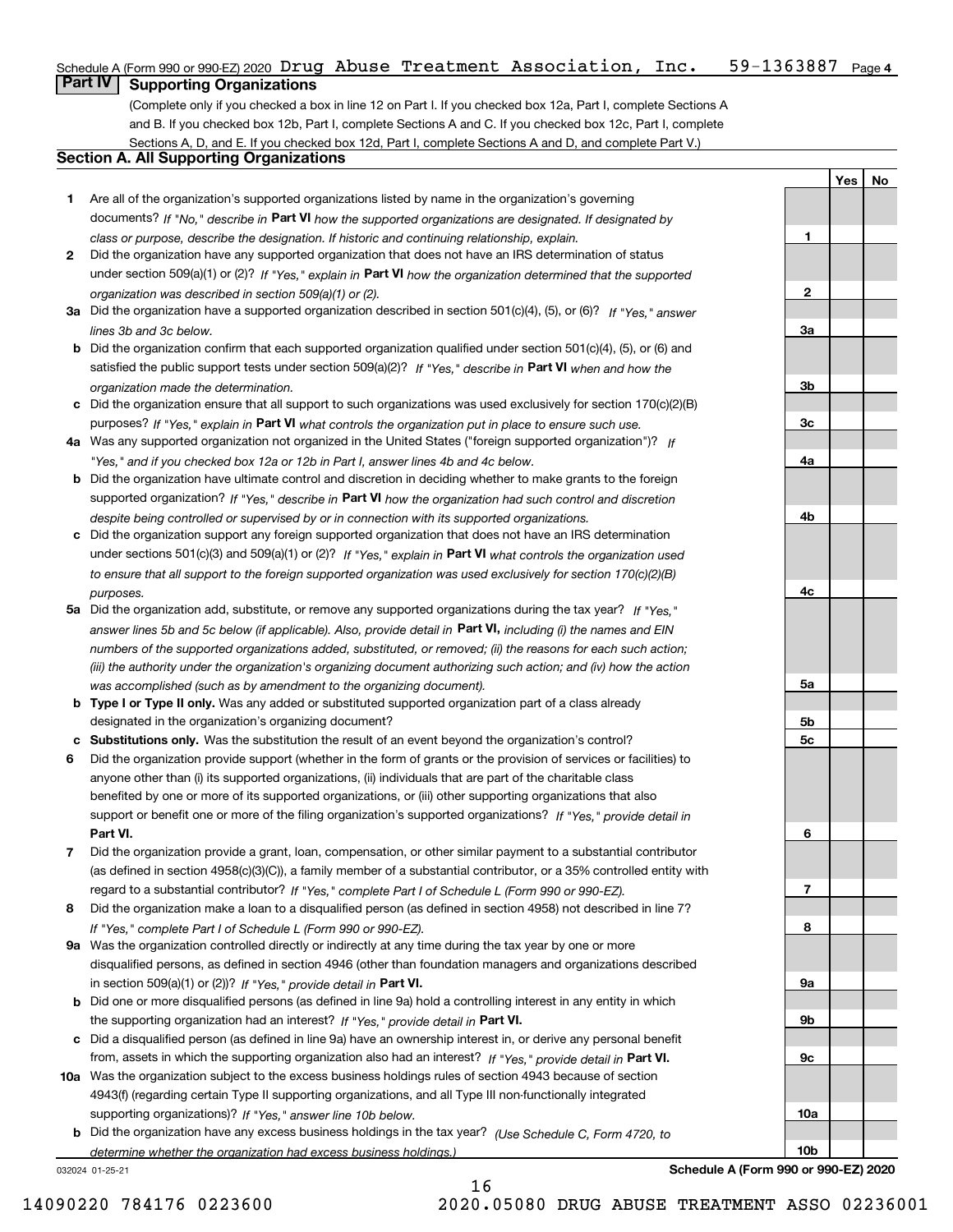### **5**Schedule A (Form 990 or 990-EZ) 2020  $\, {\rm Drug} \,$  Abuse <code>Treatment Association, Inc. 59–1363887</code> <code>Page</code> **Part IV Supporting Organizations** *(continued)*

|    |                                                                                                                      |                 | Yes | No |
|----|----------------------------------------------------------------------------------------------------------------------|-----------------|-----|----|
| 11 | Has the organization accepted a gift or contribution from any of the following persons?                              |                 |     |    |
|    | a A person who directly or indirectly controls, either alone or together with persons described in lines 11b and     |                 |     |    |
|    | 11c below, the governing body of a supported organization?                                                           | 11a             |     |    |
|    | <b>b</b> A family member of a person described in line 11a above?                                                    | 11 <sub>b</sub> |     |    |
|    | c A 35% controlled entity of a person described in line 11a or 11b above? If "Yes" to line 11a, 11b, or 11c, provide |                 |     |    |
|    | detail in Part VI.                                                                                                   | 11c             |     |    |
|    | <b>Section B. Type I Supporting Organizations</b>                                                                    |                 |     |    |
|    |                                                                                                                      |                 | Yes | Nο |
|    |                                                                                                                      |                 |     |    |

|              | Did the governing body, members of the governing body, officers acting in their official capacity, or membership of one or<br>more supported organizations have the power to regularly appoint or elect at least a majority of the organization's officers,<br>directors, or trustees at all times during the tax year? If "No," describe in Part VI how the supported organization(s)<br>effectively operated, supervised, or controlled the organization's activities. If the organization had more than one supported |  |
|--------------|--------------------------------------------------------------------------------------------------------------------------------------------------------------------------------------------------------------------------------------------------------------------------------------------------------------------------------------------------------------------------------------------------------------------------------------------------------------------------------------------------------------------------|--|
|              | organization, describe how the powers to appoint and/or remove officers, directors, or trustees were allocated among the<br>supported organizations and what conditions or restrictions, if any, applied to such powers during the tax year.                                                                                                                                                                                                                                                                             |  |
| $\mathbf{2}$ | Did the organization operate for the benefit of any supported organization other than the supported                                                                                                                                                                                                                                                                                                                                                                                                                      |  |
|              | organization(s) that operated, supervised, or controlled the supporting organization? If "Yes," explain in                                                                                                                                                                                                                                                                                                                                                                                                               |  |

**Part VI**  *how providing such benefit carried out the purposes of the supported organization(s) that operated,*

| supervised, or controlled the supporting organization. |     |  |
|--------------------------------------------------------|-----|--|
| <b>Section C. Type II Supporting Organizations</b>     |     |  |
|                                                        | Yes |  |

**1**or trustees of each of the organization's supported organization(s)? If "No," describe in **Part VI** how control *or management of the supporting organization was vested in the same persons that controlled or managed the supported organization(s).* Were a majority of the organization's directors or trustees during the tax year also a majority of the directors

| <b>Section D. All Type III Supporting Organizations</b> |  |
|---------------------------------------------------------|--|

|              |                                                                                                                        |   | Yes l | No |
|--------------|------------------------------------------------------------------------------------------------------------------------|---|-------|----|
|              | Did the organization provide to each of its supported organizations, by the last day of the fifth month of the         |   |       |    |
|              | organization's tax year, (i) a written notice describing the type and amount of support provided during the prior tax  |   |       |    |
|              | year, (ii) a copy of the Form 990 that was most recently filed as of the date of notification, and (iii) copies of the |   |       |    |
|              | organization's governing documents in effect on the date of notification, to the extent not previously provided?       |   |       |    |
| $\mathbf{2}$ | Were any of the organization's officers, directors, or trustees either (i) appointed or elected by the supported       |   |       |    |
|              | organization(s) or (ii) serving on the governing body of a supported organization? If "No," explain in Part VI how     |   |       |    |
|              | the organization maintained a close and continuous working relationship with the supported organization(s).            | 2 |       |    |
| 3            | By reason of the relationship described in line 2, above, did the organization's supported organizations have a        |   |       |    |
|              | significant voice in the organization's investment policies and in directing the use of the organization's             |   |       |    |
|              | income or assets at all times during the tax year? If "Yes," describe in Part VI the role the organization's           |   |       |    |
|              | supported organizations played in this regard                                                                          | 3 |       |    |

# *supported organizations played in this regard.* **Section E. Type III Functionally Integrated Supporting Organizations**

- **1**Check the box next to the method that the organization used to satisfy the Integral Part Test during the year (see instructions).
- **alinupy** The organization satisfied the Activities Test. Complete line 2 below.
- **bThe organization is the parent of each of its supported organizations. Complete line 3 below.**

|  |  |  | c $\Box$ The organization supported a governmental entity. Describe in Part VI how you supported a governmental entity (see instructions). |  |
|--|--|--|--------------------------------------------------------------------------------------------------------------------------------------------|--|
|--|--|--|--------------------------------------------------------------------------------------------------------------------------------------------|--|

17

- **2Answer lines 2a and 2b below. Yes No** Activities Test.
- **a** Did substantially all of the organization's activities during the tax year directly further the exempt purposes of the supported organization(s) to which the organization was responsive? If "Yes," then in **Part VI identify those supported organizations and explain**  *how these activities directly furthered their exempt purposes, how the organization was responsive to those supported organizations, and how the organization determined that these activities constituted substantially all of its activities.*
- **b** Did the activities described in line 2a, above, constitute activities that, but for the organization's involvement, **Part VI**  *the reasons for the organization's position that its supported organization(s) would have engaged in* one or more of the organization's supported organization(s) would have been engaged in? If "Yes," e*xplain in these activities but for the organization's involvement.*
- **3** Parent of Supported Organizations. Answer lines 3a and 3b below.

**a** Did the organization have the power to regularly appoint or elect a majority of the officers, directors, or trustees of each of the supported organizations? If "Yes" or "No" provide details in **Part VI.** 

**b** Did the organization exercise a substantial degree of direction over the policies, programs, and activities of each of its supported organizations? If "Yes," describe in Part VI the role played by the organization in this regard.

032025 01-25-21

**Schedule A (Form 990 or 990-EZ) 2020**

**2a**

**2b**

**3a**

**3b**

**No**

**1**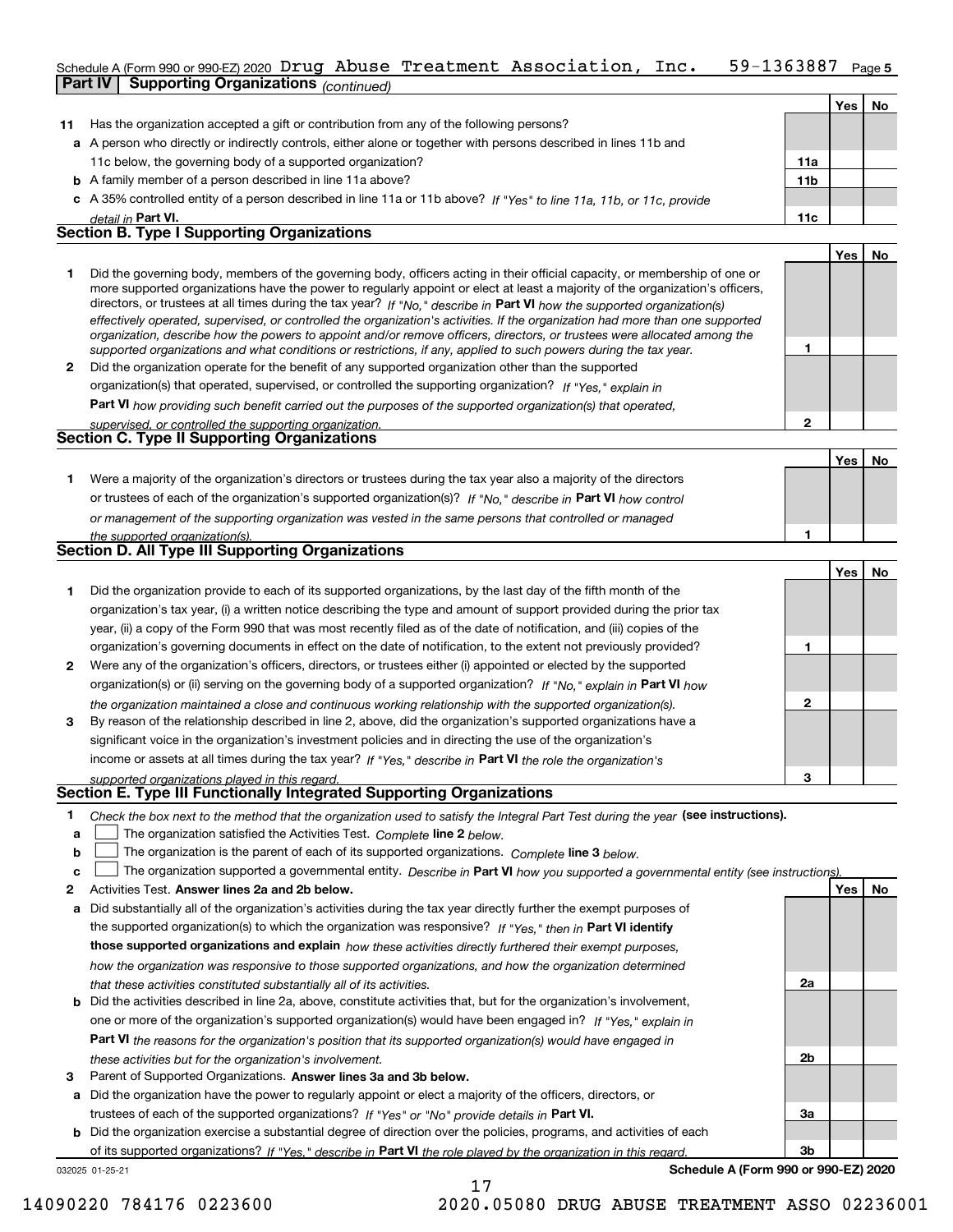| <b>Part V</b>  | Schedule A (Form 990 or 990-EZ) 2020 Drug Abuse Treatment Association, Inc.<br>Type III Non-Functionally Integrated 509(a)(3) Supporting Organizations |                |                | 59-1363887<br>Page 6           |
|----------------|--------------------------------------------------------------------------------------------------------------------------------------------------------|----------------|----------------|--------------------------------|
| 1              | Check here if the organization satisfied the Integral Part Test as a qualifying trust on Nov. 20, 1970 (explain in Part VI). See instructions.         |                |                |                                |
|                | All other Type III non-functionally integrated supporting organizations must complete Sections A through E.                                            |                |                |                                |
|                | Section A - Adjusted Net Income                                                                                                                        |                | (A) Prior Year | (B) Current Year<br>(optional) |
| 1              | Net short-term capital gain                                                                                                                            | 1              |                |                                |
| 2              | Recoveries of prior-year distributions                                                                                                                 | $\mathbf{2}$   |                |                                |
| 3              | Other gross income (see instructions)                                                                                                                  | 3              |                |                                |
| 4              | Add lines 1 through 3.                                                                                                                                 | 4              |                |                                |
| 5              | Depreciation and depletion                                                                                                                             | 5              |                |                                |
| 6              | Portion of operating expenses paid or incurred for production or                                                                                       |                |                |                                |
|                | collection of gross income or for management, conservation, or                                                                                         |                |                |                                |
|                | maintenance of property held for production of income (see instructions)                                                                               | 6              |                |                                |
| 7              | Other expenses (see instructions)                                                                                                                      | $\overline{7}$ |                |                                |
| 8              | <b>Adjusted Net Income</b> (subtract lines 5, 6, and 7 from line 4)                                                                                    | 8              |                |                                |
|                | <b>Section B - Minimum Asset Amount</b>                                                                                                                |                | (A) Prior Year | (B) Current Year<br>(optional) |
| 1              | Aggregate fair market value of all non-exempt-use assets (see                                                                                          |                |                |                                |
|                | instructions for short tax year or assets held for part of year):                                                                                      |                |                |                                |
|                | <b>a</b> Average monthly value of securities                                                                                                           | 1a             |                |                                |
|                | <b>b</b> Average monthly cash balances                                                                                                                 | 1b             |                |                                |
|                | c Fair market value of other non-exempt-use assets                                                                                                     | 1c             |                |                                |
|                | d Total (add lines 1a, 1b, and 1c)                                                                                                                     | 1d             |                |                                |
|                | e Discount claimed for blockage or other factors                                                                                                       |                |                |                                |
|                | (explain in detail in Part VI):                                                                                                                        |                |                |                                |
| $\mathbf{2}$   | Acquisition indebtedness applicable to non-exempt-use assets                                                                                           | $\mathbf{2}$   |                |                                |
| 3              | Subtract line 2 from line 1d.                                                                                                                          | 3              |                |                                |
| 4              | Cash deemed held for exempt use. Enter 0.015 of line 3 (for greater amount,                                                                            |                |                |                                |
|                | see instructions).                                                                                                                                     | 4              |                |                                |
| 5              | Net value of non-exempt-use assets (subtract line 4 from line 3)                                                                                       | 5              |                |                                |
| 6              | Multiply line 5 by 0.035.                                                                                                                              | 6              |                |                                |
| 7              | Recoveries of prior-year distributions                                                                                                                 | 7              |                |                                |
| 8              | <b>Minimum Asset Amount</b> (add line 7 to line 6)                                                                                                     | 8              |                |                                |
|                | <b>Section C - Distributable Amount</b>                                                                                                                |                |                | <b>Current Year</b>            |
| п.             | Adjusted net income for prior year (from Section A, line 8, column A)                                                                                  | 1              |                |                                |
| 2              | Enter 0.85 of line 1.                                                                                                                                  | 2              |                |                                |
| 3              | Minimum asset amount for prior year (from Section B, line 8, column A)                                                                                 | 3              |                |                                |
| 4              | Enter greater of line 2 or line 3.                                                                                                                     | 4              |                |                                |
| 5              | Income tax imposed in prior year                                                                                                                       | 5              |                |                                |
| 6              | Distributable Amount. Subtract line 5 from line 4, unless subject to                                                                                   |                |                |                                |
|                | emergency temporary reduction (see instructions).                                                                                                      | 6              |                |                                |
| $\overline{7}$ | Check here if the current year is the organization's first as a non-functionally integrated Type III supporting organization (see                      |                |                |                                |

instructions).

**Schedule A (Form 990 or 990-EZ) 2020**

032026 01-25-21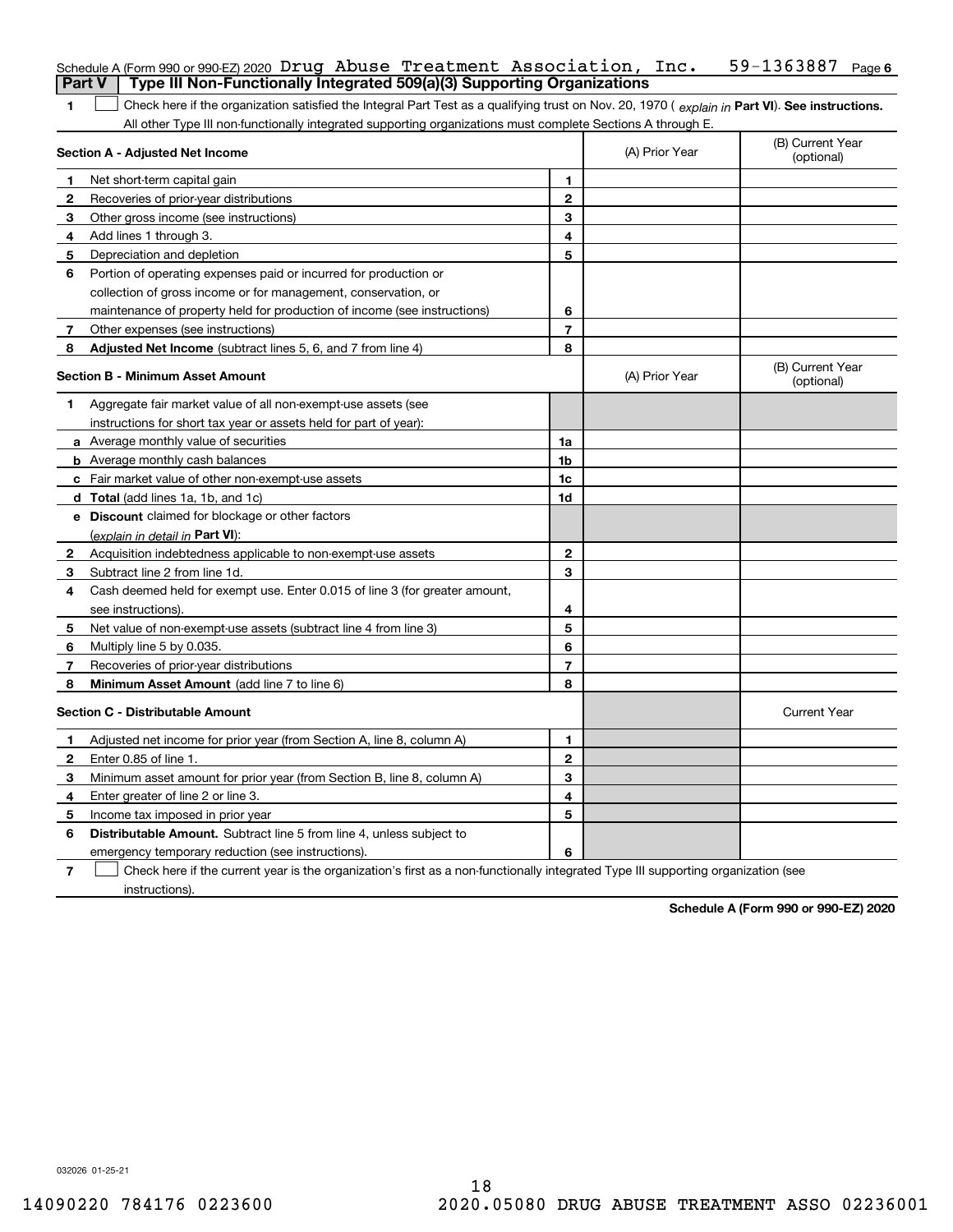|  |  | Schedule A (Form 990 or 990-EZ) 2020 $\, {\rm Drug} \,$ Abuse <code>Treatment</code> Association, <code>Inc. 59–1363887</code> <code>Page 7</code> |  |  |
|--|--|----------------------------------------------------------------------------------------------------------------------------------------------------|--|--|
|  |  |                                                                                                                                                    |  |  |

| <b>Part V</b> | Type III Non-Functionally Integrated 509(a)(3) Supporting Organizations                    |                             | (continued)                           |    |                                         |
|---------------|--------------------------------------------------------------------------------------------|-----------------------------|---------------------------------------|----|-----------------------------------------|
|               | <b>Section D - Distributions</b>                                                           |                             |                                       |    | <b>Current Year</b>                     |
| 1             | Amounts paid to supported organizations to accomplish exempt purposes                      | 1                           |                                       |    |                                         |
| 2             | Amounts paid to perform activity that directly furthers exempt purposes of supported       |                             |                                       |    |                                         |
|               | organizations, in excess of income from activity                                           |                             | $\mathbf{2}$                          |    |                                         |
| 3             | Administrative expenses paid to accomplish exempt purposes of supported organizations      |                             |                                       | 3  |                                         |
| 4             | Amounts paid to acquire exempt-use assets                                                  |                             |                                       | 4  |                                         |
| 5             | Qualified set-aside amounts (prior IRS approval required - provide details in Part VI)     |                             |                                       | 5  |                                         |
| 6             | Other distributions ( <i>describe in</i> Part VI). See instructions.                       |                             |                                       | 6  |                                         |
| 7             | Total annual distributions. Add lines 1 through 6.                                         |                             |                                       | 7  |                                         |
| 8             | Distributions to attentive supported organizations to which the organization is responsive |                             |                                       |    |                                         |
|               | (provide details in Part VI). See instructions.                                            |                             |                                       | 8  |                                         |
| 9             | Distributable amount for 2020 from Section C, line 6                                       |                             |                                       | 9  |                                         |
| 10            | Line 8 amount divided by line 9 amount                                                     |                             |                                       | 10 |                                         |
|               |                                                                                            | (i)                         | (ii)                                  |    | (iii)                                   |
|               | Section E - Distribution Allocations (see instructions)                                    | <b>Excess Distributions</b> | <b>Underdistributions</b><br>Pre-2020 |    | <b>Distributable</b><br>Amount for 2020 |
| 1             | Distributable amount for 2020 from Section C, line 6                                       |                             |                                       |    |                                         |
| 2             | Underdistributions, if any, for years prior to 2020 (reason-                               |                             |                                       |    |                                         |
|               | able cause required - explain in Part VI). See instructions.                               |                             |                                       |    |                                         |
| 3             | Excess distributions carryover, if any, to 2020                                            |                             |                                       |    |                                         |
|               | <b>a</b> From 2015                                                                         |                             |                                       |    |                                         |
|               | <b>b</b> From 2016                                                                         |                             |                                       |    |                                         |
|               | c From 2017                                                                                |                             |                                       |    |                                         |
|               | <b>d</b> From 2018                                                                         |                             |                                       |    |                                         |
|               | e From 2019                                                                                |                             |                                       |    |                                         |
|               | f Total of lines 3a through 3e                                                             |                             |                                       |    |                                         |
|               | g Applied to underdistributions of prior years                                             |                             |                                       |    |                                         |
|               | <b>h</b> Applied to 2020 distributable amount                                              |                             |                                       |    |                                         |
|               | Carryover from 2015 not applied (see instructions)                                         |                             |                                       |    |                                         |
|               | Remainder. Subtract lines 3g, 3h, and 3i from line 3f.                                     |                             |                                       |    |                                         |
| 4             | Distributions for 2020 from Section D,                                                     |                             |                                       |    |                                         |
|               | line $7:$                                                                                  |                             |                                       |    |                                         |
|               | a Applied to underdistributions of prior years                                             |                             |                                       |    |                                         |
|               | <b>b</b> Applied to 2020 distributable amount                                              |                             |                                       |    |                                         |
|               | c Remainder. Subtract lines 4a and 4b from line 4.                                         |                             |                                       |    |                                         |
| 5             | Remaining underdistributions for years prior to 2020, if                                   |                             |                                       |    |                                         |
|               | any. Subtract lines 3g and 4a from line 2. For result greater                              |                             |                                       |    |                                         |
|               | than zero, explain in Part VI. See instructions.                                           |                             |                                       |    |                                         |
| 6             | Remaining underdistributions for 2020. Subtract lines 3h                                   |                             |                                       |    |                                         |
|               | and 4b from line 1. For result greater than zero, explain in                               |                             |                                       |    |                                         |
|               | Part VI. See instructions.                                                                 |                             |                                       |    |                                         |
| 7             | Excess distributions carryover to 2021. Add lines 3j                                       |                             |                                       |    |                                         |
|               | and 4c.                                                                                    |                             |                                       |    |                                         |
| 8             | Breakdown of line 7:                                                                       |                             |                                       |    |                                         |
|               | a Excess from 2016                                                                         |                             |                                       |    |                                         |
|               | <b>b</b> Excess from 2017                                                                  |                             |                                       |    |                                         |
|               | c Excess from 2018                                                                         |                             |                                       |    |                                         |
|               | d Excess from 2019                                                                         |                             |                                       |    |                                         |
|               | e Excess from 2020                                                                         |                             |                                       |    |                                         |

**Schedule A (Form 990 or 990-EZ) 2020**

032027 01-25-21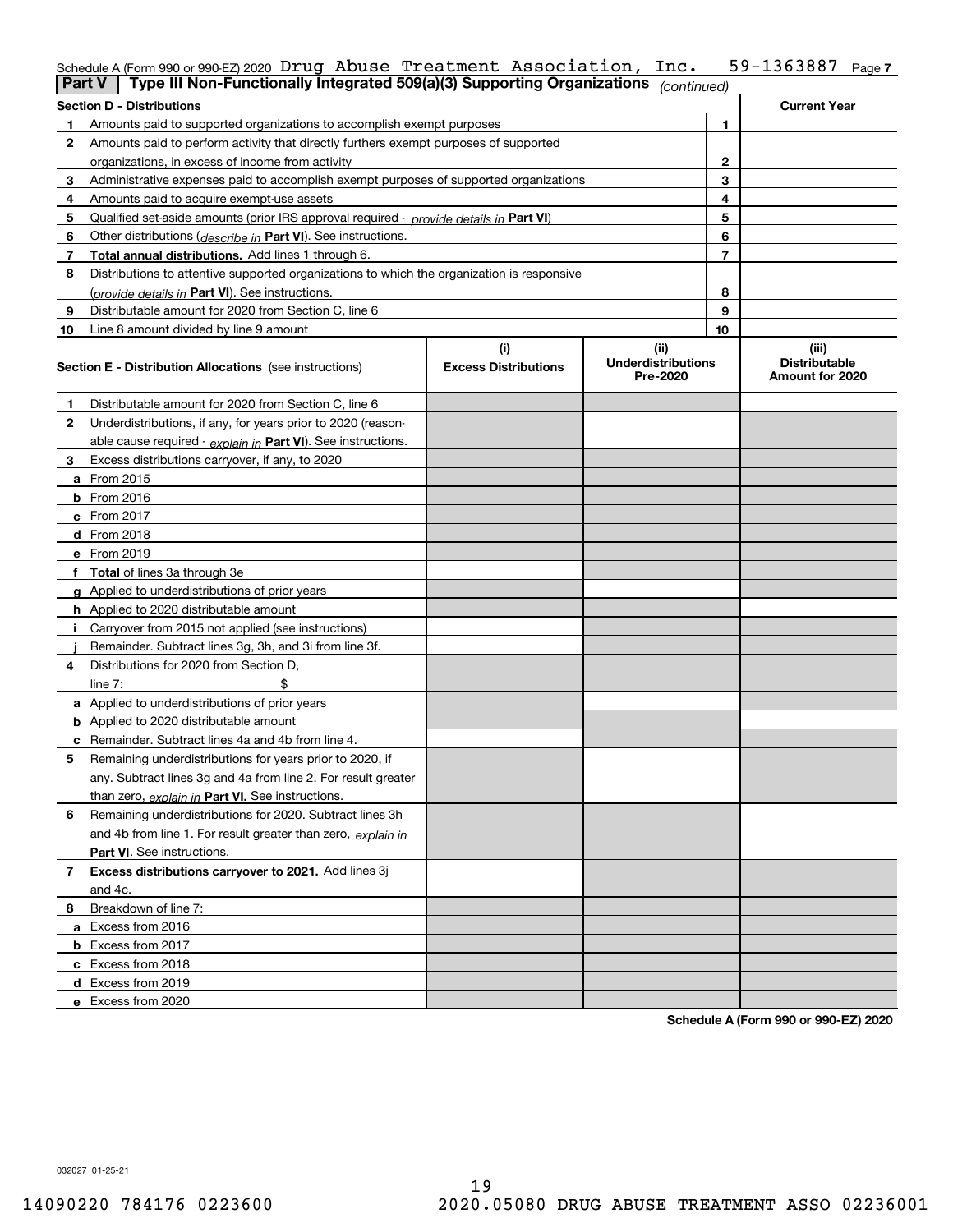|                 | Schedule A (Form 990 or 990-EZ) 2020 Drug Abuse Treatment Association, Inc.                                                                                                                                                                                                                                                                                                                                                                                                                                                                                          |  |  |    |  |  | 59-1363887                           | Page 8 |
|-----------------|----------------------------------------------------------------------------------------------------------------------------------------------------------------------------------------------------------------------------------------------------------------------------------------------------------------------------------------------------------------------------------------------------------------------------------------------------------------------------------------------------------------------------------------------------------------------|--|--|----|--|--|--------------------------------------|--------|
| <b>Part VI</b>  | Supplemental Information. Provide the explanations required by Part II, line 10; Part II, line 17a or 17b; Part III, line 12;<br>Part IV, Section A, lines 1, 2, 3b, 3c, 4b, 4c, 5a, 6, 9a, 9b, 9c, 11a, 11b, and 11c; Part IV, Section B, lines 1 and 2; Part IV, Section C,<br>line 1; Part IV, Section D, lines 2 and 3; Part IV, Section E, lines 1c, 2a, 2b, 3a, and 3b; Part V, line 1; Part V, Section B, line 1e; Part V,<br>Section D, lines 5, 6, and 8; and Part V, Section E, lines 2, 5, and 6. Also complete this part for any additional information. |  |  |    |  |  |                                      |        |
|                 | (See instructions.)                                                                                                                                                                                                                                                                                                                                                                                                                                                                                                                                                  |  |  |    |  |  |                                      |        |
|                 |                                                                                                                                                                                                                                                                                                                                                                                                                                                                                                                                                                      |  |  |    |  |  |                                      |        |
|                 |                                                                                                                                                                                                                                                                                                                                                                                                                                                                                                                                                                      |  |  |    |  |  |                                      |        |
|                 |                                                                                                                                                                                                                                                                                                                                                                                                                                                                                                                                                                      |  |  |    |  |  |                                      |        |
|                 |                                                                                                                                                                                                                                                                                                                                                                                                                                                                                                                                                                      |  |  |    |  |  |                                      |        |
|                 |                                                                                                                                                                                                                                                                                                                                                                                                                                                                                                                                                                      |  |  |    |  |  |                                      |        |
|                 |                                                                                                                                                                                                                                                                                                                                                                                                                                                                                                                                                                      |  |  |    |  |  |                                      |        |
|                 |                                                                                                                                                                                                                                                                                                                                                                                                                                                                                                                                                                      |  |  |    |  |  |                                      |        |
|                 |                                                                                                                                                                                                                                                                                                                                                                                                                                                                                                                                                                      |  |  |    |  |  |                                      |        |
|                 |                                                                                                                                                                                                                                                                                                                                                                                                                                                                                                                                                                      |  |  |    |  |  |                                      |        |
|                 |                                                                                                                                                                                                                                                                                                                                                                                                                                                                                                                                                                      |  |  |    |  |  |                                      |        |
|                 |                                                                                                                                                                                                                                                                                                                                                                                                                                                                                                                                                                      |  |  |    |  |  |                                      |        |
|                 |                                                                                                                                                                                                                                                                                                                                                                                                                                                                                                                                                                      |  |  |    |  |  |                                      |        |
|                 |                                                                                                                                                                                                                                                                                                                                                                                                                                                                                                                                                                      |  |  |    |  |  |                                      |        |
|                 |                                                                                                                                                                                                                                                                                                                                                                                                                                                                                                                                                                      |  |  |    |  |  |                                      |        |
|                 |                                                                                                                                                                                                                                                                                                                                                                                                                                                                                                                                                                      |  |  |    |  |  |                                      |        |
|                 |                                                                                                                                                                                                                                                                                                                                                                                                                                                                                                                                                                      |  |  |    |  |  |                                      |        |
|                 |                                                                                                                                                                                                                                                                                                                                                                                                                                                                                                                                                                      |  |  |    |  |  |                                      |        |
|                 |                                                                                                                                                                                                                                                                                                                                                                                                                                                                                                                                                                      |  |  |    |  |  |                                      |        |
|                 |                                                                                                                                                                                                                                                                                                                                                                                                                                                                                                                                                                      |  |  |    |  |  |                                      |        |
|                 |                                                                                                                                                                                                                                                                                                                                                                                                                                                                                                                                                                      |  |  |    |  |  |                                      |        |
|                 |                                                                                                                                                                                                                                                                                                                                                                                                                                                                                                                                                                      |  |  |    |  |  |                                      |        |
|                 |                                                                                                                                                                                                                                                                                                                                                                                                                                                                                                                                                                      |  |  |    |  |  |                                      |        |
|                 |                                                                                                                                                                                                                                                                                                                                                                                                                                                                                                                                                                      |  |  |    |  |  |                                      |        |
|                 |                                                                                                                                                                                                                                                                                                                                                                                                                                                                                                                                                                      |  |  |    |  |  |                                      |        |
|                 |                                                                                                                                                                                                                                                                                                                                                                                                                                                                                                                                                                      |  |  |    |  |  |                                      |        |
|                 |                                                                                                                                                                                                                                                                                                                                                                                                                                                                                                                                                                      |  |  |    |  |  |                                      |        |
|                 |                                                                                                                                                                                                                                                                                                                                                                                                                                                                                                                                                                      |  |  |    |  |  |                                      |        |
|                 |                                                                                                                                                                                                                                                                                                                                                                                                                                                                                                                                                                      |  |  |    |  |  |                                      |        |
|                 |                                                                                                                                                                                                                                                                                                                                                                                                                                                                                                                                                                      |  |  |    |  |  |                                      |        |
|                 |                                                                                                                                                                                                                                                                                                                                                                                                                                                                                                                                                                      |  |  |    |  |  |                                      |        |
|                 |                                                                                                                                                                                                                                                                                                                                                                                                                                                                                                                                                                      |  |  |    |  |  |                                      |        |
| 032028 01-25-21 |                                                                                                                                                                                                                                                                                                                                                                                                                                                                                                                                                                      |  |  | 20 |  |  | Schedule A (Form 990 or 990-EZ) 2020 |        |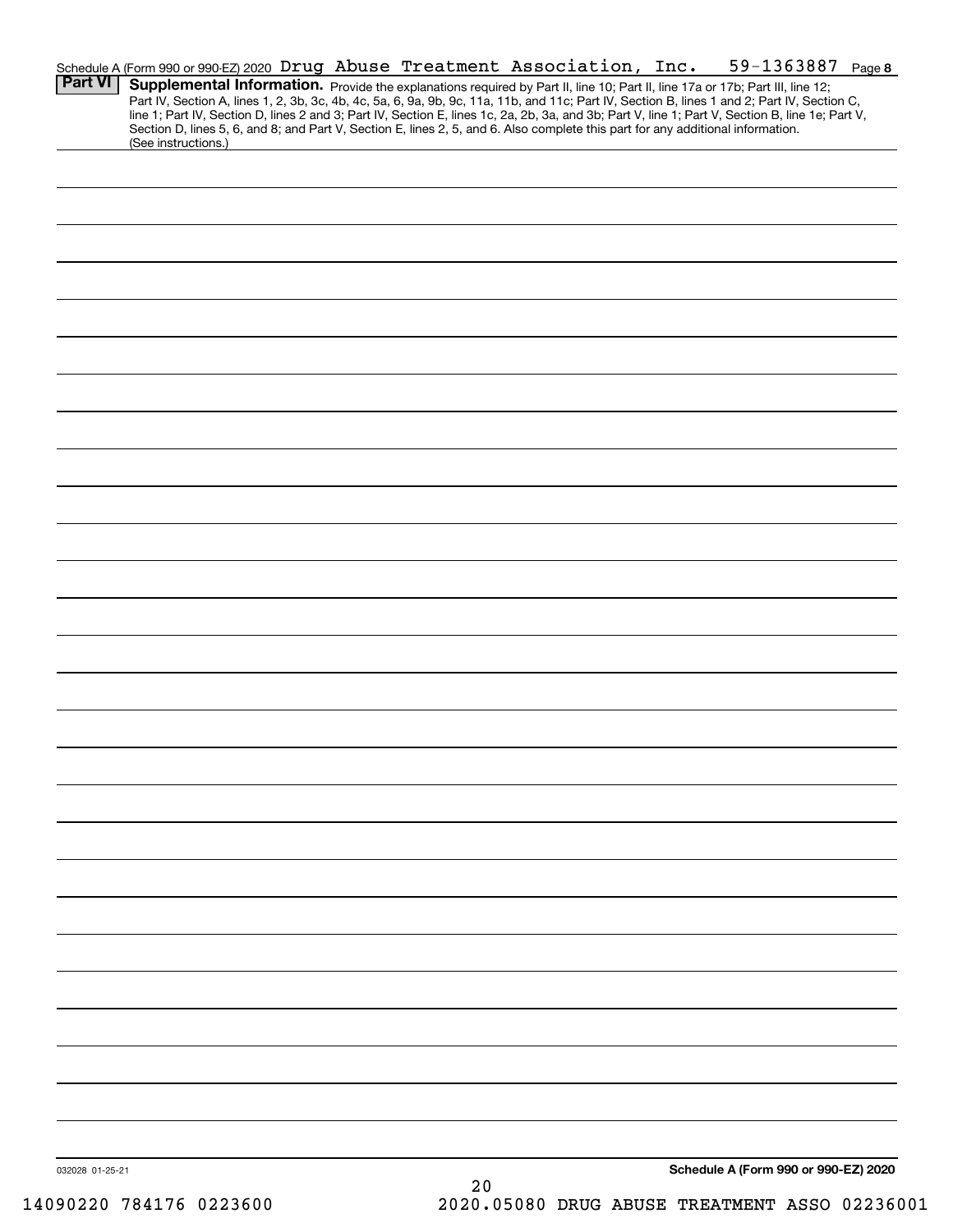Department of the Treasury Internal Revenue Service **(Form 990, 990-EZ, or 990-PF)** Name of the organization

## **Schedule B Schedule of Contributors**

**| Attach to Form 990, Form 990-EZ, or Form 990-PF. | Go to www.irs.gov/Form990 for the latest information.** OMB No. 1545-0047

**2020**

**Employer identification number**

|                                                                  | Drug Abuse Treatment Association,<br>Inc.                                                                                                                                                                                                                                                                                                                                                                                                                                                                 | 59-1363887 |  |  |  |  |  |  |  |
|------------------------------------------------------------------|-----------------------------------------------------------------------------------------------------------------------------------------------------------------------------------------------------------------------------------------------------------------------------------------------------------------------------------------------------------------------------------------------------------------------------------------------------------------------------------------------------------|------------|--|--|--|--|--|--|--|
| Organization type (check one):                                   |                                                                                                                                                                                                                                                                                                                                                                                                                                                                                                           |            |  |  |  |  |  |  |  |
| Filers of:<br>Section:                                           |                                                                                                                                                                                                                                                                                                                                                                                                                                                                                                           |            |  |  |  |  |  |  |  |
| $X$ 501(c)( 3) (enter number) organization<br>Form 990 or 990-EZ |                                                                                                                                                                                                                                                                                                                                                                                                                                                                                                           |            |  |  |  |  |  |  |  |
|                                                                  | 4947(a)(1) nonexempt charitable trust not treated as a private foundation                                                                                                                                                                                                                                                                                                                                                                                                                                 |            |  |  |  |  |  |  |  |
|                                                                  | 527 political organization                                                                                                                                                                                                                                                                                                                                                                                                                                                                                |            |  |  |  |  |  |  |  |
| Form 990-PF                                                      | 501(c)(3) exempt private foundation                                                                                                                                                                                                                                                                                                                                                                                                                                                                       |            |  |  |  |  |  |  |  |
|                                                                  | 4947(a)(1) nonexempt charitable trust treated as a private foundation                                                                                                                                                                                                                                                                                                                                                                                                                                     |            |  |  |  |  |  |  |  |
|                                                                  | 501(c)(3) taxable private foundation                                                                                                                                                                                                                                                                                                                                                                                                                                                                      |            |  |  |  |  |  |  |  |
|                                                                  | Check if your organization is covered by the General Rule or a Special Rule.<br>Note: Only a section 501(c)(7), (8), or (10) organization can check boxes for both the General Rule and a Special Rule. See instructions.                                                                                                                                                                                                                                                                                 |            |  |  |  |  |  |  |  |
| <b>General Rule</b>                                              |                                                                                                                                                                                                                                                                                                                                                                                                                                                                                                           |            |  |  |  |  |  |  |  |
|                                                                  | For an organization filing Form 990, 990-EZ, or 990-PF that received, during the year, contributions totaling \$5,000 or more (in money or<br>property) from any one contributor. Complete Parts I and II. See instructions for determining a contributor's total contributions.                                                                                                                                                                                                                          |            |  |  |  |  |  |  |  |
| <b>Special Rules</b>                                             |                                                                                                                                                                                                                                                                                                                                                                                                                                                                                                           |            |  |  |  |  |  |  |  |
| $\lfloor x \rfloor$                                              | For an organization described in section 501(c)(3) filing Form 990 or 990-EZ that met the 33 1/3% support test of the regulations under<br>sections 509(a)(1) and 170(b)(1)(A)(vi), that checked Schedule A (Form 990 or 990-EZ), Part II, line 13, 16a, or 16b, and that received from<br>any one contributor, during the year, total contributions of the greater of (1) \$5,000; or (2) 2% of the amount on (i) Form 990, Part VIII, line 1h;<br>or (ii) Form 990-EZ, line 1. Complete Parts I and II. |            |  |  |  |  |  |  |  |

For an organization described in section 501(c)(7), (8), or (10) filing Form 990 or 990-EZ that received from any one contributor, during the year, total contributions of more than \$1,000 exclusively for religious, charitable, scientific, literary, or educational purposes, or for the prevention of cruelty to children or animals. Complete Parts I (entering "N/A" in column (b) instead of the contributor name and address), II, and III.

purpose. Don't complete any of the parts unless the **General Rule** applies to this organization because it received *nonexclusively* year, contributions <sub>exclusively</sub> for religious, charitable, etc., purposes, but no such contributions totaled more than \$1,000. If this box is checked, enter here the total contributions that were received during the year for an  $\;$ exclusively religious, charitable, etc., For an organization described in section 501(c)(7), (8), or (10) filing Form 990 or 990-EZ that received from any one contributor, during the religious, charitable, etc., contributions totaling \$5,000 or more during the year  $~$   $~$   $~$   $~$   $~$   $~$   $\sim$   $~$   $\bullet$   $~$   $\sim$   $~$  $\mathcal{L}^{\text{max}}$ 

**Caution:**  An organization that isn't covered by the General Rule and/or the Special Rules doesn't file Schedule B (Form 990, 990-EZ, or 990-PF),  **must** but it answer "No" on Part IV, line 2, of its Form 990; or check the box on line H of its Form 990-EZ or on its Form 990-PF, Part I, line 2, to certify that it doesn't meet the filing requirements of Schedule B (Form 990, 990-EZ, or 990-PF).

**For Paperwork Reduction Act Notice, see the instructions for Form 990, 990-EZ, or 990-PF. Schedule B (Form 990, 990-EZ, or 990-PF) (2020)** LHA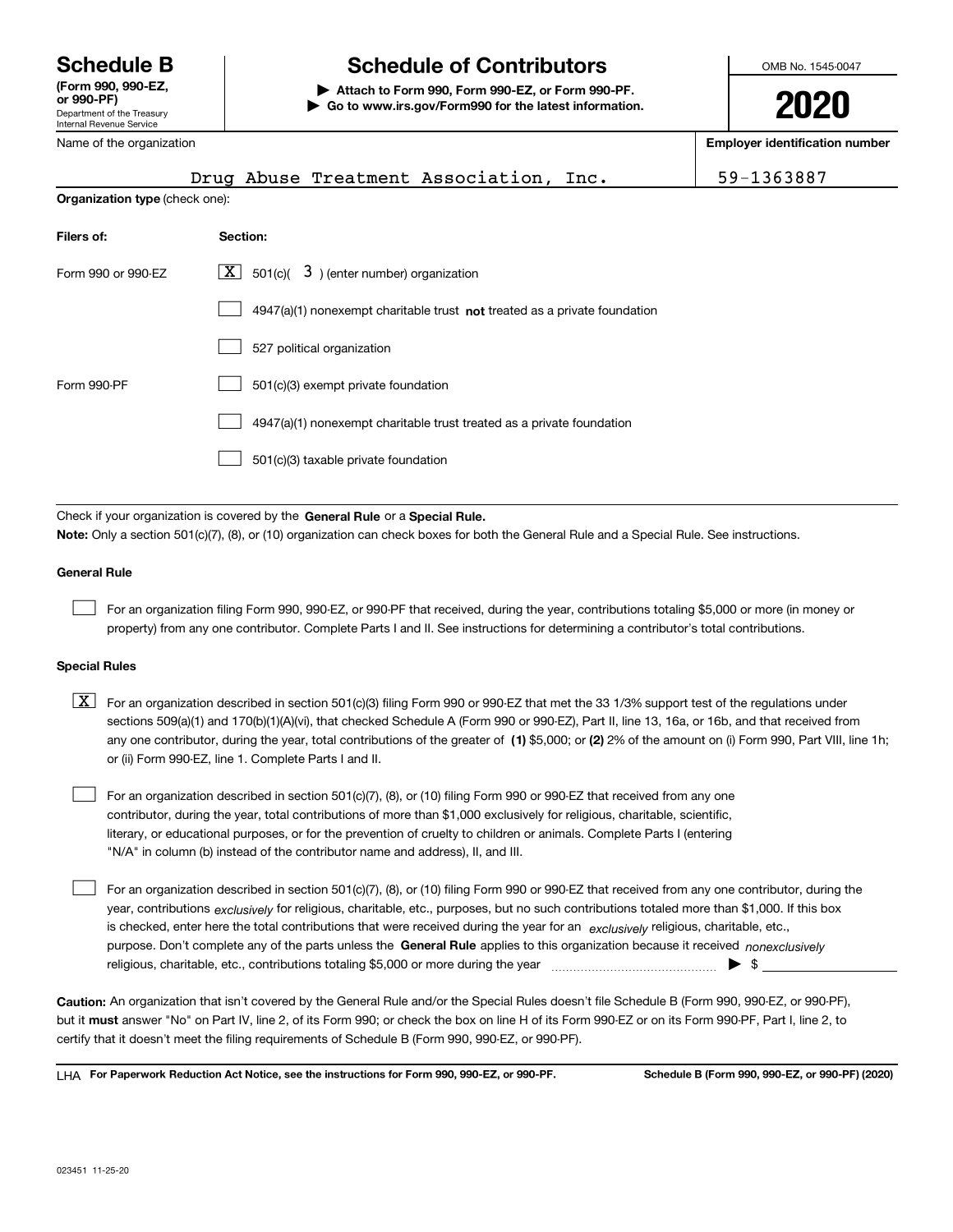Name of organization

**Employer identification number**

## Drug Abuse Treatment Association, Inc. 199-1363887

**(a)No.(b)Name, address, and ZIP + 4 (c)Total contributions (d)Type of contribution PersonPayrollNoncash(a)No.(b)Name, address, and ZIP + 4 (c)Total contributions (d)Type of contribution PersonPayrollNoncash(a)No.(b)Name, address, and ZIP + 4 (c)Total contributions (d)Type of contribution PersonPayrollNoncash(a)No.(b)Name, address, and ZIP + 4 (c) Total contributions (d)Type of contribution PersonPayrollNoncash(a)No.(b)Name, address, and ZIP + 4 (c)Total contributions (d)Type of contribution PersonPayrollNoncash(a)No.(b)Name, address, and ZIP + 4 (c)Total contributions (d)Type of contribution PersonPayrollNoncashContributors** (see instructions). Use duplicate copies of Part I if additional space is needed. \$(Complete Part II for noncash contributions.) \$(Complete Part II for noncash contributions.) \$(Complete Part II for noncash contributions.) \$(Complete Part II for noncash contributions.) \$(Complete Part II for noncash contributions.) \$(Complete Part II for noncash contributions.) **2** Chedule B (Form 990, 990-EZ, or 990-PF) (2020)<br> **2Part Part II**<br> **2Part II Contributors** (see instructions). Use duplicate copies of Part I if additional space is needed.  $\sqrt{X}$  $\boxed{\mathbf{X}}$  $|X|$  $|X|$ 1 X Town of Palm Beach United Way 184,000. 44 Cocoanut Row M201 Palm Beach, FL 33480 2 Services and the services of the services of the services of the services of the services of the services of the services of the services of the service of the service of the service of the service of the service of the 5,770,446. US Department of Health and Human 200 Independence Ave. SW Washington, DC 20201 3 Commissioners and the set of the set of the set of the set of the set of the set of the set of the set of th 246,668. Palm Beach County Department of 810 Datura Street West Palm Beach, FL 33401 4 School District of Palm Beach County | The Reason Towns | Person To 746,606. 3300 Forest Hill Blvd. Ste. A-323 West Palm Beach, FL 33406

22

023452 11-25-20 **Schedule B (Form 990, 990-EZ, or 990-PF) (2020)**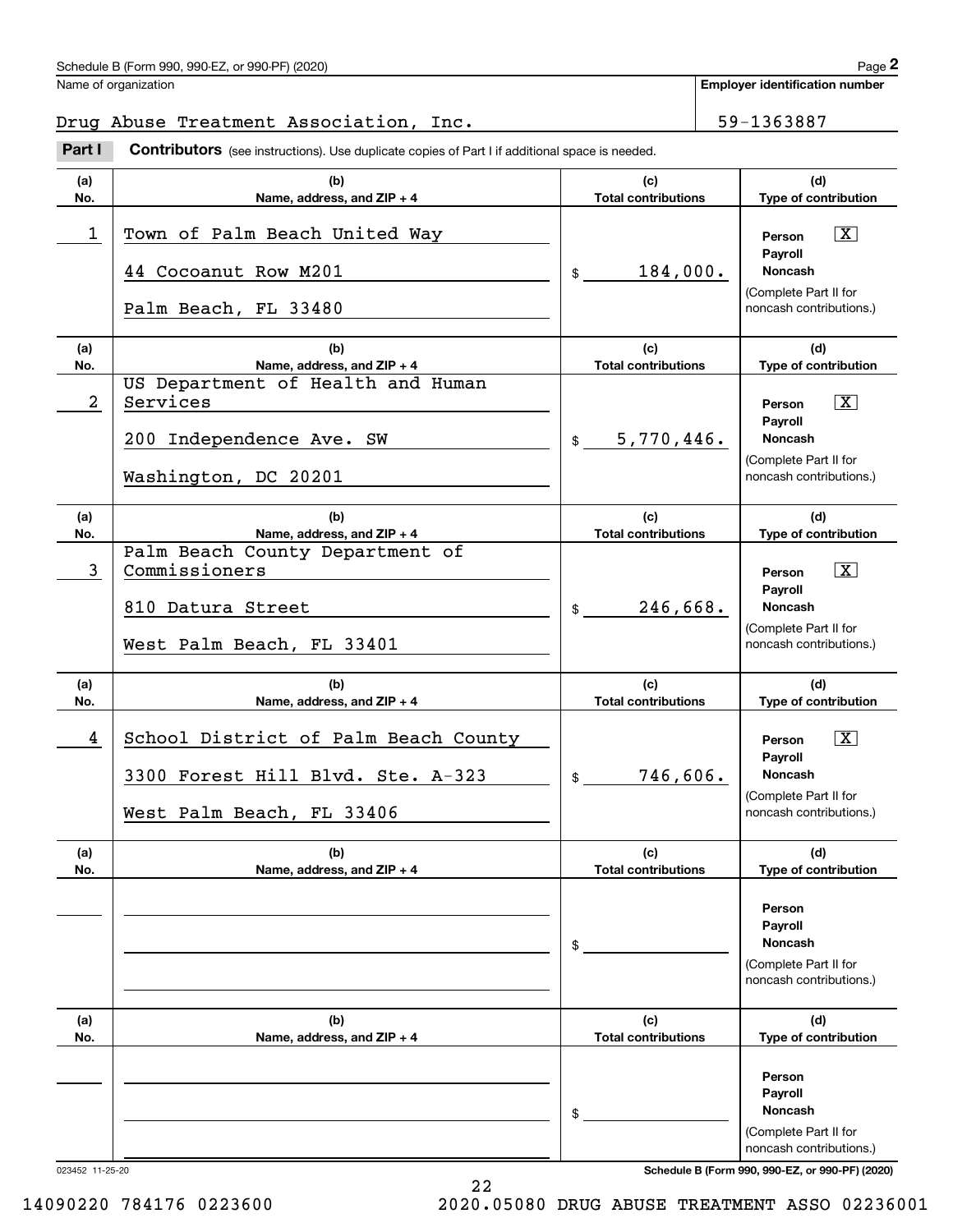| Schedule B (Form 990. 990-EZ. or 990-PF) (2020) | Page |
|-------------------------------------------------|------|
|-------------------------------------------------|------|

Name of organization

Drug Abuse Treatment Association, Inc. 199-1363887

**Employer identification number**

**(a)No.fromPart I (c) FMV (or estimate) (b) Description of noncash property given (d) Date received (a)No.fromPart I (c) FMV (or estimate) (b) Description of noncash property given (d) Date received (a)No.fromPart I (c) FMV (or estimate) (b) Description of noncash property given (d) Date received (a) No.fromPart I (c) FMV (or estimate) (b)Description of noncash property given (d)Date received (a) No.fromPart I (c) FMV (or estimate) (b) Description of noncash property given (d) Date received (a) No.fromPart I (c)FMV (or estimate) (b)Description of noncash property given (d)Date received** Noncash Property (see instructions). Use duplicate copies of Part II if additional space is needed. (See instructions.) \$(See instructions.) \$(See instructions.) \$(See instructions.) \$(See instructions.) \$(See instructions.) \$Employer identification<br>
Jame of organization<br> **3Part II**<br> **3Part II**<br> **1990, 990-EZ, or 990-PF)** (2020)<br> **2Part II**<br> **1990, 1990-1363887<br>
<b>Part II**<br> **1990-1363887**<br> **1990-1363887** 

23

023453 11-25-20 **Schedule B (Form 990, 990-EZ, or 990-PF) (2020)**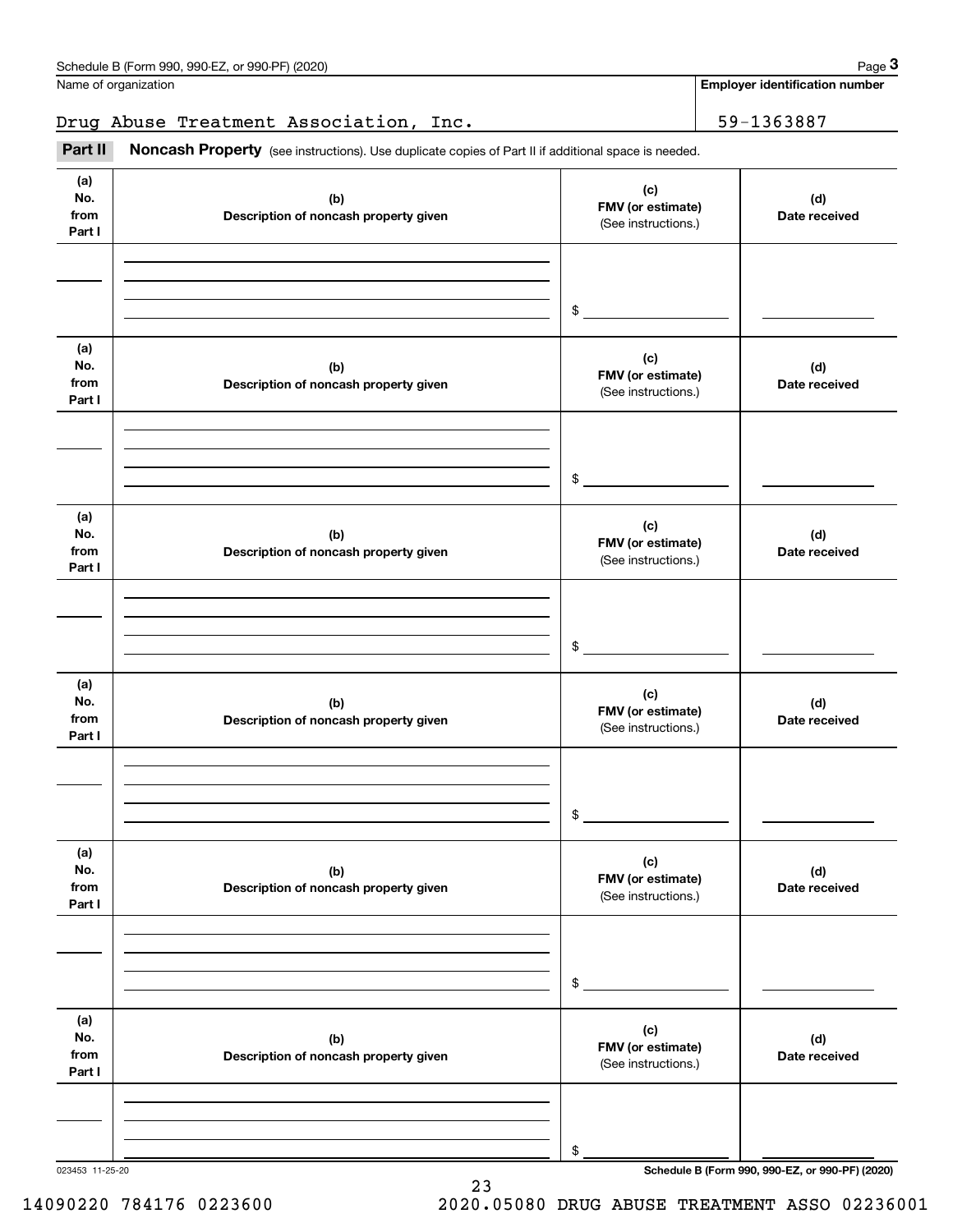|                           | Schedule B (Form 990, 990-EZ, or 990-PF) (2020)                                                                                                                                                                                                                              |                      |                                          | Page 4                                          |  |  |  |  |  |  |
|---------------------------|------------------------------------------------------------------------------------------------------------------------------------------------------------------------------------------------------------------------------------------------------------------------------|----------------------|------------------------------------------|-------------------------------------------------|--|--|--|--|--|--|
|                           | Name of organization                                                                                                                                                                                                                                                         |                      |                                          | <b>Employer identification number</b>           |  |  |  |  |  |  |
|                           | Drug Abuse Treatment Association, Inc.                                                                                                                                                                                                                                       |                      |                                          | 59-1363887                                      |  |  |  |  |  |  |
| Part III                  | Exclusively religious, charitable, etc., contributions to organizations described in section 501(c)(7), (8), or (10) that total more than \$1,000 for the year<br>from any one contributor. Complete columns (a) through (e) and the following line entry. For organizations |                      |                                          |                                                 |  |  |  |  |  |  |
|                           | completing Part III, enter the total of exclusively religious, charitable, etc., contributions of \$1,000 or less for the year. (Enter this info. once.) $\blacktriangleright$ \$                                                                                            |                      |                                          |                                                 |  |  |  |  |  |  |
| (a) No.                   | Use duplicate copies of Part III if additional space is needed.                                                                                                                                                                                                              |                      |                                          |                                                 |  |  |  |  |  |  |
| from<br>Part I            | (b) Purpose of gift                                                                                                                                                                                                                                                          | (c) Use of gift      |                                          | (d) Description of how gift is held             |  |  |  |  |  |  |
|                           |                                                                                                                                                                                                                                                                              |                      |                                          |                                                 |  |  |  |  |  |  |
|                           |                                                                                                                                                                                                                                                                              |                      |                                          |                                                 |  |  |  |  |  |  |
|                           |                                                                                                                                                                                                                                                                              |                      |                                          |                                                 |  |  |  |  |  |  |
|                           |                                                                                                                                                                                                                                                                              | (e) Transfer of gift |                                          |                                                 |  |  |  |  |  |  |
|                           |                                                                                                                                                                                                                                                                              |                      |                                          |                                                 |  |  |  |  |  |  |
|                           | Transferee's name, address, and ZIP + 4                                                                                                                                                                                                                                      |                      |                                          | Relationship of transferor to transferee        |  |  |  |  |  |  |
|                           |                                                                                                                                                                                                                                                                              |                      |                                          |                                                 |  |  |  |  |  |  |
|                           |                                                                                                                                                                                                                                                                              |                      |                                          |                                                 |  |  |  |  |  |  |
|                           |                                                                                                                                                                                                                                                                              |                      |                                          |                                                 |  |  |  |  |  |  |
| (a) No.<br>from<br>Part I | (b) Purpose of gift                                                                                                                                                                                                                                                          | (c) Use of gift      |                                          | (d) Description of how gift is held             |  |  |  |  |  |  |
|                           |                                                                                                                                                                                                                                                                              |                      |                                          |                                                 |  |  |  |  |  |  |
|                           |                                                                                                                                                                                                                                                                              |                      |                                          |                                                 |  |  |  |  |  |  |
|                           |                                                                                                                                                                                                                                                                              |                      |                                          |                                                 |  |  |  |  |  |  |
|                           |                                                                                                                                                                                                                                                                              |                      |                                          |                                                 |  |  |  |  |  |  |
|                           |                                                                                                                                                                                                                                                                              | (e) Transfer of gift |                                          |                                                 |  |  |  |  |  |  |
|                           | Transferee's name, address, and ZIP + 4                                                                                                                                                                                                                                      |                      | Relationship of transferor to transferee |                                                 |  |  |  |  |  |  |
|                           |                                                                                                                                                                                                                                                                              |                      |                                          |                                                 |  |  |  |  |  |  |
|                           |                                                                                                                                                                                                                                                                              |                      |                                          |                                                 |  |  |  |  |  |  |
|                           |                                                                                                                                                                                                                                                                              |                      |                                          |                                                 |  |  |  |  |  |  |
| (a) No.<br>from           | (b) Purpose of gift                                                                                                                                                                                                                                                          | (c) Use of gift      |                                          | (d) Description of how gift is held             |  |  |  |  |  |  |
| Part I                    |                                                                                                                                                                                                                                                                              |                      |                                          |                                                 |  |  |  |  |  |  |
|                           |                                                                                                                                                                                                                                                                              |                      |                                          |                                                 |  |  |  |  |  |  |
|                           |                                                                                                                                                                                                                                                                              |                      |                                          |                                                 |  |  |  |  |  |  |
|                           |                                                                                                                                                                                                                                                                              | (e) Transfer of gift |                                          |                                                 |  |  |  |  |  |  |
|                           |                                                                                                                                                                                                                                                                              |                      |                                          |                                                 |  |  |  |  |  |  |
|                           | Transferee's name, address, and ZIP + 4                                                                                                                                                                                                                                      |                      | Relationship of transferor to transferee |                                                 |  |  |  |  |  |  |
|                           |                                                                                                                                                                                                                                                                              |                      |                                          |                                                 |  |  |  |  |  |  |
|                           |                                                                                                                                                                                                                                                                              |                      |                                          |                                                 |  |  |  |  |  |  |
|                           |                                                                                                                                                                                                                                                                              |                      |                                          |                                                 |  |  |  |  |  |  |
| (a) No.<br>from           | (b) Purpose of gift                                                                                                                                                                                                                                                          | (c) Use of gift      |                                          | (d) Description of how gift is held             |  |  |  |  |  |  |
| Part I                    |                                                                                                                                                                                                                                                                              |                      |                                          |                                                 |  |  |  |  |  |  |
|                           |                                                                                                                                                                                                                                                                              |                      |                                          |                                                 |  |  |  |  |  |  |
|                           |                                                                                                                                                                                                                                                                              |                      |                                          |                                                 |  |  |  |  |  |  |
|                           | (e) Transfer of gift                                                                                                                                                                                                                                                         |                      |                                          |                                                 |  |  |  |  |  |  |
|                           |                                                                                                                                                                                                                                                                              |                      |                                          |                                                 |  |  |  |  |  |  |
|                           | Transferee's name, address, and ZIP + 4                                                                                                                                                                                                                                      |                      |                                          | Relationship of transferor to transferee        |  |  |  |  |  |  |
|                           |                                                                                                                                                                                                                                                                              |                      |                                          |                                                 |  |  |  |  |  |  |
|                           |                                                                                                                                                                                                                                                                              |                      |                                          |                                                 |  |  |  |  |  |  |
|                           |                                                                                                                                                                                                                                                                              |                      |                                          |                                                 |  |  |  |  |  |  |
| 023454 11-25-20           |                                                                                                                                                                                                                                                                              |                      |                                          | Schedule B (Form 990, 990-EZ, or 990-PF) (2020) |  |  |  |  |  |  |
|                           |                                                                                                                                                                                                                                                                              | 24                   |                                          |                                                 |  |  |  |  |  |  |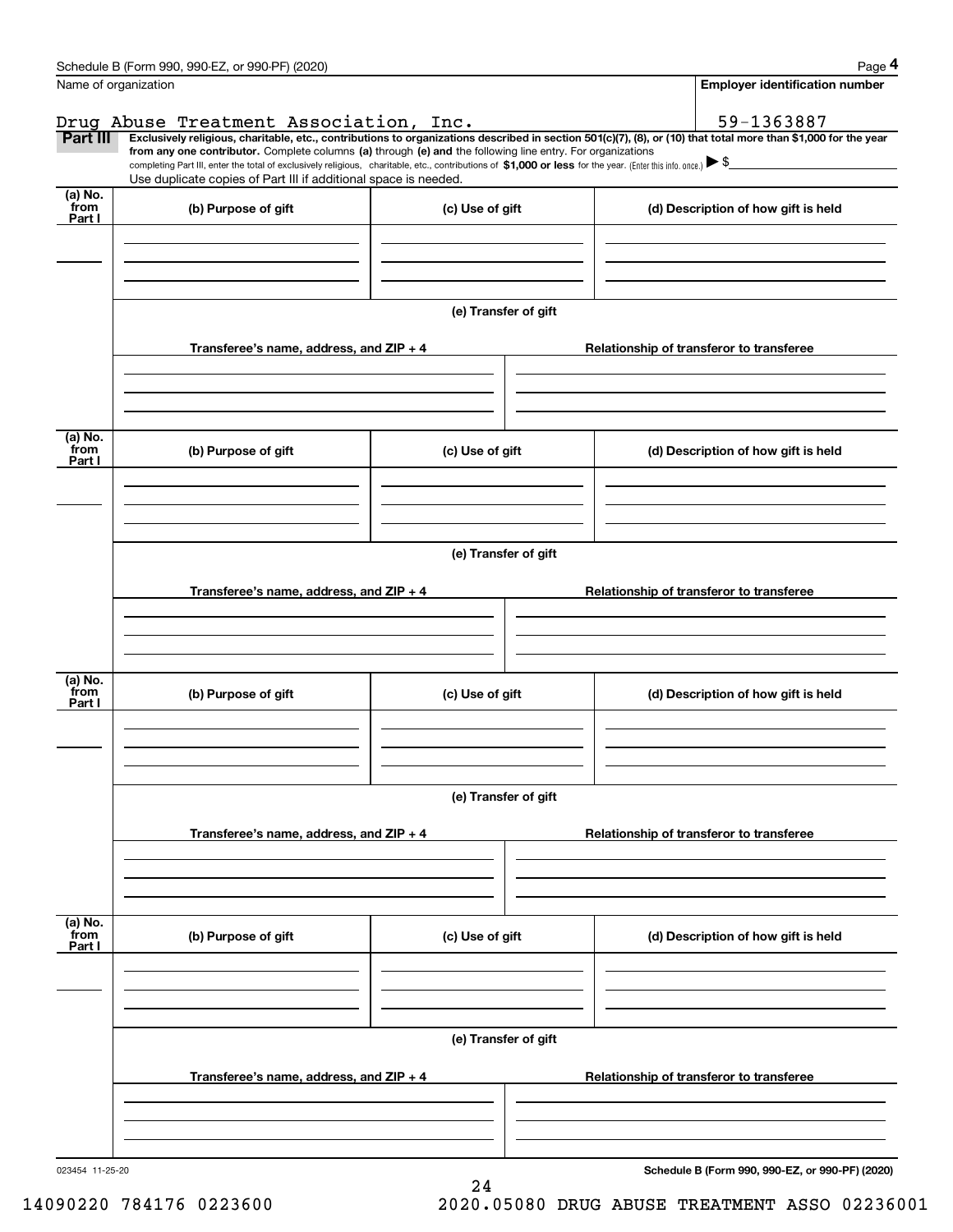Department of the Treasury Internal Revenue Service

## **SCHEDULE D Supplemental Financial Statements**

(Form 990)<br>
Pepartment of the Treasury<br>
Department of the Treasury<br>
Department of the Treasury<br>
Department of the Treasury<br> **Co to www.irs.gov/Form990 for instructions and the latest information.**<br> **Co to www.irs.gov/Form9** 



OMB No. 1545-0047 **Open to Public Inspection2020**

|  |  |  |  | Name of the organization |  |  |
|--|--|--|--|--------------------------|--|--|
|--|--|--|--|--------------------------|--|--|

Drug Abuse Treatment Association, Inc. | 59-1363887

**Name of the organization Employer identification number**

| <b>Part I</b>   |                            | Organizations Maintaining Donor Advised Funds or Other Similar Funds or Accounts. Complete if the                                                                                                                                                        |                         |                                                    |
|-----------------|----------------------------|----------------------------------------------------------------------------------------------------------------------------------------------------------------------------------------------------------------------------------------------------------|-------------------------|----------------------------------------------------|
|                 |                            | organization answered "Yes" on Form 990, Part IV, line 6.                                                                                                                                                                                                |                         |                                                    |
|                 |                            |                                                                                                                                                                                                                                                          | (a) Donor advised funds | (b) Funds and other accounts                       |
| 1.              |                            |                                                                                                                                                                                                                                                          |                         |                                                    |
| 2               |                            | Aggregate value of contributions to (during year)                                                                                                                                                                                                        |                         |                                                    |
| з               |                            | Aggregate value of grants from (during year)                                                                                                                                                                                                             |                         |                                                    |
| 4               |                            |                                                                                                                                                                                                                                                          |                         |                                                    |
| 5               |                            | Did the organization inform all donors and donor advisors in writing that the assets held in donor advised funds                                                                                                                                         |                         |                                                    |
|                 |                            |                                                                                                                                                                                                                                                          |                         | Yes<br>No                                          |
| 6               |                            | Did the organization inform all grantees, donors, and donor advisors in writing that grant funds can be used only                                                                                                                                        |                         |                                                    |
|                 |                            | for charitable purposes and not for the benefit of the donor or donor advisor, or for any other purpose conferring                                                                                                                                       |                         |                                                    |
|                 |                            | impermissible private benefit?                                                                                                                                                                                                                           |                         | Yes<br>No                                          |
| <b>Part II</b>  |                            | <b>Conservation Easements.</b> Complete if the organization answered "Yes" on Form 990, Part IV, line 7.                                                                                                                                                 |                         |                                                    |
| 1               |                            | Purpose(s) of conservation easements held by the organization (check all that apply).                                                                                                                                                                    |                         |                                                    |
|                 |                            | Preservation of land for public use (for example, recreation or education)                                                                                                                                                                               |                         | Preservation of a historically important land area |
|                 |                            | Protection of natural habitat                                                                                                                                                                                                                            |                         | Preservation of a certified historic structure     |
|                 |                            | Preservation of open space                                                                                                                                                                                                                               |                         |                                                    |
| 2               |                            | Complete lines 2a through 2d if the organization held a qualified conservation contribution in the form of a conservation easement on the last                                                                                                           |                         |                                                    |
|                 |                            | day of the tax year.                                                                                                                                                                                                                                     |                         | Held at the End of the Tax Year                    |
|                 |                            | <b>a</b> Total number of conservation easements                                                                                                                                                                                                          |                         | 2a                                                 |
| b               |                            | Total acreage restricted by conservation easements                                                                                                                                                                                                       |                         | 2 <sub>b</sub>                                     |
| c               |                            | Number of conservation easements on a certified historic structure included in (a) manufacture of conservation                                                                                                                                           |                         | 2c                                                 |
| d               |                            | Number of conservation easements included in (c) acquired after 7/25/06, and not on a historic structure                                                                                                                                                 |                         |                                                    |
|                 |                            | listed in the National Register [11, 1200] [12] The National Register [11, 1200] [12] The National Register [11, 1200] [12] The National Register [11, 1200] [12] The National Register [11, 1200] [12] The National Register                            |                         | 2d                                                 |
| з               |                            | Number of conservation easements modified, transferred, released, extinguished, or terminated by the organization during the tax                                                                                                                         |                         |                                                    |
|                 | $year \blacktriangleright$ |                                                                                                                                                                                                                                                          |                         |                                                    |
| 4               |                            | Number of states where property subject to conservation easement is located >                                                                                                                                                                            |                         |                                                    |
| 5               |                            | Does the organization have a written policy regarding the periodic monitoring, inspection, handling of                                                                                                                                                   |                         |                                                    |
|                 |                            | violations, and enforcement of the conservation easements it holds?                                                                                                                                                                                      |                         | Yes<br><b>No</b>                                   |
| 6               |                            | Staff and volunteer hours devoted to monitoring, inspecting, handling of violations, and enforcing conservation easements during the year                                                                                                                |                         |                                                    |
|                 |                            |                                                                                                                                                                                                                                                          |                         |                                                    |
| 7               |                            | Amount of expenses incurred in monitoring, inspecting, handling of violations, and enforcing conservation easements during the year                                                                                                                      |                         |                                                    |
|                 | $\blacktriangleright$ \$   |                                                                                                                                                                                                                                                          |                         |                                                    |
| 8               |                            | Does each conservation easement reported on line 2(d) above satisfy the requirements of section 170(h)(4)(B)(i)                                                                                                                                          |                         | Yes<br>No                                          |
|                 |                            |                                                                                                                                                                                                                                                          |                         |                                                    |
| 9               |                            | In Part XIII, describe how the organization reports conservation easements in its revenue and expense statement and<br>balance sheet, and include, if applicable, the text of the footnote to the organization's financial statements that describes the |                         |                                                    |
|                 |                            |                                                                                                                                                                                                                                                          |                         |                                                    |
| <b>Part III</b> |                            | organization's accounting for conservation easements.<br>Organizations Maintaining Collections of Art, Historical Treasures, or Other Similar Assets.                                                                                                    |                         |                                                    |
|                 |                            | Complete if the organization answered "Yes" on Form 990, Part IV, line 8.                                                                                                                                                                                |                         |                                                    |
|                 |                            | 1a If the organization elected, as permitted under FASB ASC 958, not to report in its revenue statement and balance sheet works                                                                                                                          |                         |                                                    |
|                 |                            | of art, historical treasures, or other similar assets held for public exhibition, education, or research in furtherance of public                                                                                                                        |                         |                                                    |
|                 |                            | service, provide in Part XIII the text of the footnote to its financial statements that describes these items.                                                                                                                                           |                         |                                                    |
|                 |                            | <b>b</b> If the organization elected, as permitted under FASB ASC 958, to report in its revenue statement and balance sheet works of                                                                                                                     |                         |                                                    |
|                 |                            | art, historical treasures, or other similar assets held for public exhibition, education, or research in furtherance of public service,                                                                                                                  |                         |                                                    |
|                 |                            | provide the following amounts relating to these items:                                                                                                                                                                                                   |                         |                                                    |
|                 |                            |                                                                                                                                                                                                                                                          |                         |                                                    |
|                 |                            | (ii) Assets included in Form 990, Part X                                                                                                                                                                                                                 |                         | $\blacktriangleright$ s                            |
| $\mathbf{2}$    |                            | If the organization received or held works of art, historical treasures, or other similar assets for financial gain, provide                                                                                                                             |                         |                                                    |
|                 |                            | the following amounts required to be reported under FASB ASC 958 relating to these items:                                                                                                                                                                |                         |                                                    |
|                 |                            | a Revenue included on Form 990, Part VIII, line 1 [2000] [2000] [2000] [2000] [3000] [3000] [3000] [3000] [3000                                                                                                                                          |                         |                                                    |
|                 |                            | b Assets included in Form 990, Part X [11] [2000] [2010] [2010] [30] Assets included in Form 990, Part X [2010] [2010] [2010] [2010] [2010] [2010] [2010] [2010] [2010] [2010] [2010] [2010] [2010] [2010] [2010] [2010] [2010                           |                         | \$                                                 |
|                 |                            | LHA For Paperwork Reduction Act Notice, see the Instructions for Form 990.                                                                                                                                                                               |                         | Schedule D (Form 990) 2020                         |
|                 | 032051 12-01-20            |                                                                                                                                                                                                                                                          |                         |                                                    |

| 25 |           |  |  |  |
|----|-----------|--|--|--|
| ົ  | 0 F O O O |  |  |  |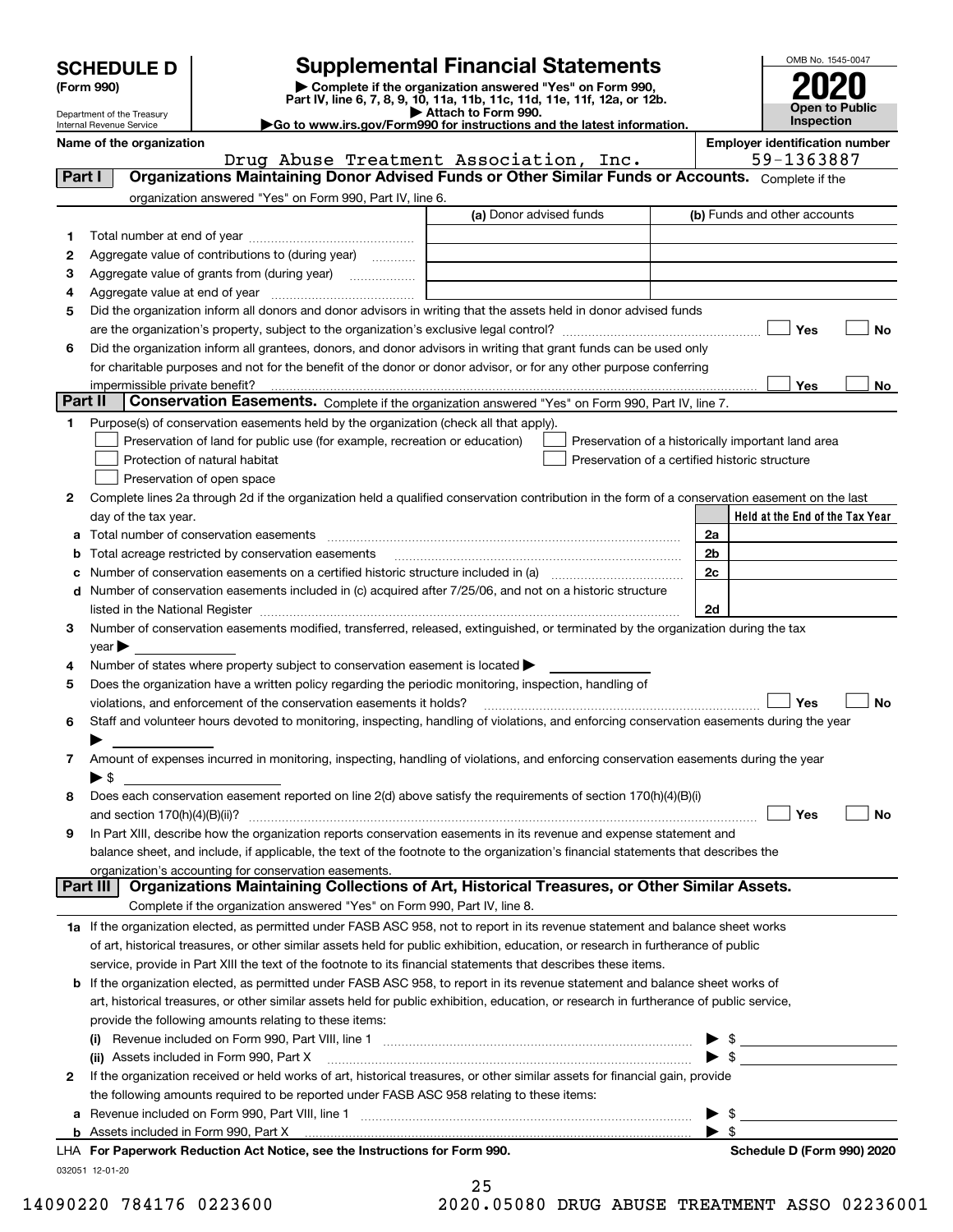| Organizations Maintaining Collections of Art, Historical Treasures, or Other Similar Assets (continued)<br>Part III<br>Using the organization's acquisition, accession, and other records, check any of the following that make significant use of its<br>3<br>collection items (check all that apply):<br>Public exhibition<br>Loan or exchange program<br>a<br>d<br>Other the contract of the contract of the contract of the contract of the contract of the contract of the contract of the contract of the contract of the contract of the contract of the contract of the contract of the cont<br>Scholarly research<br>b<br>е<br>Preservation for future generations<br>c<br>Provide a description of the organization's collections and explain how they further the organization's exempt purpose in Part XIII.<br>4<br>During the year, did the organization solicit or receive donations of art, historical treasures, or other similar assets<br>5<br>Yes<br>No.<br><b>Part IV</b><br>Escrow and Custodial Arrangements. Complete if the organization answered "Yes" on Form 990, Part IV, line 9, or<br>reported an amount on Form 990, Part X, line 21.<br>1a Is the organization an agent, trustee, custodian or other intermediary for contributions or other assets not included<br>Yes<br>No<br>b If "Yes," explain the arrangement in Part XIII and complete the following table:<br>Amount<br>Beginning balance <b>with the contract of the contract of the contract of the contract of the contract of the contract of the contract of the contract of the contract of the contract of the contract of the contract of the co</b><br>1c<br>c<br>1d<br>d Additions during the year measurement contains and a final state of a final state of the state of the state of the state of the state of the state of the state of the state of the state of the state of the state of the s<br>Distributions during the year manufactured and continuum and contact the year manufactured and contact the year<br>1e<br>1f<br>2a Did the organization include an amount on Form 990, Part X, line 21, for escrow or custodial account liability?<br><b>Yes</b><br>No<br><b>b</b> If "Yes," explain the arrangement in Part XIII. Check here if the explanation has been provided on Part XIII<br><b>Part V</b><br>Endowment Funds. Complete if the organization answered "Yes" on Form 990, Part IV, line 10.<br>(b) Prior year<br>(c) Two years back<br>(d) Three years back $\vert$ (e) Four years back<br>(a) Current year<br>Beginning of year balance<br>1a<br>Net investment earnings, gains, and losses<br>a<br><b>e</b> Other expenditures for facilities<br>and programs<br>End of year balance<br>g<br>Provide the estimated percentage of the current year end balance (line 1g, column (a)) held as:<br>2<br>Board designated or quasi-endowment ><br>а<br>Permanent endowment ><br>%<br>Term endowment $\blacktriangleright$<br>%<br>The percentages on lines 2a, 2b, and 2c should equal 100%.<br>3a Are there endowment funds not in the possession of the organization that are held and administered for the organization<br>Yes<br>No<br>by:<br>(i)<br>3a(i)<br>3a(ii)<br>(ii)<br>3b<br>Describe in Part XIII the intended uses of the organization's endowment funds.<br>Land, Buildings, and Equipment.<br><b>Part VI</b><br>Complete if the organization answered "Yes" on Form 990, Part IV, line 11a. See Form 990, Part X, line 10.<br>(b) Cost or other<br>Description of property<br>(a) Cost or other<br>(c) Accumulated<br>(d) Book value<br>basis (investment)<br>depreciation<br>basis (other)<br>907,239.<br>582,266.<br>324,973.<br>b<br>597,788.<br>570, 915.<br>26,873.<br>е<br>351,846. | Schedule D (Form 990) 2020 | Drug Abuse Treatment Association, Inc. |  |  | 59-1363887 |  | Page 2 |
|------------------------------------------------------------------------------------------------------------------------------------------------------------------------------------------------------------------------------------------------------------------------------------------------------------------------------------------------------------------------------------------------------------------------------------------------------------------------------------------------------------------------------------------------------------------------------------------------------------------------------------------------------------------------------------------------------------------------------------------------------------------------------------------------------------------------------------------------------------------------------------------------------------------------------------------------------------------------------------------------------------------------------------------------------------------------------------------------------------------------------------------------------------------------------------------------------------------------------------------------------------------------------------------------------------------------------------------------------------------------------------------------------------------------------------------------------------------------------------------------------------------------------------------------------------------------------------------------------------------------------------------------------------------------------------------------------------------------------------------------------------------------------------------------------------------------------------------------------------------------------------------------------------------------------------------------------------------------------------------------------------------------------------------------------------------------------------------------------------------------------------------------------------------------------------------------------------------------------------------------------------------------------------------------------------------------------------------------------------------------------------------------------------------------------------------------------------------------------------------------------------------------------------------------------------------------------------------------------------------------------------------------------------------------------------------------------------------------------------------------------------------------------------------------------------------------------------------------------------------------------------------------------------------------------------------------------------------------------------------------------------------------------------------------------------------------------------------------------------------------------------------------------------------------------------------------------------------------------------------------------------------------------------------------------------------------------------------------------------------------------------------------------------------------------------------------------------------------------------------------------------------------------------------------------------------------------------------------------------------------------------------------------------------------------------------------------------------------------------------|----------------------------|----------------------------------------|--|--|------------|--|--------|
|                                                                                                                                                                                                                                                                                                                                                                                                                                                                                                                                                                                                                                                                                                                                                                                                                                                                                                                                                                                                                                                                                                                                                                                                                                                                                                                                                                                                                                                                                                                                                                                                                                                                                                                                                                                                                                                                                                                                                                                                                                                                                                                                                                                                                                                                                                                                                                                                                                                                                                                                                                                                                                                                                                                                                                                                                                                                                                                                                                                                                                                                                                                                                                                                                                                                                                                                                                                                                                                                                                                                                                                                                                                                                                                                          |                            |                                        |  |  |            |  |        |
|                                                                                                                                                                                                                                                                                                                                                                                                                                                                                                                                                                                                                                                                                                                                                                                                                                                                                                                                                                                                                                                                                                                                                                                                                                                                                                                                                                                                                                                                                                                                                                                                                                                                                                                                                                                                                                                                                                                                                                                                                                                                                                                                                                                                                                                                                                                                                                                                                                                                                                                                                                                                                                                                                                                                                                                                                                                                                                                                                                                                                                                                                                                                                                                                                                                                                                                                                                                                                                                                                                                                                                                                                                                                                                                                          |                            |                                        |  |  |            |  |        |
|                                                                                                                                                                                                                                                                                                                                                                                                                                                                                                                                                                                                                                                                                                                                                                                                                                                                                                                                                                                                                                                                                                                                                                                                                                                                                                                                                                                                                                                                                                                                                                                                                                                                                                                                                                                                                                                                                                                                                                                                                                                                                                                                                                                                                                                                                                                                                                                                                                                                                                                                                                                                                                                                                                                                                                                                                                                                                                                                                                                                                                                                                                                                                                                                                                                                                                                                                                                                                                                                                                                                                                                                                                                                                                                                          |                            |                                        |  |  |            |  |        |
|                                                                                                                                                                                                                                                                                                                                                                                                                                                                                                                                                                                                                                                                                                                                                                                                                                                                                                                                                                                                                                                                                                                                                                                                                                                                                                                                                                                                                                                                                                                                                                                                                                                                                                                                                                                                                                                                                                                                                                                                                                                                                                                                                                                                                                                                                                                                                                                                                                                                                                                                                                                                                                                                                                                                                                                                                                                                                                                                                                                                                                                                                                                                                                                                                                                                                                                                                                                                                                                                                                                                                                                                                                                                                                                                          |                            |                                        |  |  |            |  |        |
|                                                                                                                                                                                                                                                                                                                                                                                                                                                                                                                                                                                                                                                                                                                                                                                                                                                                                                                                                                                                                                                                                                                                                                                                                                                                                                                                                                                                                                                                                                                                                                                                                                                                                                                                                                                                                                                                                                                                                                                                                                                                                                                                                                                                                                                                                                                                                                                                                                                                                                                                                                                                                                                                                                                                                                                                                                                                                                                                                                                                                                                                                                                                                                                                                                                                                                                                                                                                                                                                                                                                                                                                                                                                                                                                          |                            |                                        |  |  |            |  |        |
|                                                                                                                                                                                                                                                                                                                                                                                                                                                                                                                                                                                                                                                                                                                                                                                                                                                                                                                                                                                                                                                                                                                                                                                                                                                                                                                                                                                                                                                                                                                                                                                                                                                                                                                                                                                                                                                                                                                                                                                                                                                                                                                                                                                                                                                                                                                                                                                                                                                                                                                                                                                                                                                                                                                                                                                                                                                                                                                                                                                                                                                                                                                                                                                                                                                                                                                                                                                                                                                                                                                                                                                                                                                                                                                                          |                            |                                        |  |  |            |  |        |
|                                                                                                                                                                                                                                                                                                                                                                                                                                                                                                                                                                                                                                                                                                                                                                                                                                                                                                                                                                                                                                                                                                                                                                                                                                                                                                                                                                                                                                                                                                                                                                                                                                                                                                                                                                                                                                                                                                                                                                                                                                                                                                                                                                                                                                                                                                                                                                                                                                                                                                                                                                                                                                                                                                                                                                                                                                                                                                                                                                                                                                                                                                                                                                                                                                                                                                                                                                                                                                                                                                                                                                                                                                                                                                                                          |                            |                                        |  |  |            |  |        |
|                                                                                                                                                                                                                                                                                                                                                                                                                                                                                                                                                                                                                                                                                                                                                                                                                                                                                                                                                                                                                                                                                                                                                                                                                                                                                                                                                                                                                                                                                                                                                                                                                                                                                                                                                                                                                                                                                                                                                                                                                                                                                                                                                                                                                                                                                                                                                                                                                                                                                                                                                                                                                                                                                                                                                                                                                                                                                                                                                                                                                                                                                                                                                                                                                                                                                                                                                                                                                                                                                                                                                                                                                                                                                                                                          |                            |                                        |  |  |            |  |        |
|                                                                                                                                                                                                                                                                                                                                                                                                                                                                                                                                                                                                                                                                                                                                                                                                                                                                                                                                                                                                                                                                                                                                                                                                                                                                                                                                                                                                                                                                                                                                                                                                                                                                                                                                                                                                                                                                                                                                                                                                                                                                                                                                                                                                                                                                                                                                                                                                                                                                                                                                                                                                                                                                                                                                                                                                                                                                                                                                                                                                                                                                                                                                                                                                                                                                                                                                                                                                                                                                                                                                                                                                                                                                                                                                          |                            |                                        |  |  |            |  |        |
|                                                                                                                                                                                                                                                                                                                                                                                                                                                                                                                                                                                                                                                                                                                                                                                                                                                                                                                                                                                                                                                                                                                                                                                                                                                                                                                                                                                                                                                                                                                                                                                                                                                                                                                                                                                                                                                                                                                                                                                                                                                                                                                                                                                                                                                                                                                                                                                                                                                                                                                                                                                                                                                                                                                                                                                                                                                                                                                                                                                                                                                                                                                                                                                                                                                                                                                                                                                                                                                                                                                                                                                                                                                                                                                                          |                            |                                        |  |  |            |  |        |
|                                                                                                                                                                                                                                                                                                                                                                                                                                                                                                                                                                                                                                                                                                                                                                                                                                                                                                                                                                                                                                                                                                                                                                                                                                                                                                                                                                                                                                                                                                                                                                                                                                                                                                                                                                                                                                                                                                                                                                                                                                                                                                                                                                                                                                                                                                                                                                                                                                                                                                                                                                                                                                                                                                                                                                                                                                                                                                                                                                                                                                                                                                                                                                                                                                                                                                                                                                                                                                                                                                                                                                                                                                                                                                                                          |                            |                                        |  |  |            |  |        |
|                                                                                                                                                                                                                                                                                                                                                                                                                                                                                                                                                                                                                                                                                                                                                                                                                                                                                                                                                                                                                                                                                                                                                                                                                                                                                                                                                                                                                                                                                                                                                                                                                                                                                                                                                                                                                                                                                                                                                                                                                                                                                                                                                                                                                                                                                                                                                                                                                                                                                                                                                                                                                                                                                                                                                                                                                                                                                                                                                                                                                                                                                                                                                                                                                                                                                                                                                                                                                                                                                                                                                                                                                                                                                                                                          |                            |                                        |  |  |            |  |        |
|                                                                                                                                                                                                                                                                                                                                                                                                                                                                                                                                                                                                                                                                                                                                                                                                                                                                                                                                                                                                                                                                                                                                                                                                                                                                                                                                                                                                                                                                                                                                                                                                                                                                                                                                                                                                                                                                                                                                                                                                                                                                                                                                                                                                                                                                                                                                                                                                                                                                                                                                                                                                                                                                                                                                                                                                                                                                                                                                                                                                                                                                                                                                                                                                                                                                                                                                                                                                                                                                                                                                                                                                                                                                                                                                          |                            |                                        |  |  |            |  |        |
|                                                                                                                                                                                                                                                                                                                                                                                                                                                                                                                                                                                                                                                                                                                                                                                                                                                                                                                                                                                                                                                                                                                                                                                                                                                                                                                                                                                                                                                                                                                                                                                                                                                                                                                                                                                                                                                                                                                                                                                                                                                                                                                                                                                                                                                                                                                                                                                                                                                                                                                                                                                                                                                                                                                                                                                                                                                                                                                                                                                                                                                                                                                                                                                                                                                                                                                                                                                                                                                                                                                                                                                                                                                                                                                                          |                            |                                        |  |  |            |  |        |
|                                                                                                                                                                                                                                                                                                                                                                                                                                                                                                                                                                                                                                                                                                                                                                                                                                                                                                                                                                                                                                                                                                                                                                                                                                                                                                                                                                                                                                                                                                                                                                                                                                                                                                                                                                                                                                                                                                                                                                                                                                                                                                                                                                                                                                                                                                                                                                                                                                                                                                                                                                                                                                                                                                                                                                                                                                                                                                                                                                                                                                                                                                                                                                                                                                                                                                                                                                                                                                                                                                                                                                                                                                                                                                                                          |                            |                                        |  |  |            |  |        |
|                                                                                                                                                                                                                                                                                                                                                                                                                                                                                                                                                                                                                                                                                                                                                                                                                                                                                                                                                                                                                                                                                                                                                                                                                                                                                                                                                                                                                                                                                                                                                                                                                                                                                                                                                                                                                                                                                                                                                                                                                                                                                                                                                                                                                                                                                                                                                                                                                                                                                                                                                                                                                                                                                                                                                                                                                                                                                                                                                                                                                                                                                                                                                                                                                                                                                                                                                                                                                                                                                                                                                                                                                                                                                                                                          |                            |                                        |  |  |            |  |        |
|                                                                                                                                                                                                                                                                                                                                                                                                                                                                                                                                                                                                                                                                                                                                                                                                                                                                                                                                                                                                                                                                                                                                                                                                                                                                                                                                                                                                                                                                                                                                                                                                                                                                                                                                                                                                                                                                                                                                                                                                                                                                                                                                                                                                                                                                                                                                                                                                                                                                                                                                                                                                                                                                                                                                                                                                                                                                                                                                                                                                                                                                                                                                                                                                                                                                                                                                                                                                                                                                                                                                                                                                                                                                                                                                          |                            |                                        |  |  |            |  |        |
|                                                                                                                                                                                                                                                                                                                                                                                                                                                                                                                                                                                                                                                                                                                                                                                                                                                                                                                                                                                                                                                                                                                                                                                                                                                                                                                                                                                                                                                                                                                                                                                                                                                                                                                                                                                                                                                                                                                                                                                                                                                                                                                                                                                                                                                                                                                                                                                                                                                                                                                                                                                                                                                                                                                                                                                                                                                                                                                                                                                                                                                                                                                                                                                                                                                                                                                                                                                                                                                                                                                                                                                                                                                                                                                                          |                            |                                        |  |  |            |  |        |
|                                                                                                                                                                                                                                                                                                                                                                                                                                                                                                                                                                                                                                                                                                                                                                                                                                                                                                                                                                                                                                                                                                                                                                                                                                                                                                                                                                                                                                                                                                                                                                                                                                                                                                                                                                                                                                                                                                                                                                                                                                                                                                                                                                                                                                                                                                                                                                                                                                                                                                                                                                                                                                                                                                                                                                                                                                                                                                                                                                                                                                                                                                                                                                                                                                                                                                                                                                                                                                                                                                                                                                                                                                                                                                                                          |                            |                                        |  |  |            |  |        |
|                                                                                                                                                                                                                                                                                                                                                                                                                                                                                                                                                                                                                                                                                                                                                                                                                                                                                                                                                                                                                                                                                                                                                                                                                                                                                                                                                                                                                                                                                                                                                                                                                                                                                                                                                                                                                                                                                                                                                                                                                                                                                                                                                                                                                                                                                                                                                                                                                                                                                                                                                                                                                                                                                                                                                                                                                                                                                                                                                                                                                                                                                                                                                                                                                                                                                                                                                                                                                                                                                                                                                                                                                                                                                                                                          |                            |                                        |  |  |            |  |        |
|                                                                                                                                                                                                                                                                                                                                                                                                                                                                                                                                                                                                                                                                                                                                                                                                                                                                                                                                                                                                                                                                                                                                                                                                                                                                                                                                                                                                                                                                                                                                                                                                                                                                                                                                                                                                                                                                                                                                                                                                                                                                                                                                                                                                                                                                                                                                                                                                                                                                                                                                                                                                                                                                                                                                                                                                                                                                                                                                                                                                                                                                                                                                                                                                                                                                                                                                                                                                                                                                                                                                                                                                                                                                                                                                          |                            |                                        |  |  |            |  |        |
|                                                                                                                                                                                                                                                                                                                                                                                                                                                                                                                                                                                                                                                                                                                                                                                                                                                                                                                                                                                                                                                                                                                                                                                                                                                                                                                                                                                                                                                                                                                                                                                                                                                                                                                                                                                                                                                                                                                                                                                                                                                                                                                                                                                                                                                                                                                                                                                                                                                                                                                                                                                                                                                                                                                                                                                                                                                                                                                                                                                                                                                                                                                                                                                                                                                                                                                                                                                                                                                                                                                                                                                                                                                                                                                                          |                            |                                        |  |  |            |  |        |
|                                                                                                                                                                                                                                                                                                                                                                                                                                                                                                                                                                                                                                                                                                                                                                                                                                                                                                                                                                                                                                                                                                                                                                                                                                                                                                                                                                                                                                                                                                                                                                                                                                                                                                                                                                                                                                                                                                                                                                                                                                                                                                                                                                                                                                                                                                                                                                                                                                                                                                                                                                                                                                                                                                                                                                                                                                                                                                                                                                                                                                                                                                                                                                                                                                                                                                                                                                                                                                                                                                                                                                                                                                                                                                                                          |                            |                                        |  |  |            |  |        |
|                                                                                                                                                                                                                                                                                                                                                                                                                                                                                                                                                                                                                                                                                                                                                                                                                                                                                                                                                                                                                                                                                                                                                                                                                                                                                                                                                                                                                                                                                                                                                                                                                                                                                                                                                                                                                                                                                                                                                                                                                                                                                                                                                                                                                                                                                                                                                                                                                                                                                                                                                                                                                                                                                                                                                                                                                                                                                                                                                                                                                                                                                                                                                                                                                                                                                                                                                                                                                                                                                                                                                                                                                                                                                                                                          |                            |                                        |  |  |            |  |        |
|                                                                                                                                                                                                                                                                                                                                                                                                                                                                                                                                                                                                                                                                                                                                                                                                                                                                                                                                                                                                                                                                                                                                                                                                                                                                                                                                                                                                                                                                                                                                                                                                                                                                                                                                                                                                                                                                                                                                                                                                                                                                                                                                                                                                                                                                                                                                                                                                                                                                                                                                                                                                                                                                                                                                                                                                                                                                                                                                                                                                                                                                                                                                                                                                                                                                                                                                                                                                                                                                                                                                                                                                                                                                                                                                          |                            |                                        |  |  |            |  |        |
|                                                                                                                                                                                                                                                                                                                                                                                                                                                                                                                                                                                                                                                                                                                                                                                                                                                                                                                                                                                                                                                                                                                                                                                                                                                                                                                                                                                                                                                                                                                                                                                                                                                                                                                                                                                                                                                                                                                                                                                                                                                                                                                                                                                                                                                                                                                                                                                                                                                                                                                                                                                                                                                                                                                                                                                                                                                                                                                                                                                                                                                                                                                                                                                                                                                                                                                                                                                                                                                                                                                                                                                                                                                                                                                                          |                            |                                        |  |  |            |  |        |
|                                                                                                                                                                                                                                                                                                                                                                                                                                                                                                                                                                                                                                                                                                                                                                                                                                                                                                                                                                                                                                                                                                                                                                                                                                                                                                                                                                                                                                                                                                                                                                                                                                                                                                                                                                                                                                                                                                                                                                                                                                                                                                                                                                                                                                                                                                                                                                                                                                                                                                                                                                                                                                                                                                                                                                                                                                                                                                                                                                                                                                                                                                                                                                                                                                                                                                                                                                                                                                                                                                                                                                                                                                                                                                                                          |                            |                                        |  |  |            |  |        |
|                                                                                                                                                                                                                                                                                                                                                                                                                                                                                                                                                                                                                                                                                                                                                                                                                                                                                                                                                                                                                                                                                                                                                                                                                                                                                                                                                                                                                                                                                                                                                                                                                                                                                                                                                                                                                                                                                                                                                                                                                                                                                                                                                                                                                                                                                                                                                                                                                                                                                                                                                                                                                                                                                                                                                                                                                                                                                                                                                                                                                                                                                                                                                                                                                                                                                                                                                                                                                                                                                                                                                                                                                                                                                                                                          |                            |                                        |  |  |            |  |        |
|                                                                                                                                                                                                                                                                                                                                                                                                                                                                                                                                                                                                                                                                                                                                                                                                                                                                                                                                                                                                                                                                                                                                                                                                                                                                                                                                                                                                                                                                                                                                                                                                                                                                                                                                                                                                                                                                                                                                                                                                                                                                                                                                                                                                                                                                                                                                                                                                                                                                                                                                                                                                                                                                                                                                                                                                                                                                                                                                                                                                                                                                                                                                                                                                                                                                                                                                                                                                                                                                                                                                                                                                                                                                                                                                          |                            |                                        |  |  |            |  |        |
|                                                                                                                                                                                                                                                                                                                                                                                                                                                                                                                                                                                                                                                                                                                                                                                                                                                                                                                                                                                                                                                                                                                                                                                                                                                                                                                                                                                                                                                                                                                                                                                                                                                                                                                                                                                                                                                                                                                                                                                                                                                                                                                                                                                                                                                                                                                                                                                                                                                                                                                                                                                                                                                                                                                                                                                                                                                                                                                                                                                                                                                                                                                                                                                                                                                                                                                                                                                                                                                                                                                                                                                                                                                                                                                                          |                            |                                        |  |  |            |  |        |
|                                                                                                                                                                                                                                                                                                                                                                                                                                                                                                                                                                                                                                                                                                                                                                                                                                                                                                                                                                                                                                                                                                                                                                                                                                                                                                                                                                                                                                                                                                                                                                                                                                                                                                                                                                                                                                                                                                                                                                                                                                                                                                                                                                                                                                                                                                                                                                                                                                                                                                                                                                                                                                                                                                                                                                                                                                                                                                                                                                                                                                                                                                                                                                                                                                                                                                                                                                                                                                                                                                                                                                                                                                                                                                                                          |                            |                                        |  |  |            |  |        |
|                                                                                                                                                                                                                                                                                                                                                                                                                                                                                                                                                                                                                                                                                                                                                                                                                                                                                                                                                                                                                                                                                                                                                                                                                                                                                                                                                                                                                                                                                                                                                                                                                                                                                                                                                                                                                                                                                                                                                                                                                                                                                                                                                                                                                                                                                                                                                                                                                                                                                                                                                                                                                                                                                                                                                                                                                                                                                                                                                                                                                                                                                                                                                                                                                                                                                                                                                                                                                                                                                                                                                                                                                                                                                                                                          |                            |                                        |  |  |            |  |        |
|                                                                                                                                                                                                                                                                                                                                                                                                                                                                                                                                                                                                                                                                                                                                                                                                                                                                                                                                                                                                                                                                                                                                                                                                                                                                                                                                                                                                                                                                                                                                                                                                                                                                                                                                                                                                                                                                                                                                                                                                                                                                                                                                                                                                                                                                                                                                                                                                                                                                                                                                                                                                                                                                                                                                                                                                                                                                                                                                                                                                                                                                                                                                                                                                                                                                                                                                                                                                                                                                                                                                                                                                                                                                                                                                          |                            |                                        |  |  |            |  |        |
|                                                                                                                                                                                                                                                                                                                                                                                                                                                                                                                                                                                                                                                                                                                                                                                                                                                                                                                                                                                                                                                                                                                                                                                                                                                                                                                                                                                                                                                                                                                                                                                                                                                                                                                                                                                                                                                                                                                                                                                                                                                                                                                                                                                                                                                                                                                                                                                                                                                                                                                                                                                                                                                                                                                                                                                                                                                                                                                                                                                                                                                                                                                                                                                                                                                                                                                                                                                                                                                                                                                                                                                                                                                                                                                                          |                            |                                        |  |  |            |  |        |
|                                                                                                                                                                                                                                                                                                                                                                                                                                                                                                                                                                                                                                                                                                                                                                                                                                                                                                                                                                                                                                                                                                                                                                                                                                                                                                                                                                                                                                                                                                                                                                                                                                                                                                                                                                                                                                                                                                                                                                                                                                                                                                                                                                                                                                                                                                                                                                                                                                                                                                                                                                                                                                                                                                                                                                                                                                                                                                                                                                                                                                                                                                                                                                                                                                                                                                                                                                                                                                                                                                                                                                                                                                                                                                                                          |                            |                                        |  |  |            |  |        |
|                                                                                                                                                                                                                                                                                                                                                                                                                                                                                                                                                                                                                                                                                                                                                                                                                                                                                                                                                                                                                                                                                                                                                                                                                                                                                                                                                                                                                                                                                                                                                                                                                                                                                                                                                                                                                                                                                                                                                                                                                                                                                                                                                                                                                                                                                                                                                                                                                                                                                                                                                                                                                                                                                                                                                                                                                                                                                                                                                                                                                                                                                                                                                                                                                                                                                                                                                                                                                                                                                                                                                                                                                                                                                                                                          |                            |                                        |  |  |            |  |        |
|                                                                                                                                                                                                                                                                                                                                                                                                                                                                                                                                                                                                                                                                                                                                                                                                                                                                                                                                                                                                                                                                                                                                                                                                                                                                                                                                                                                                                                                                                                                                                                                                                                                                                                                                                                                                                                                                                                                                                                                                                                                                                                                                                                                                                                                                                                                                                                                                                                                                                                                                                                                                                                                                                                                                                                                                                                                                                                                                                                                                                                                                                                                                                                                                                                                                                                                                                                                                                                                                                                                                                                                                                                                                                                                                          |                            |                                        |  |  |            |  |        |
|                                                                                                                                                                                                                                                                                                                                                                                                                                                                                                                                                                                                                                                                                                                                                                                                                                                                                                                                                                                                                                                                                                                                                                                                                                                                                                                                                                                                                                                                                                                                                                                                                                                                                                                                                                                                                                                                                                                                                                                                                                                                                                                                                                                                                                                                                                                                                                                                                                                                                                                                                                                                                                                                                                                                                                                                                                                                                                                                                                                                                                                                                                                                                                                                                                                                                                                                                                                                                                                                                                                                                                                                                                                                                                                                          |                            |                                        |  |  |            |  |        |
|                                                                                                                                                                                                                                                                                                                                                                                                                                                                                                                                                                                                                                                                                                                                                                                                                                                                                                                                                                                                                                                                                                                                                                                                                                                                                                                                                                                                                                                                                                                                                                                                                                                                                                                                                                                                                                                                                                                                                                                                                                                                                                                                                                                                                                                                                                                                                                                                                                                                                                                                                                                                                                                                                                                                                                                                                                                                                                                                                                                                                                                                                                                                                                                                                                                                                                                                                                                                                                                                                                                                                                                                                                                                                                                                          |                            |                                        |  |  |            |  |        |
|                                                                                                                                                                                                                                                                                                                                                                                                                                                                                                                                                                                                                                                                                                                                                                                                                                                                                                                                                                                                                                                                                                                                                                                                                                                                                                                                                                                                                                                                                                                                                                                                                                                                                                                                                                                                                                                                                                                                                                                                                                                                                                                                                                                                                                                                                                                                                                                                                                                                                                                                                                                                                                                                                                                                                                                                                                                                                                                                                                                                                                                                                                                                                                                                                                                                                                                                                                                                                                                                                                                                                                                                                                                                                                                                          |                            |                                        |  |  |            |  |        |
|                                                                                                                                                                                                                                                                                                                                                                                                                                                                                                                                                                                                                                                                                                                                                                                                                                                                                                                                                                                                                                                                                                                                                                                                                                                                                                                                                                                                                                                                                                                                                                                                                                                                                                                                                                                                                                                                                                                                                                                                                                                                                                                                                                                                                                                                                                                                                                                                                                                                                                                                                                                                                                                                                                                                                                                                                                                                                                                                                                                                                                                                                                                                                                                                                                                                                                                                                                                                                                                                                                                                                                                                                                                                                                                                          |                            |                                        |  |  |            |  |        |
|                                                                                                                                                                                                                                                                                                                                                                                                                                                                                                                                                                                                                                                                                                                                                                                                                                                                                                                                                                                                                                                                                                                                                                                                                                                                                                                                                                                                                                                                                                                                                                                                                                                                                                                                                                                                                                                                                                                                                                                                                                                                                                                                                                                                                                                                                                                                                                                                                                                                                                                                                                                                                                                                                                                                                                                                                                                                                                                                                                                                                                                                                                                                                                                                                                                                                                                                                                                                                                                                                                                                                                                                                                                                                                                                          |                            |                                        |  |  |            |  |        |
|                                                                                                                                                                                                                                                                                                                                                                                                                                                                                                                                                                                                                                                                                                                                                                                                                                                                                                                                                                                                                                                                                                                                                                                                                                                                                                                                                                                                                                                                                                                                                                                                                                                                                                                                                                                                                                                                                                                                                                                                                                                                                                                                                                                                                                                                                                                                                                                                                                                                                                                                                                                                                                                                                                                                                                                                                                                                                                                                                                                                                                                                                                                                                                                                                                                                                                                                                                                                                                                                                                                                                                                                                                                                                                                                          |                            |                                        |  |  |            |  |        |
|                                                                                                                                                                                                                                                                                                                                                                                                                                                                                                                                                                                                                                                                                                                                                                                                                                                                                                                                                                                                                                                                                                                                                                                                                                                                                                                                                                                                                                                                                                                                                                                                                                                                                                                                                                                                                                                                                                                                                                                                                                                                                                                                                                                                                                                                                                                                                                                                                                                                                                                                                                                                                                                                                                                                                                                                                                                                                                                                                                                                                                                                                                                                                                                                                                                                                                                                                                                                                                                                                                                                                                                                                                                                                                                                          |                            |                                        |  |  |            |  |        |
|                                                                                                                                                                                                                                                                                                                                                                                                                                                                                                                                                                                                                                                                                                                                                                                                                                                                                                                                                                                                                                                                                                                                                                                                                                                                                                                                                                                                                                                                                                                                                                                                                                                                                                                                                                                                                                                                                                                                                                                                                                                                                                                                                                                                                                                                                                                                                                                                                                                                                                                                                                                                                                                                                                                                                                                                                                                                                                                                                                                                                                                                                                                                                                                                                                                                                                                                                                                                                                                                                                                                                                                                                                                                                                                                          |                            |                                        |  |  |            |  |        |
|                                                                                                                                                                                                                                                                                                                                                                                                                                                                                                                                                                                                                                                                                                                                                                                                                                                                                                                                                                                                                                                                                                                                                                                                                                                                                                                                                                                                                                                                                                                                                                                                                                                                                                                                                                                                                                                                                                                                                                                                                                                                                                                                                                                                                                                                                                                                                                                                                                                                                                                                                                                                                                                                                                                                                                                                                                                                                                                                                                                                                                                                                                                                                                                                                                                                                                                                                                                                                                                                                                                                                                                                                                                                                                                                          |                            |                                        |  |  |            |  |        |
|                                                                                                                                                                                                                                                                                                                                                                                                                                                                                                                                                                                                                                                                                                                                                                                                                                                                                                                                                                                                                                                                                                                                                                                                                                                                                                                                                                                                                                                                                                                                                                                                                                                                                                                                                                                                                                                                                                                                                                                                                                                                                                                                                                                                                                                                                                                                                                                                                                                                                                                                                                                                                                                                                                                                                                                                                                                                                                                                                                                                                                                                                                                                                                                                                                                                                                                                                                                                                                                                                                                                                                                                                                                                                                                                          |                            |                                        |  |  |            |  |        |
|                                                                                                                                                                                                                                                                                                                                                                                                                                                                                                                                                                                                                                                                                                                                                                                                                                                                                                                                                                                                                                                                                                                                                                                                                                                                                                                                                                                                                                                                                                                                                                                                                                                                                                                                                                                                                                                                                                                                                                                                                                                                                                                                                                                                                                                                                                                                                                                                                                                                                                                                                                                                                                                                                                                                                                                                                                                                                                                                                                                                                                                                                                                                                                                                                                                                                                                                                                                                                                                                                                                                                                                                                                                                                                                                          |                            |                                        |  |  |            |  |        |
|                                                                                                                                                                                                                                                                                                                                                                                                                                                                                                                                                                                                                                                                                                                                                                                                                                                                                                                                                                                                                                                                                                                                                                                                                                                                                                                                                                                                                                                                                                                                                                                                                                                                                                                                                                                                                                                                                                                                                                                                                                                                                                                                                                                                                                                                                                                                                                                                                                                                                                                                                                                                                                                                                                                                                                                                                                                                                                                                                                                                                                                                                                                                                                                                                                                                                                                                                                                                                                                                                                                                                                                                                                                                                                                                          |                            |                                        |  |  |            |  |        |
|                                                                                                                                                                                                                                                                                                                                                                                                                                                                                                                                                                                                                                                                                                                                                                                                                                                                                                                                                                                                                                                                                                                                                                                                                                                                                                                                                                                                                                                                                                                                                                                                                                                                                                                                                                                                                                                                                                                                                                                                                                                                                                                                                                                                                                                                                                                                                                                                                                                                                                                                                                                                                                                                                                                                                                                                                                                                                                                                                                                                                                                                                                                                                                                                                                                                                                                                                                                                                                                                                                                                                                                                                                                                                                                                          |                            |                                        |  |  |            |  |        |

**Schedule D (Form 990) 2020**

032052 12-01-20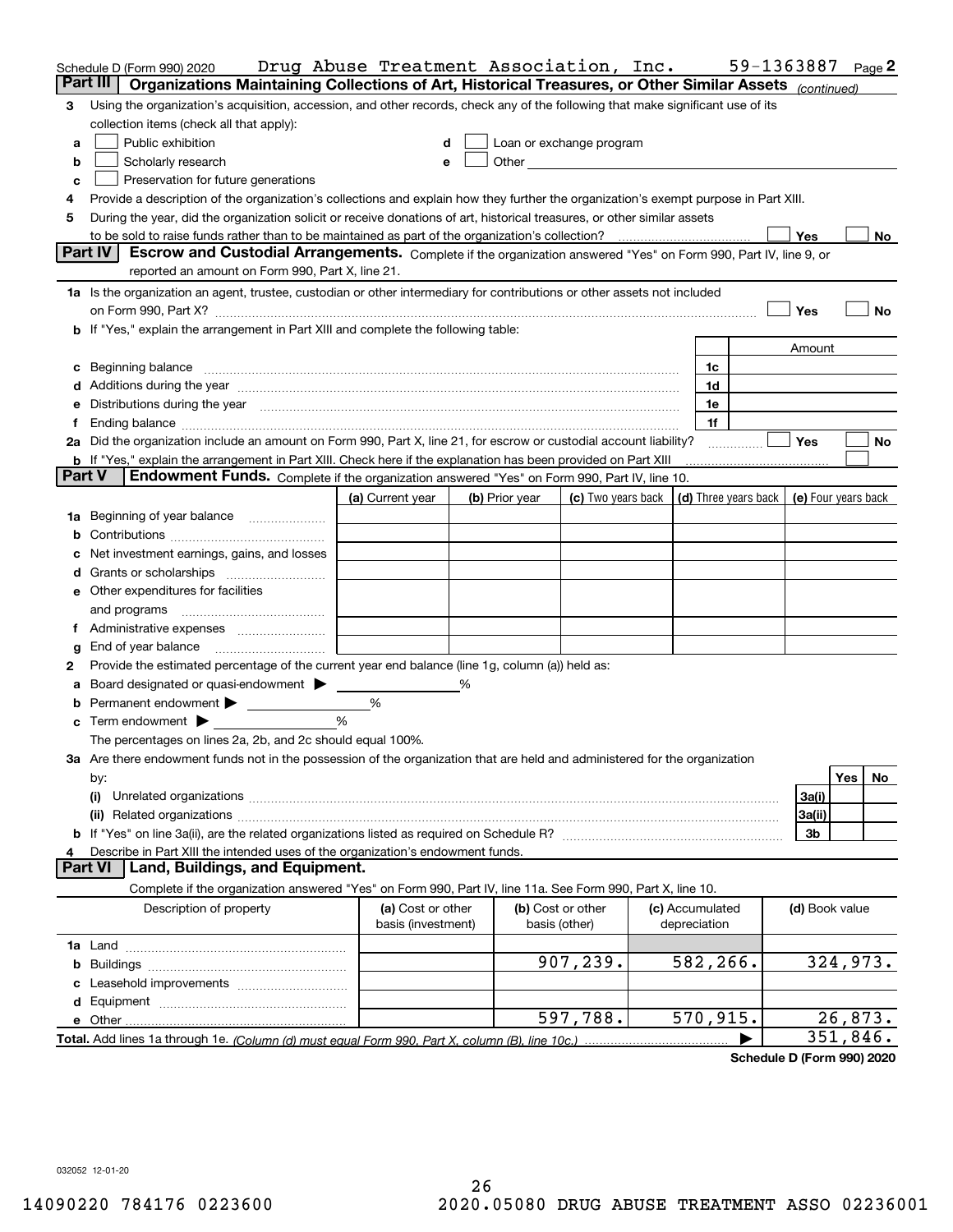|             | Schedule D (Form 990) 2020                                                               |                              | Drug Abuse Treatment Association, Inc.                                                                                        |  | 59-1363887<br>Page $3$                                                                                                                               |
|-------------|------------------------------------------------------------------------------------------|------------------------------|-------------------------------------------------------------------------------------------------------------------------------|--|------------------------------------------------------------------------------------------------------------------------------------------------------|
|             | Part VII Investments - Other Securities.                                                 |                              |                                                                                                                               |  |                                                                                                                                                      |
|             |                                                                                          |                              | Complete if the organization answered "Yes" on Form 990, Part IV, line 11b. See Form 990, Part X, line 12.                    |  |                                                                                                                                                      |
|             | (a) Description of security or category (including name of security)                     |                              | (b) Book value                                                                                                                |  | (c) Method of valuation: Cost or end-of-year market value                                                                                            |
|             |                                                                                          |                              |                                                                                                                               |  |                                                                                                                                                      |
|             |                                                                                          |                              |                                                                                                                               |  |                                                                                                                                                      |
| $(3)$ Other |                                                                                          |                              |                                                                                                                               |  |                                                                                                                                                      |
| (A)         |                                                                                          |                              |                                                                                                                               |  |                                                                                                                                                      |
| (B)         |                                                                                          |                              |                                                                                                                               |  |                                                                                                                                                      |
| (C)         |                                                                                          |                              |                                                                                                                               |  |                                                                                                                                                      |
| (D)         |                                                                                          |                              |                                                                                                                               |  |                                                                                                                                                      |
| (E)<br>(F)  |                                                                                          |                              |                                                                                                                               |  |                                                                                                                                                      |
| (G)         |                                                                                          |                              |                                                                                                                               |  |                                                                                                                                                      |
| (H)         |                                                                                          |                              |                                                                                                                               |  |                                                                                                                                                      |
|             | Total. (Col. (b) must equal Form 990, Part X, col. (B) line 12.) $\blacktriangleright$   |                              |                                                                                                                               |  |                                                                                                                                                      |
|             | Part VIII Investments - Program Related.                                                 |                              |                                                                                                                               |  |                                                                                                                                                      |
|             |                                                                                          |                              | Complete if the organization answered "Yes" on Form 990, Part IV, line 11c. See Form 990, Part X, line 13.                    |  |                                                                                                                                                      |
|             | (a) Description of investment                                                            |                              | (b) Book value                                                                                                                |  | (c) Method of valuation: Cost or end-of-year market value                                                                                            |
| (1)         |                                                                                          |                              |                                                                                                                               |  |                                                                                                                                                      |
| (2)         |                                                                                          |                              |                                                                                                                               |  |                                                                                                                                                      |
| (3)         |                                                                                          |                              |                                                                                                                               |  |                                                                                                                                                      |
| (4)         |                                                                                          |                              |                                                                                                                               |  |                                                                                                                                                      |
| (5)         |                                                                                          |                              |                                                                                                                               |  |                                                                                                                                                      |
| (6)         |                                                                                          |                              |                                                                                                                               |  |                                                                                                                                                      |
| (7)         |                                                                                          |                              |                                                                                                                               |  |                                                                                                                                                      |
| (8)         |                                                                                          |                              |                                                                                                                               |  |                                                                                                                                                      |
| (9)         |                                                                                          |                              |                                                                                                                               |  |                                                                                                                                                      |
| Part IX     | Total. (Col. (b) must equal Form 990, Part X, col. (B) line 13.)<br><b>Other Assets.</b> |                              |                                                                                                                               |  |                                                                                                                                                      |
|             |                                                                                          |                              |                                                                                                                               |  |                                                                                                                                                      |
|             |                                                                                          |                              | Complete if the organization answered "Yes" on Form 990, Part IV, line 11d. See Form 990, Part X, line 15.<br>(a) Description |  | (b) Book value                                                                                                                                       |
| (1)         |                                                                                          |                              |                                                                                                                               |  |                                                                                                                                                      |
| (2)         |                                                                                          |                              |                                                                                                                               |  |                                                                                                                                                      |
| (3)         |                                                                                          |                              |                                                                                                                               |  |                                                                                                                                                      |
| (4)         |                                                                                          |                              |                                                                                                                               |  |                                                                                                                                                      |
| (5)         |                                                                                          |                              |                                                                                                                               |  |                                                                                                                                                      |
| (6)         |                                                                                          |                              |                                                                                                                               |  |                                                                                                                                                      |
| (7)         |                                                                                          |                              |                                                                                                                               |  |                                                                                                                                                      |
| (8)         |                                                                                          |                              |                                                                                                                               |  |                                                                                                                                                      |
| (9)         |                                                                                          |                              |                                                                                                                               |  |                                                                                                                                                      |
|             |                                                                                          |                              |                                                                                                                               |  |                                                                                                                                                      |
| Part X      | <b>Other Liabilities.</b>                                                                |                              |                                                                                                                               |  |                                                                                                                                                      |
|             |                                                                                          |                              | Complete if the organization answered "Yes" on Form 990, Part IV, line 11e or 11f. See Form 990, Part X, line 25.             |  |                                                                                                                                                      |
| 1.          |                                                                                          | (a) Description of liability |                                                                                                                               |  | (b) Book value                                                                                                                                       |
| (1)         | Federal income taxes                                                                     |                              |                                                                                                                               |  |                                                                                                                                                      |
| (2)         |                                                                                          |                              |                                                                                                                               |  |                                                                                                                                                      |
| (3)         |                                                                                          |                              |                                                                                                                               |  |                                                                                                                                                      |
| (4)         |                                                                                          |                              |                                                                                                                               |  |                                                                                                                                                      |
| (5)         |                                                                                          |                              |                                                                                                                               |  |                                                                                                                                                      |
| (6)         |                                                                                          |                              |                                                                                                                               |  |                                                                                                                                                      |
| (7)         |                                                                                          |                              |                                                                                                                               |  |                                                                                                                                                      |
| (8)         |                                                                                          |                              |                                                                                                                               |  |                                                                                                                                                      |
| (9)         |                                                                                          |                              |                                                                                                                               |  |                                                                                                                                                      |
|             | Total. (Column (b) must equal Form 990, Part X, col. (B) line 25.)                       |                              |                                                                                                                               |  |                                                                                                                                                      |
|             |                                                                                          |                              |                                                                                                                               |  | 2. Liability for uncertain tax positions. In Part XIII, provide the text of the footnote to the organization's financial statements that reports the |

organization's liability for uncertain tax positions under FASB ASC 740. Check here if the text of the footnote has been provided in Part XIII  $\,$  ...  $\overline{\rm X}$ 

**Schedule D (Form 990) 2020**

032053 12-01-20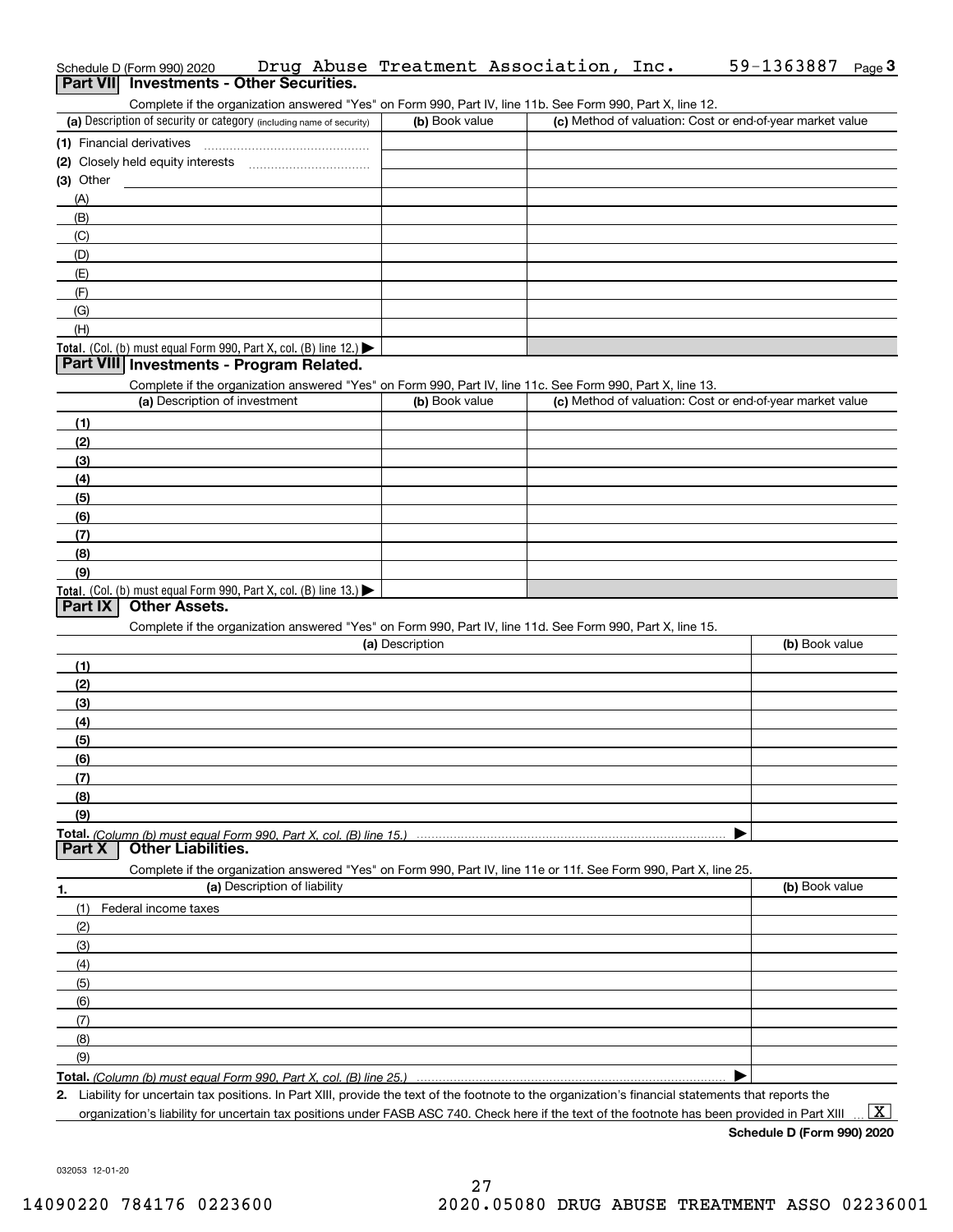|    | Drug Abuse Treatment Association, Inc.<br>Schedule D (Form 990) 2020                                                                                                                                                           |                |              |                | 59-1363887   | Page 4   |
|----|--------------------------------------------------------------------------------------------------------------------------------------------------------------------------------------------------------------------------------|----------------|--------------|----------------|--------------|----------|
|    | Reconciliation of Revenue per Audited Financial Statements With Revenue per Return.<br>Part XI                                                                                                                                 |                |              |                |              |          |
|    | Complete if the organization answered "Yes" on Form 990, Part IV, line 12a.                                                                                                                                                    |                |              |                |              |          |
| 1  | Total revenue, gains, and other support per audited financial statements                                                                                                                                                       |                |              | $\blacksquare$ | 7,738,809.   |          |
| 2  | Amounts included on line 1 but not on Form 990, Part VIII, line 12:                                                                                                                                                            |                |              |                |              |          |
| а  |                                                                                                                                                                                                                                | 2a             | $-2,024.$    |                |              |          |
| b  |                                                                                                                                                                                                                                | 2 <sub>b</sub> | 475, 711.    |                |              |          |
| с  |                                                                                                                                                                                                                                | 2c             |              |                |              |          |
| d  |                                                                                                                                                                                                                                | 2d             |              |                |              |          |
| е  | Add lines 2a through 2d <b>contract and a contract and a contract a</b> contract a contract and a contract a contract a                                                                                                        |                |              | 2e             |              | 473,687. |
| 3  |                                                                                                                                                                                                                                |                |              | 3              | 7, 265, 122. |          |
| 4  | Amounts included on Form 990, Part VIII, line 12, but not on line 1:                                                                                                                                                           |                |              |                |              |          |
| a  | Investment expenses not included on Form 990, Part VIII, line 7b                                                                                                                                                               | 4a             |              |                |              |          |
| b  | Other (Describe in Part XIII.)                                                                                                                                                                                                 | 4b             |              |                |              |          |
| c. | Add lines 4a and 4b                                                                                                                                                                                                            |                |              | 4с             |              | 0.       |
|    |                                                                                                                                                                                                                                | 5 <sup>5</sup> | 7, 265, 122. |                |              |          |
|    | Part XII   Reconciliation of Expenses per Audited Financial Statements With Expenses per Return.                                                                                                                               |                |              |                |              |          |
|    | Complete if the organization answered "Yes" on Form 990, Part IV, line 12a.                                                                                                                                                    |                |              |                |              |          |
| 1  | Total expenses and losses per audited financial statements [11] [12] contain an intervention and contain a statements [13] [13] and the statements [13] [13] and the statements [13] and the statements [13] and the statement |                |              | $\mathbf{1}$   | 7,747,574.   |          |
| 2  | Amounts included on line 1 but not on Form 990, Part IX, line 25:                                                                                                                                                              |                |              |                |              |          |
| a  |                                                                                                                                                                                                                                | 2a             | 475,711.     |                |              |          |
| b  |                                                                                                                                                                                                                                | 2 <sub>b</sub> |              |                |              |          |
| c  |                                                                                                                                                                                                                                | 2 <sub>c</sub> |              |                |              |          |
| d  |                                                                                                                                                                                                                                | 2d             |              |                |              |          |
| е  |                                                                                                                                                                                                                                |                |              | <b>2e</b>      |              | 475,711. |
| 3  |                                                                                                                                                                                                                                |                |              | $\overline{3}$ | 7,271,863.   |          |
| 4  | Amounts included on Form 990, Part IX, line 25, but not on line 1:                                                                                                                                                             |                |              |                |              |          |
| a  |                                                                                                                                                                                                                                | 4a             |              |                |              |          |
| b  | Other (Describe in Part XIII.) [100] [100] [100] [100] [100] [100] [100] [100] [100] [100] [100] [100] [100] [                                                                                                                 | 4h             |              |                |              |          |
|    | Add lines 4a and 4b                                                                                                                                                                                                            |                |              | 4c             |              | 0.       |
| 5. |                                                                                                                                                                                                                                |                |              | $\overline{5}$ | 7, 271, 863. |          |
|    | Part XIII Supplemental Information.                                                                                                                                                                                            |                |              |                |              |          |
|    | Provide the descriptions required for Part II, lines 3, 5, and 9; Part III, lines 1a and 4; Part IV, lines 1b and 2b; Part V, line 4; Part X, line 2; Part XI,                                                                 |                |              |                |              |          |
|    | lines 2d and 4b; and Part XII, lines 2d and 4b. Also complete this part to provide any additional information.                                                                                                                 |                |              |                |              |          |

Part X, Line 2: 2008

| organization, other than a private foundation, pursuant to Internal          |
|------------------------------------------------------------------------------|
|                                                                              |
| Revenue Code section $501(c)(3)$ and, as such, is not required to pay income |
| taxes on its exempt function income.                                         |
|                                                                              |
| On July 1, 2009, data adopted FASB ASC 740-10, accounting for uncertainty    |
| in income taxes. This pronouncement seeks to reduce the diversity in         |
| practice associated with certain aspects of measurement and recognition in   |
| accounting for income taxes. It prescribes a recognition threshold and       |
| measurement attribute for financial statement recognition and measurement    |
| of a tax position which an entity takes or expects to take in a tax          |
| Schedule D (Form 990) 2020<br>032054 12-01-20<br>28                          |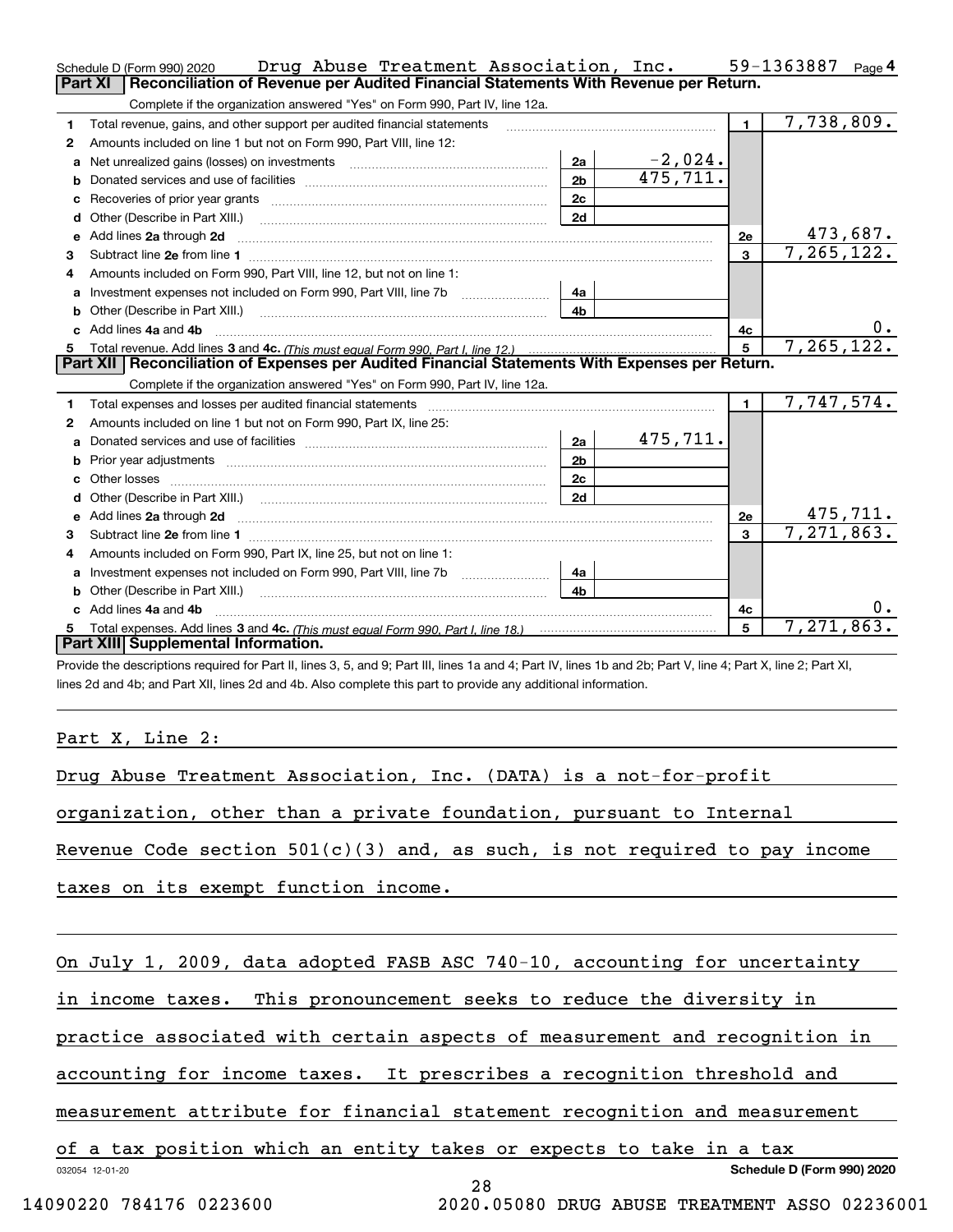| An entity may only recognize or continue to recognize tax<br>return.<br>positions which meet a "more likely than not" threshold. DATA assesses<br>its income tax positions based on management's evaluation of the facts,<br>circumstances and information available at the reporting date. DATA uses<br>the prescribed "more likely than not" threshold when making its<br>At adoption, DATA did not record any cumulative effect<br>assessment.<br>adjustment, and DATA did not accrue any interest expense or penalties<br>related to tax positions.<br>There are currently no open federal or state<br>tax years under audit. | Drug Abuse Treatment Association, Inc.<br>59-1363887<br>Page 5<br>Schedule D (Form 990) 2020<br><b>Part XIII Supplemental Information</b> (continued) |
|-----------------------------------------------------------------------------------------------------------------------------------------------------------------------------------------------------------------------------------------------------------------------------------------------------------------------------------------------------------------------------------------------------------------------------------------------------------------------------------------------------------------------------------------------------------------------------------------------------------------------------------|-------------------------------------------------------------------------------------------------------------------------------------------------------|
|                                                                                                                                                                                                                                                                                                                                                                                                                                                                                                                                                                                                                                   |                                                                                                                                                       |
|                                                                                                                                                                                                                                                                                                                                                                                                                                                                                                                                                                                                                                   |                                                                                                                                                       |
|                                                                                                                                                                                                                                                                                                                                                                                                                                                                                                                                                                                                                                   |                                                                                                                                                       |
|                                                                                                                                                                                                                                                                                                                                                                                                                                                                                                                                                                                                                                   |                                                                                                                                                       |
|                                                                                                                                                                                                                                                                                                                                                                                                                                                                                                                                                                                                                                   |                                                                                                                                                       |
|                                                                                                                                                                                                                                                                                                                                                                                                                                                                                                                                                                                                                                   |                                                                                                                                                       |
|                                                                                                                                                                                                                                                                                                                                                                                                                                                                                                                                                                                                                                   |                                                                                                                                                       |
|                                                                                                                                                                                                                                                                                                                                                                                                                                                                                                                                                                                                                                   |                                                                                                                                                       |
|                                                                                                                                                                                                                                                                                                                                                                                                                                                                                                                                                                                                                                   |                                                                                                                                                       |
|                                                                                                                                                                                                                                                                                                                                                                                                                                                                                                                                                                                                                                   |                                                                                                                                                       |
|                                                                                                                                                                                                                                                                                                                                                                                                                                                                                                                                                                                                                                   |                                                                                                                                                       |
|                                                                                                                                                                                                                                                                                                                                                                                                                                                                                                                                                                                                                                   |                                                                                                                                                       |
|                                                                                                                                                                                                                                                                                                                                                                                                                                                                                                                                                                                                                                   |                                                                                                                                                       |
|                                                                                                                                                                                                                                                                                                                                                                                                                                                                                                                                                                                                                                   |                                                                                                                                                       |
|                                                                                                                                                                                                                                                                                                                                                                                                                                                                                                                                                                                                                                   |                                                                                                                                                       |
|                                                                                                                                                                                                                                                                                                                                                                                                                                                                                                                                                                                                                                   |                                                                                                                                                       |
|                                                                                                                                                                                                                                                                                                                                                                                                                                                                                                                                                                                                                                   |                                                                                                                                                       |
|                                                                                                                                                                                                                                                                                                                                                                                                                                                                                                                                                                                                                                   |                                                                                                                                                       |
|                                                                                                                                                                                                                                                                                                                                                                                                                                                                                                                                                                                                                                   |                                                                                                                                                       |
|                                                                                                                                                                                                                                                                                                                                                                                                                                                                                                                                                                                                                                   |                                                                                                                                                       |
|                                                                                                                                                                                                                                                                                                                                                                                                                                                                                                                                                                                                                                   |                                                                                                                                                       |
|                                                                                                                                                                                                                                                                                                                                                                                                                                                                                                                                                                                                                                   |                                                                                                                                                       |
|                                                                                                                                                                                                                                                                                                                                                                                                                                                                                                                                                                                                                                   |                                                                                                                                                       |
|                                                                                                                                                                                                                                                                                                                                                                                                                                                                                                                                                                                                                                   |                                                                                                                                                       |
|                                                                                                                                                                                                                                                                                                                                                                                                                                                                                                                                                                                                                                   |                                                                                                                                                       |
|                                                                                                                                                                                                                                                                                                                                                                                                                                                                                                                                                                                                                                   |                                                                                                                                                       |
|                                                                                                                                                                                                                                                                                                                                                                                                                                                                                                                                                                                                                                   |                                                                                                                                                       |
|                                                                                                                                                                                                                                                                                                                                                                                                                                                                                                                                                                                                                                   | Schedule D (Form 990) 2020                                                                                                                            |

**Schedule D (Form 990) 2020**

032055 12-01-20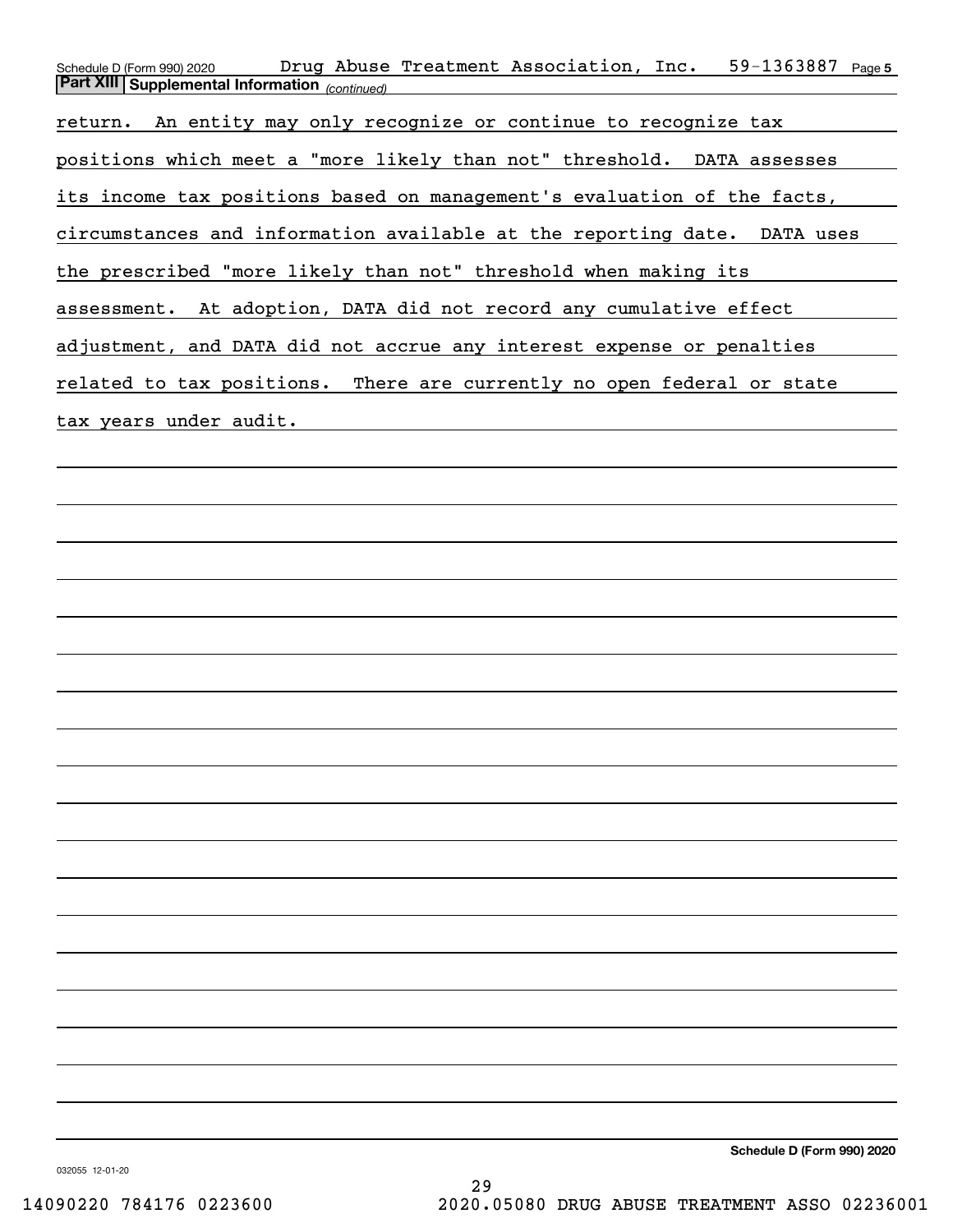| (Form 990)<br>For certain Officers, Directors, Trustees, Key Employees, and Highest<br><b>Compensated Employees</b><br>Complete if the organization answered "Yes" on Form 990, Part IV, line 23.<br>Open to Public<br>Attach to Form 990.<br>Department of the Treasury<br>Inspection<br>Go to www.irs.gov/Form990 for instructions and the latest information.<br>Internal Revenue Service<br><b>Employer identification number</b><br>Name of the organization<br>59-1363887<br>Drug Abuse Treatment Association, Inc.<br><b>Questions Regarding Compensation</b><br>Part I<br>Yes<br>No.<br>1a Check the appropriate box(es) if the organization provided any of the following to or for a person listed on Form 990,<br>Part VII, Section A, line 1a. Complete Part III to provide any relevant information regarding these items.<br>First-class or charter travel<br>Housing allowance or residence for personal use<br>Payments for business use of personal residence<br>Travel for companions<br>Health or social club dues or initiation fees<br>Tax indemnification and gross-up payments<br>Discretionary spending account<br>Personal services (such as maid, chauffeur, chef)<br><b>b</b> If any of the boxes on line 1a are checked, did the organization follow a written policy regarding payment or<br>reimbursement or provision of all of the expenses described above? If "No," complete Part III to explain<br>1b<br>Did the organization require substantiation prior to reimbursing or allowing expenses incurred by all directors,<br>2<br>$\mathbf{2}$<br>Indicate which, if any, of the following the organization used to establish the compensation of the organization's<br>З<br>CEO/Executive Director. Check all that apply. Do not check any boxes for methods used by a related organization to<br>establish compensation of the CEO/Executive Director, but explain in Part III.<br>Compensation committee<br>Written employment contract<br>$X \mid$<br>Compensation survey or study<br>Independent compensation consultant<br>Approval by the board or compensation committee<br>Form 990 of other organizations<br>During the year, did any person listed on Form 990, Part VII, Section A, line 1a, with respect to the filing<br>organization or a related organization:<br>Χ<br>Receive a severance payment or change-of-control payment?<br>4a<br>$\overline{\textbf{x}}$<br>Participate in or receive payment from a supplemental nonqualified retirement plan?<br>4b<br>$\overline{\mathbf{x}}$<br>c Participate in or receive payment from an equity-based compensation arrangement?<br>4c<br>If "Yes" to any of lines 4a-c, list the persons and provide the applicable amounts for each item in Part III.<br>Only section 501(c)(3), 501(c)(4), and 501(c)(29) organizations must complete lines 5-9.<br>For persons listed on Form 990, Part VII, Section A, line 1a, did the organization pay or accrue any compensation<br>5<br>contingent on the revenues of:<br>x<br>a The organization? <b>Manual Community Community</b> Community Community Community Community Community Community Community<br>5a<br>$\overline{\mathbf{x}}$<br>5b<br>If "Yes" on line 5a or 5b, describe in Part III.<br>6 For persons listed on Form 990, Part VII, Section A, line 1a, did the organization pay or accrue any compensation<br>contingent on the net earnings of:<br>х<br>6a<br>$\mathbf X$<br>6b<br>If "Yes" on line 6a or 6b, describe in Part III.<br>7 For persons listed on Form 990, Part VII, Section A, line 1a, did the organization provide any nonfixed payments<br>х<br>7<br>Were any amounts reported on Form 990, Part VII, paid or accrued pursuant to a contract that was subject to the<br>8<br>х<br>initial contract exception described in Regulations section 53.4958-4(a)(3)? If "Yes," describe in Part III<br>8<br>If "Yes" on line 8, did the organization also follow the rebuttable presumption procedure described in<br>9. | <b>SCHEDULE J</b> | <b>Compensation Information</b> |  | OMB No. 1545-0047 |  |  |  |
|----------------------------------------------------------------------------------------------------------------------------------------------------------------------------------------------------------------------------------------------------------------------------------------------------------------------------------------------------------------------------------------------------------------------------------------------------------------------------------------------------------------------------------------------------------------------------------------------------------------------------------------------------------------------------------------------------------------------------------------------------------------------------------------------------------------------------------------------------------------------------------------------------------------------------------------------------------------------------------------------------------------------------------------------------------------------------------------------------------------------------------------------------------------------------------------------------------------------------------------------------------------------------------------------------------------------------------------------------------------------------------------------------------------------------------------------------------------------------------------------------------------------------------------------------------------------------------------------------------------------------------------------------------------------------------------------------------------------------------------------------------------------------------------------------------------------------------------------------------------------------------------------------------------------------------------------------------------------------------------------------------------------------------------------------------------------------------------------------------------------------------------------------------------------------------------------------------------------------------------------------------------------------------------------------------------------------------------------------------------------------------------------------------------------------------------------------------------------------------------------------------------------------------------------------------------------------------------------------------------------------------------------------------------------------------------------------------------------------------------------------------------------------------------------------------------------------------------------------------------------------------------------------------------------------------------------------------------------------------------------------------------------------------------------------------------------------------------------------------------------------------------------------------------------------------------------------------------------------------------------------------------------------------------------------------------------------------------------------------------------------------------------------------------------------------------------------------------------------------------------------------------------------------------------------------------------------------------------------------------------------------------------------------------------------------------------------------------------------------------------------------------------------------------------------------------------------------------------------------------------------------------------------------------------------------------------------------------------------------------------------|-------------------|---------------------------------|--|-------------------|--|--|--|
|                                                                                                                                                                                                                                                                                                                                                                                                                                                                                                                                                                                                                                                                                                                                                                                                                                                                                                                                                                                                                                                                                                                                                                                                                                                                                                                                                                                                                                                                                                                                                                                                                                                                                                                                                                                                                                                                                                                                                                                                                                                                                                                                                                                                                                                                                                                                                                                                                                                                                                                                                                                                                                                                                                                                                                                                                                                                                                                                                                                                                                                                                                                                                                                                                                                                                                                                                                                                                                                                                                                                                                                                                                                                                                                                                                                                                                                                                                                                                                                                    |                   |                                 |  |                   |  |  |  |
|                                                                                                                                                                                                                                                                                                                                                                                                                                                                                                                                                                                                                                                                                                                                                                                                                                                                                                                                                                                                                                                                                                                                                                                                                                                                                                                                                                                                                                                                                                                                                                                                                                                                                                                                                                                                                                                                                                                                                                                                                                                                                                                                                                                                                                                                                                                                                                                                                                                                                                                                                                                                                                                                                                                                                                                                                                                                                                                                                                                                                                                                                                                                                                                                                                                                                                                                                                                                                                                                                                                                                                                                                                                                                                                                                                                                                                                                                                                                                                                                    |                   |                                 |  |                   |  |  |  |
|                                                                                                                                                                                                                                                                                                                                                                                                                                                                                                                                                                                                                                                                                                                                                                                                                                                                                                                                                                                                                                                                                                                                                                                                                                                                                                                                                                                                                                                                                                                                                                                                                                                                                                                                                                                                                                                                                                                                                                                                                                                                                                                                                                                                                                                                                                                                                                                                                                                                                                                                                                                                                                                                                                                                                                                                                                                                                                                                                                                                                                                                                                                                                                                                                                                                                                                                                                                                                                                                                                                                                                                                                                                                                                                                                                                                                                                                                                                                                                                                    |                   |                                 |  |                   |  |  |  |
|                                                                                                                                                                                                                                                                                                                                                                                                                                                                                                                                                                                                                                                                                                                                                                                                                                                                                                                                                                                                                                                                                                                                                                                                                                                                                                                                                                                                                                                                                                                                                                                                                                                                                                                                                                                                                                                                                                                                                                                                                                                                                                                                                                                                                                                                                                                                                                                                                                                                                                                                                                                                                                                                                                                                                                                                                                                                                                                                                                                                                                                                                                                                                                                                                                                                                                                                                                                                                                                                                                                                                                                                                                                                                                                                                                                                                                                                                                                                                                                                    |                   |                                 |  |                   |  |  |  |
|                                                                                                                                                                                                                                                                                                                                                                                                                                                                                                                                                                                                                                                                                                                                                                                                                                                                                                                                                                                                                                                                                                                                                                                                                                                                                                                                                                                                                                                                                                                                                                                                                                                                                                                                                                                                                                                                                                                                                                                                                                                                                                                                                                                                                                                                                                                                                                                                                                                                                                                                                                                                                                                                                                                                                                                                                                                                                                                                                                                                                                                                                                                                                                                                                                                                                                                                                                                                                                                                                                                                                                                                                                                                                                                                                                                                                                                                                                                                                                                                    |                   |                                 |  |                   |  |  |  |
|                                                                                                                                                                                                                                                                                                                                                                                                                                                                                                                                                                                                                                                                                                                                                                                                                                                                                                                                                                                                                                                                                                                                                                                                                                                                                                                                                                                                                                                                                                                                                                                                                                                                                                                                                                                                                                                                                                                                                                                                                                                                                                                                                                                                                                                                                                                                                                                                                                                                                                                                                                                                                                                                                                                                                                                                                                                                                                                                                                                                                                                                                                                                                                                                                                                                                                                                                                                                                                                                                                                                                                                                                                                                                                                                                                                                                                                                                                                                                                                                    |                   |                                 |  |                   |  |  |  |
|                                                                                                                                                                                                                                                                                                                                                                                                                                                                                                                                                                                                                                                                                                                                                                                                                                                                                                                                                                                                                                                                                                                                                                                                                                                                                                                                                                                                                                                                                                                                                                                                                                                                                                                                                                                                                                                                                                                                                                                                                                                                                                                                                                                                                                                                                                                                                                                                                                                                                                                                                                                                                                                                                                                                                                                                                                                                                                                                                                                                                                                                                                                                                                                                                                                                                                                                                                                                                                                                                                                                                                                                                                                                                                                                                                                                                                                                                                                                                                                                    |                   |                                 |  |                   |  |  |  |
|                                                                                                                                                                                                                                                                                                                                                                                                                                                                                                                                                                                                                                                                                                                                                                                                                                                                                                                                                                                                                                                                                                                                                                                                                                                                                                                                                                                                                                                                                                                                                                                                                                                                                                                                                                                                                                                                                                                                                                                                                                                                                                                                                                                                                                                                                                                                                                                                                                                                                                                                                                                                                                                                                                                                                                                                                                                                                                                                                                                                                                                                                                                                                                                                                                                                                                                                                                                                                                                                                                                                                                                                                                                                                                                                                                                                                                                                                                                                                                                                    |                   |                                 |  |                   |  |  |  |
|                                                                                                                                                                                                                                                                                                                                                                                                                                                                                                                                                                                                                                                                                                                                                                                                                                                                                                                                                                                                                                                                                                                                                                                                                                                                                                                                                                                                                                                                                                                                                                                                                                                                                                                                                                                                                                                                                                                                                                                                                                                                                                                                                                                                                                                                                                                                                                                                                                                                                                                                                                                                                                                                                                                                                                                                                                                                                                                                                                                                                                                                                                                                                                                                                                                                                                                                                                                                                                                                                                                                                                                                                                                                                                                                                                                                                                                                                                                                                                                                    |                   |                                 |  |                   |  |  |  |
|                                                                                                                                                                                                                                                                                                                                                                                                                                                                                                                                                                                                                                                                                                                                                                                                                                                                                                                                                                                                                                                                                                                                                                                                                                                                                                                                                                                                                                                                                                                                                                                                                                                                                                                                                                                                                                                                                                                                                                                                                                                                                                                                                                                                                                                                                                                                                                                                                                                                                                                                                                                                                                                                                                                                                                                                                                                                                                                                                                                                                                                                                                                                                                                                                                                                                                                                                                                                                                                                                                                                                                                                                                                                                                                                                                                                                                                                                                                                                                                                    |                   |                                 |  |                   |  |  |  |
|                                                                                                                                                                                                                                                                                                                                                                                                                                                                                                                                                                                                                                                                                                                                                                                                                                                                                                                                                                                                                                                                                                                                                                                                                                                                                                                                                                                                                                                                                                                                                                                                                                                                                                                                                                                                                                                                                                                                                                                                                                                                                                                                                                                                                                                                                                                                                                                                                                                                                                                                                                                                                                                                                                                                                                                                                                                                                                                                                                                                                                                                                                                                                                                                                                                                                                                                                                                                                                                                                                                                                                                                                                                                                                                                                                                                                                                                                                                                                                                                    |                   |                                 |  |                   |  |  |  |
|                                                                                                                                                                                                                                                                                                                                                                                                                                                                                                                                                                                                                                                                                                                                                                                                                                                                                                                                                                                                                                                                                                                                                                                                                                                                                                                                                                                                                                                                                                                                                                                                                                                                                                                                                                                                                                                                                                                                                                                                                                                                                                                                                                                                                                                                                                                                                                                                                                                                                                                                                                                                                                                                                                                                                                                                                                                                                                                                                                                                                                                                                                                                                                                                                                                                                                                                                                                                                                                                                                                                                                                                                                                                                                                                                                                                                                                                                                                                                                                                    |                   |                                 |  |                   |  |  |  |
|                                                                                                                                                                                                                                                                                                                                                                                                                                                                                                                                                                                                                                                                                                                                                                                                                                                                                                                                                                                                                                                                                                                                                                                                                                                                                                                                                                                                                                                                                                                                                                                                                                                                                                                                                                                                                                                                                                                                                                                                                                                                                                                                                                                                                                                                                                                                                                                                                                                                                                                                                                                                                                                                                                                                                                                                                                                                                                                                                                                                                                                                                                                                                                                                                                                                                                                                                                                                                                                                                                                                                                                                                                                                                                                                                                                                                                                                                                                                                                                                    |                   |                                 |  |                   |  |  |  |
|                                                                                                                                                                                                                                                                                                                                                                                                                                                                                                                                                                                                                                                                                                                                                                                                                                                                                                                                                                                                                                                                                                                                                                                                                                                                                                                                                                                                                                                                                                                                                                                                                                                                                                                                                                                                                                                                                                                                                                                                                                                                                                                                                                                                                                                                                                                                                                                                                                                                                                                                                                                                                                                                                                                                                                                                                                                                                                                                                                                                                                                                                                                                                                                                                                                                                                                                                                                                                                                                                                                                                                                                                                                                                                                                                                                                                                                                                                                                                                                                    |                   |                                 |  |                   |  |  |  |
|                                                                                                                                                                                                                                                                                                                                                                                                                                                                                                                                                                                                                                                                                                                                                                                                                                                                                                                                                                                                                                                                                                                                                                                                                                                                                                                                                                                                                                                                                                                                                                                                                                                                                                                                                                                                                                                                                                                                                                                                                                                                                                                                                                                                                                                                                                                                                                                                                                                                                                                                                                                                                                                                                                                                                                                                                                                                                                                                                                                                                                                                                                                                                                                                                                                                                                                                                                                                                                                                                                                                                                                                                                                                                                                                                                                                                                                                                                                                                                                                    |                   |                                 |  |                   |  |  |  |
|                                                                                                                                                                                                                                                                                                                                                                                                                                                                                                                                                                                                                                                                                                                                                                                                                                                                                                                                                                                                                                                                                                                                                                                                                                                                                                                                                                                                                                                                                                                                                                                                                                                                                                                                                                                                                                                                                                                                                                                                                                                                                                                                                                                                                                                                                                                                                                                                                                                                                                                                                                                                                                                                                                                                                                                                                                                                                                                                                                                                                                                                                                                                                                                                                                                                                                                                                                                                                                                                                                                                                                                                                                                                                                                                                                                                                                                                                                                                                                                                    |                   |                                 |  |                   |  |  |  |
|                                                                                                                                                                                                                                                                                                                                                                                                                                                                                                                                                                                                                                                                                                                                                                                                                                                                                                                                                                                                                                                                                                                                                                                                                                                                                                                                                                                                                                                                                                                                                                                                                                                                                                                                                                                                                                                                                                                                                                                                                                                                                                                                                                                                                                                                                                                                                                                                                                                                                                                                                                                                                                                                                                                                                                                                                                                                                                                                                                                                                                                                                                                                                                                                                                                                                                                                                                                                                                                                                                                                                                                                                                                                                                                                                                                                                                                                                                                                                                                                    |                   |                                 |  |                   |  |  |  |
|                                                                                                                                                                                                                                                                                                                                                                                                                                                                                                                                                                                                                                                                                                                                                                                                                                                                                                                                                                                                                                                                                                                                                                                                                                                                                                                                                                                                                                                                                                                                                                                                                                                                                                                                                                                                                                                                                                                                                                                                                                                                                                                                                                                                                                                                                                                                                                                                                                                                                                                                                                                                                                                                                                                                                                                                                                                                                                                                                                                                                                                                                                                                                                                                                                                                                                                                                                                                                                                                                                                                                                                                                                                                                                                                                                                                                                                                                                                                                                                                    |                   |                                 |  |                   |  |  |  |
|                                                                                                                                                                                                                                                                                                                                                                                                                                                                                                                                                                                                                                                                                                                                                                                                                                                                                                                                                                                                                                                                                                                                                                                                                                                                                                                                                                                                                                                                                                                                                                                                                                                                                                                                                                                                                                                                                                                                                                                                                                                                                                                                                                                                                                                                                                                                                                                                                                                                                                                                                                                                                                                                                                                                                                                                                                                                                                                                                                                                                                                                                                                                                                                                                                                                                                                                                                                                                                                                                                                                                                                                                                                                                                                                                                                                                                                                                                                                                                                                    |                   |                                 |  |                   |  |  |  |
|                                                                                                                                                                                                                                                                                                                                                                                                                                                                                                                                                                                                                                                                                                                                                                                                                                                                                                                                                                                                                                                                                                                                                                                                                                                                                                                                                                                                                                                                                                                                                                                                                                                                                                                                                                                                                                                                                                                                                                                                                                                                                                                                                                                                                                                                                                                                                                                                                                                                                                                                                                                                                                                                                                                                                                                                                                                                                                                                                                                                                                                                                                                                                                                                                                                                                                                                                                                                                                                                                                                                                                                                                                                                                                                                                                                                                                                                                                                                                                                                    |                   |                                 |  |                   |  |  |  |
|                                                                                                                                                                                                                                                                                                                                                                                                                                                                                                                                                                                                                                                                                                                                                                                                                                                                                                                                                                                                                                                                                                                                                                                                                                                                                                                                                                                                                                                                                                                                                                                                                                                                                                                                                                                                                                                                                                                                                                                                                                                                                                                                                                                                                                                                                                                                                                                                                                                                                                                                                                                                                                                                                                                                                                                                                                                                                                                                                                                                                                                                                                                                                                                                                                                                                                                                                                                                                                                                                                                                                                                                                                                                                                                                                                                                                                                                                                                                                                                                    |                   |                                 |  |                   |  |  |  |
|                                                                                                                                                                                                                                                                                                                                                                                                                                                                                                                                                                                                                                                                                                                                                                                                                                                                                                                                                                                                                                                                                                                                                                                                                                                                                                                                                                                                                                                                                                                                                                                                                                                                                                                                                                                                                                                                                                                                                                                                                                                                                                                                                                                                                                                                                                                                                                                                                                                                                                                                                                                                                                                                                                                                                                                                                                                                                                                                                                                                                                                                                                                                                                                                                                                                                                                                                                                                                                                                                                                                                                                                                                                                                                                                                                                                                                                                                                                                                                                                    |                   |                                 |  |                   |  |  |  |
|                                                                                                                                                                                                                                                                                                                                                                                                                                                                                                                                                                                                                                                                                                                                                                                                                                                                                                                                                                                                                                                                                                                                                                                                                                                                                                                                                                                                                                                                                                                                                                                                                                                                                                                                                                                                                                                                                                                                                                                                                                                                                                                                                                                                                                                                                                                                                                                                                                                                                                                                                                                                                                                                                                                                                                                                                                                                                                                                                                                                                                                                                                                                                                                                                                                                                                                                                                                                                                                                                                                                                                                                                                                                                                                                                                                                                                                                                                                                                                                                    |                   |                                 |  |                   |  |  |  |
|                                                                                                                                                                                                                                                                                                                                                                                                                                                                                                                                                                                                                                                                                                                                                                                                                                                                                                                                                                                                                                                                                                                                                                                                                                                                                                                                                                                                                                                                                                                                                                                                                                                                                                                                                                                                                                                                                                                                                                                                                                                                                                                                                                                                                                                                                                                                                                                                                                                                                                                                                                                                                                                                                                                                                                                                                                                                                                                                                                                                                                                                                                                                                                                                                                                                                                                                                                                                                                                                                                                                                                                                                                                                                                                                                                                                                                                                                                                                                                                                    |                   |                                 |  |                   |  |  |  |
|                                                                                                                                                                                                                                                                                                                                                                                                                                                                                                                                                                                                                                                                                                                                                                                                                                                                                                                                                                                                                                                                                                                                                                                                                                                                                                                                                                                                                                                                                                                                                                                                                                                                                                                                                                                                                                                                                                                                                                                                                                                                                                                                                                                                                                                                                                                                                                                                                                                                                                                                                                                                                                                                                                                                                                                                                                                                                                                                                                                                                                                                                                                                                                                                                                                                                                                                                                                                                                                                                                                                                                                                                                                                                                                                                                                                                                                                                                                                                                                                    |                   |                                 |  |                   |  |  |  |
|                                                                                                                                                                                                                                                                                                                                                                                                                                                                                                                                                                                                                                                                                                                                                                                                                                                                                                                                                                                                                                                                                                                                                                                                                                                                                                                                                                                                                                                                                                                                                                                                                                                                                                                                                                                                                                                                                                                                                                                                                                                                                                                                                                                                                                                                                                                                                                                                                                                                                                                                                                                                                                                                                                                                                                                                                                                                                                                                                                                                                                                                                                                                                                                                                                                                                                                                                                                                                                                                                                                                                                                                                                                                                                                                                                                                                                                                                                                                                                                                    |                   |                                 |  |                   |  |  |  |
|                                                                                                                                                                                                                                                                                                                                                                                                                                                                                                                                                                                                                                                                                                                                                                                                                                                                                                                                                                                                                                                                                                                                                                                                                                                                                                                                                                                                                                                                                                                                                                                                                                                                                                                                                                                                                                                                                                                                                                                                                                                                                                                                                                                                                                                                                                                                                                                                                                                                                                                                                                                                                                                                                                                                                                                                                                                                                                                                                                                                                                                                                                                                                                                                                                                                                                                                                                                                                                                                                                                                                                                                                                                                                                                                                                                                                                                                                                                                                                                                    |                   |                                 |  |                   |  |  |  |
|                                                                                                                                                                                                                                                                                                                                                                                                                                                                                                                                                                                                                                                                                                                                                                                                                                                                                                                                                                                                                                                                                                                                                                                                                                                                                                                                                                                                                                                                                                                                                                                                                                                                                                                                                                                                                                                                                                                                                                                                                                                                                                                                                                                                                                                                                                                                                                                                                                                                                                                                                                                                                                                                                                                                                                                                                                                                                                                                                                                                                                                                                                                                                                                                                                                                                                                                                                                                                                                                                                                                                                                                                                                                                                                                                                                                                                                                                                                                                                                                    |                   |                                 |  |                   |  |  |  |
|                                                                                                                                                                                                                                                                                                                                                                                                                                                                                                                                                                                                                                                                                                                                                                                                                                                                                                                                                                                                                                                                                                                                                                                                                                                                                                                                                                                                                                                                                                                                                                                                                                                                                                                                                                                                                                                                                                                                                                                                                                                                                                                                                                                                                                                                                                                                                                                                                                                                                                                                                                                                                                                                                                                                                                                                                                                                                                                                                                                                                                                                                                                                                                                                                                                                                                                                                                                                                                                                                                                                                                                                                                                                                                                                                                                                                                                                                                                                                                                                    |                   |                                 |  |                   |  |  |  |
|                                                                                                                                                                                                                                                                                                                                                                                                                                                                                                                                                                                                                                                                                                                                                                                                                                                                                                                                                                                                                                                                                                                                                                                                                                                                                                                                                                                                                                                                                                                                                                                                                                                                                                                                                                                                                                                                                                                                                                                                                                                                                                                                                                                                                                                                                                                                                                                                                                                                                                                                                                                                                                                                                                                                                                                                                                                                                                                                                                                                                                                                                                                                                                                                                                                                                                                                                                                                                                                                                                                                                                                                                                                                                                                                                                                                                                                                                                                                                                                                    |                   |                                 |  |                   |  |  |  |
|                                                                                                                                                                                                                                                                                                                                                                                                                                                                                                                                                                                                                                                                                                                                                                                                                                                                                                                                                                                                                                                                                                                                                                                                                                                                                                                                                                                                                                                                                                                                                                                                                                                                                                                                                                                                                                                                                                                                                                                                                                                                                                                                                                                                                                                                                                                                                                                                                                                                                                                                                                                                                                                                                                                                                                                                                                                                                                                                                                                                                                                                                                                                                                                                                                                                                                                                                                                                                                                                                                                                                                                                                                                                                                                                                                                                                                                                                                                                                                                                    |                   |                                 |  |                   |  |  |  |
|                                                                                                                                                                                                                                                                                                                                                                                                                                                                                                                                                                                                                                                                                                                                                                                                                                                                                                                                                                                                                                                                                                                                                                                                                                                                                                                                                                                                                                                                                                                                                                                                                                                                                                                                                                                                                                                                                                                                                                                                                                                                                                                                                                                                                                                                                                                                                                                                                                                                                                                                                                                                                                                                                                                                                                                                                                                                                                                                                                                                                                                                                                                                                                                                                                                                                                                                                                                                                                                                                                                                                                                                                                                                                                                                                                                                                                                                                                                                                                                                    |                   |                                 |  |                   |  |  |  |
|                                                                                                                                                                                                                                                                                                                                                                                                                                                                                                                                                                                                                                                                                                                                                                                                                                                                                                                                                                                                                                                                                                                                                                                                                                                                                                                                                                                                                                                                                                                                                                                                                                                                                                                                                                                                                                                                                                                                                                                                                                                                                                                                                                                                                                                                                                                                                                                                                                                                                                                                                                                                                                                                                                                                                                                                                                                                                                                                                                                                                                                                                                                                                                                                                                                                                                                                                                                                                                                                                                                                                                                                                                                                                                                                                                                                                                                                                                                                                                                                    |                   |                                 |  |                   |  |  |  |
|                                                                                                                                                                                                                                                                                                                                                                                                                                                                                                                                                                                                                                                                                                                                                                                                                                                                                                                                                                                                                                                                                                                                                                                                                                                                                                                                                                                                                                                                                                                                                                                                                                                                                                                                                                                                                                                                                                                                                                                                                                                                                                                                                                                                                                                                                                                                                                                                                                                                                                                                                                                                                                                                                                                                                                                                                                                                                                                                                                                                                                                                                                                                                                                                                                                                                                                                                                                                                                                                                                                                                                                                                                                                                                                                                                                                                                                                                                                                                                                                    |                   |                                 |  |                   |  |  |  |
|                                                                                                                                                                                                                                                                                                                                                                                                                                                                                                                                                                                                                                                                                                                                                                                                                                                                                                                                                                                                                                                                                                                                                                                                                                                                                                                                                                                                                                                                                                                                                                                                                                                                                                                                                                                                                                                                                                                                                                                                                                                                                                                                                                                                                                                                                                                                                                                                                                                                                                                                                                                                                                                                                                                                                                                                                                                                                                                                                                                                                                                                                                                                                                                                                                                                                                                                                                                                                                                                                                                                                                                                                                                                                                                                                                                                                                                                                                                                                                                                    |                   |                                 |  |                   |  |  |  |
|                                                                                                                                                                                                                                                                                                                                                                                                                                                                                                                                                                                                                                                                                                                                                                                                                                                                                                                                                                                                                                                                                                                                                                                                                                                                                                                                                                                                                                                                                                                                                                                                                                                                                                                                                                                                                                                                                                                                                                                                                                                                                                                                                                                                                                                                                                                                                                                                                                                                                                                                                                                                                                                                                                                                                                                                                                                                                                                                                                                                                                                                                                                                                                                                                                                                                                                                                                                                                                                                                                                                                                                                                                                                                                                                                                                                                                                                                                                                                                                                    |                   |                                 |  |                   |  |  |  |
|                                                                                                                                                                                                                                                                                                                                                                                                                                                                                                                                                                                                                                                                                                                                                                                                                                                                                                                                                                                                                                                                                                                                                                                                                                                                                                                                                                                                                                                                                                                                                                                                                                                                                                                                                                                                                                                                                                                                                                                                                                                                                                                                                                                                                                                                                                                                                                                                                                                                                                                                                                                                                                                                                                                                                                                                                                                                                                                                                                                                                                                                                                                                                                                                                                                                                                                                                                                                                                                                                                                                                                                                                                                                                                                                                                                                                                                                                                                                                                                                    |                   |                                 |  |                   |  |  |  |
|                                                                                                                                                                                                                                                                                                                                                                                                                                                                                                                                                                                                                                                                                                                                                                                                                                                                                                                                                                                                                                                                                                                                                                                                                                                                                                                                                                                                                                                                                                                                                                                                                                                                                                                                                                                                                                                                                                                                                                                                                                                                                                                                                                                                                                                                                                                                                                                                                                                                                                                                                                                                                                                                                                                                                                                                                                                                                                                                                                                                                                                                                                                                                                                                                                                                                                                                                                                                                                                                                                                                                                                                                                                                                                                                                                                                                                                                                                                                                                                                    |                   |                                 |  |                   |  |  |  |
|                                                                                                                                                                                                                                                                                                                                                                                                                                                                                                                                                                                                                                                                                                                                                                                                                                                                                                                                                                                                                                                                                                                                                                                                                                                                                                                                                                                                                                                                                                                                                                                                                                                                                                                                                                                                                                                                                                                                                                                                                                                                                                                                                                                                                                                                                                                                                                                                                                                                                                                                                                                                                                                                                                                                                                                                                                                                                                                                                                                                                                                                                                                                                                                                                                                                                                                                                                                                                                                                                                                                                                                                                                                                                                                                                                                                                                                                                                                                                                                                    |                   |                                 |  |                   |  |  |  |
|                                                                                                                                                                                                                                                                                                                                                                                                                                                                                                                                                                                                                                                                                                                                                                                                                                                                                                                                                                                                                                                                                                                                                                                                                                                                                                                                                                                                                                                                                                                                                                                                                                                                                                                                                                                                                                                                                                                                                                                                                                                                                                                                                                                                                                                                                                                                                                                                                                                                                                                                                                                                                                                                                                                                                                                                                                                                                                                                                                                                                                                                                                                                                                                                                                                                                                                                                                                                                                                                                                                                                                                                                                                                                                                                                                                                                                                                                                                                                                                                    |                   |                                 |  |                   |  |  |  |
|                                                                                                                                                                                                                                                                                                                                                                                                                                                                                                                                                                                                                                                                                                                                                                                                                                                                                                                                                                                                                                                                                                                                                                                                                                                                                                                                                                                                                                                                                                                                                                                                                                                                                                                                                                                                                                                                                                                                                                                                                                                                                                                                                                                                                                                                                                                                                                                                                                                                                                                                                                                                                                                                                                                                                                                                                                                                                                                                                                                                                                                                                                                                                                                                                                                                                                                                                                                                                                                                                                                                                                                                                                                                                                                                                                                                                                                                                                                                                                                                    |                   |                                 |  |                   |  |  |  |
|                                                                                                                                                                                                                                                                                                                                                                                                                                                                                                                                                                                                                                                                                                                                                                                                                                                                                                                                                                                                                                                                                                                                                                                                                                                                                                                                                                                                                                                                                                                                                                                                                                                                                                                                                                                                                                                                                                                                                                                                                                                                                                                                                                                                                                                                                                                                                                                                                                                                                                                                                                                                                                                                                                                                                                                                                                                                                                                                                                                                                                                                                                                                                                                                                                                                                                                                                                                                                                                                                                                                                                                                                                                                                                                                                                                                                                                                                                                                                                                                    |                   |                                 |  |                   |  |  |  |
|                                                                                                                                                                                                                                                                                                                                                                                                                                                                                                                                                                                                                                                                                                                                                                                                                                                                                                                                                                                                                                                                                                                                                                                                                                                                                                                                                                                                                                                                                                                                                                                                                                                                                                                                                                                                                                                                                                                                                                                                                                                                                                                                                                                                                                                                                                                                                                                                                                                                                                                                                                                                                                                                                                                                                                                                                                                                                                                                                                                                                                                                                                                                                                                                                                                                                                                                                                                                                                                                                                                                                                                                                                                                                                                                                                                                                                                                                                                                                                                                    |                   |                                 |  |                   |  |  |  |
|                                                                                                                                                                                                                                                                                                                                                                                                                                                                                                                                                                                                                                                                                                                                                                                                                                                                                                                                                                                                                                                                                                                                                                                                                                                                                                                                                                                                                                                                                                                                                                                                                                                                                                                                                                                                                                                                                                                                                                                                                                                                                                                                                                                                                                                                                                                                                                                                                                                                                                                                                                                                                                                                                                                                                                                                                                                                                                                                                                                                                                                                                                                                                                                                                                                                                                                                                                                                                                                                                                                                                                                                                                                                                                                                                                                                                                                                                                                                                                                                    |                   |                                 |  |                   |  |  |  |
|                                                                                                                                                                                                                                                                                                                                                                                                                                                                                                                                                                                                                                                                                                                                                                                                                                                                                                                                                                                                                                                                                                                                                                                                                                                                                                                                                                                                                                                                                                                                                                                                                                                                                                                                                                                                                                                                                                                                                                                                                                                                                                                                                                                                                                                                                                                                                                                                                                                                                                                                                                                                                                                                                                                                                                                                                                                                                                                                                                                                                                                                                                                                                                                                                                                                                                                                                                                                                                                                                                                                                                                                                                                                                                                                                                                                                                                                                                                                                                                                    |                   |                                 |  |                   |  |  |  |
|                                                                                                                                                                                                                                                                                                                                                                                                                                                                                                                                                                                                                                                                                                                                                                                                                                                                                                                                                                                                                                                                                                                                                                                                                                                                                                                                                                                                                                                                                                                                                                                                                                                                                                                                                                                                                                                                                                                                                                                                                                                                                                                                                                                                                                                                                                                                                                                                                                                                                                                                                                                                                                                                                                                                                                                                                                                                                                                                                                                                                                                                                                                                                                                                                                                                                                                                                                                                                                                                                                                                                                                                                                                                                                                                                                                                                                                                                                                                                                                                    |                   |                                 |  |                   |  |  |  |
|                                                                                                                                                                                                                                                                                                                                                                                                                                                                                                                                                                                                                                                                                                                                                                                                                                                                                                                                                                                                                                                                                                                                                                                                                                                                                                                                                                                                                                                                                                                                                                                                                                                                                                                                                                                                                                                                                                                                                                                                                                                                                                                                                                                                                                                                                                                                                                                                                                                                                                                                                                                                                                                                                                                                                                                                                                                                                                                                                                                                                                                                                                                                                                                                                                                                                                                                                                                                                                                                                                                                                                                                                                                                                                                                                                                                                                                                                                                                                                                                    |                   |                                 |  |                   |  |  |  |
|                                                                                                                                                                                                                                                                                                                                                                                                                                                                                                                                                                                                                                                                                                                                                                                                                                                                                                                                                                                                                                                                                                                                                                                                                                                                                                                                                                                                                                                                                                                                                                                                                                                                                                                                                                                                                                                                                                                                                                                                                                                                                                                                                                                                                                                                                                                                                                                                                                                                                                                                                                                                                                                                                                                                                                                                                                                                                                                                                                                                                                                                                                                                                                                                                                                                                                                                                                                                                                                                                                                                                                                                                                                                                                                                                                                                                                                                                                                                                                                                    |                   |                                 |  |                   |  |  |  |
|                                                                                                                                                                                                                                                                                                                                                                                                                                                                                                                                                                                                                                                                                                                                                                                                                                                                                                                                                                                                                                                                                                                                                                                                                                                                                                                                                                                                                                                                                                                                                                                                                                                                                                                                                                                                                                                                                                                                                                                                                                                                                                                                                                                                                                                                                                                                                                                                                                                                                                                                                                                                                                                                                                                                                                                                                                                                                                                                                                                                                                                                                                                                                                                                                                                                                                                                                                                                                                                                                                                                                                                                                                                                                                                                                                                                                                                                                                                                                                                                    |                   |                                 |  |                   |  |  |  |
|                                                                                                                                                                                                                                                                                                                                                                                                                                                                                                                                                                                                                                                                                                                                                                                                                                                                                                                                                                                                                                                                                                                                                                                                                                                                                                                                                                                                                                                                                                                                                                                                                                                                                                                                                                                                                                                                                                                                                                                                                                                                                                                                                                                                                                                                                                                                                                                                                                                                                                                                                                                                                                                                                                                                                                                                                                                                                                                                                                                                                                                                                                                                                                                                                                                                                                                                                                                                                                                                                                                                                                                                                                                                                                                                                                                                                                                                                                                                                                                                    |                   |                                 |  |                   |  |  |  |
| 9<br>expects Reduction Act Notice, see the Instructions for Ferm 000<br>Pohodulo I (Form 000) 2020                                                                                                                                                                                                                                                                                                                                                                                                                                                                                                                                                                                                                                                                                                                                                                                                                                                                                                                                                                                                                                                                                                                                                                                                                                                                                                                                                                                                                                                                                                                                                                                                                                                                                                                                                                                                                                                                                                                                                                                                                                                                                                                                                                                                                                                                                                                                                                                                                                                                                                                                                                                                                                                                                                                                                                                                                                                                                                                                                                                                                                                                                                                                                                                                                                                                                                                                                                                                                                                                                                                                                                                                                                                                                                                                                                                                                                                                                                 |                   |                                 |  |                   |  |  |  |

LHA For Paperwork Reduction Act Notice, see the Instructions for Form 990. Schedule J (Form 990) 2020

032111 12-07-20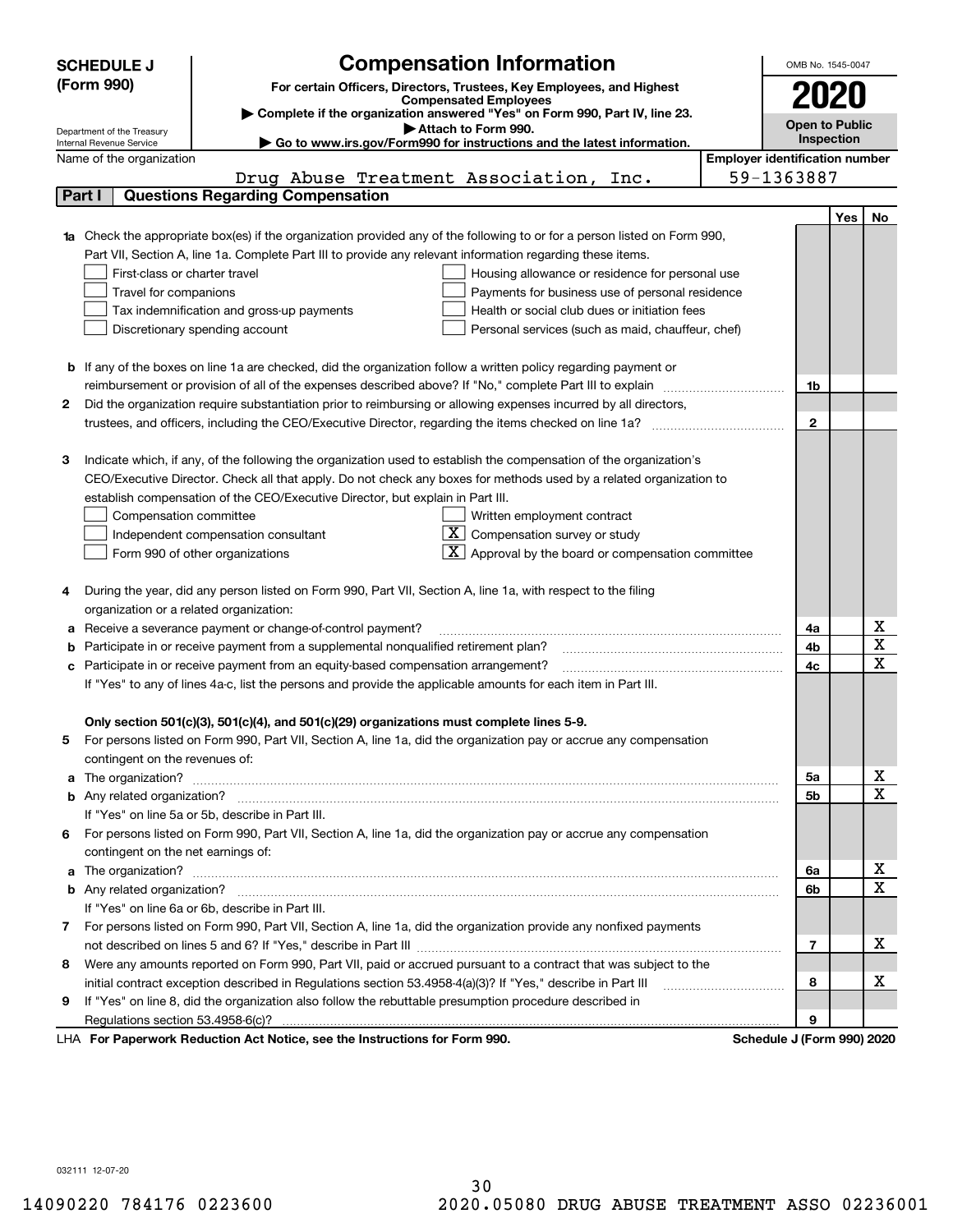# **Part II Officers, Directors, Trustees, Key Employees, and Highest Compensated Employees.**  Schedule J (Form 990) 2020 Page Use duplicate copies if additional space is needed.

For each individual whose compensation must be reported on Schedule J, report compensation from the organization on row (i) and from related organizations, described in the instructions, on row (ii). Do not list any individuals that aren't listed on Form 990, Part VII.

**Note:**  The sum of columns (B)(i)-(iii) for each listed individual must equal the total amount of Form 990, Part VII, Section A, line 1a, applicable column (D) and (E) amounts for that individual.

| (A) Name and Title |                              |                          | (B) Breakdown of W-2 and/or 1099-MISC compensation |                                           | (C) Retirement and<br>other deferred | (D) Nontaxable   | (E) Total of columns | (F) Compensation                                           |
|--------------------|------------------------------|--------------------------|----------------------------------------------------|-------------------------------------------|--------------------------------------|------------------|----------------------|------------------------------------------------------------|
|                    |                              | (i) Base<br>compensation | (ii) Bonus &<br>incentive<br>compensation          | (iii) Other<br>reportable<br>compensation | compensation                         | benefits         | $(B)(i)$ - $(D)$     | in column (B)<br>reported as deferred<br>on prior Form 990 |
| (1) John Fowler    | (i)                          | 170,911.                 | 100.                                               | $\overline{0}$ .                          | 28,674.                              | 6,592.           | 206, 277.            | $\overline{0}$ .                                           |
| President/CEO      | (ii)                         | $\overline{0}$ .         | $\overline{0}$ .                                   | $\overline{\mathbf{0}}$ .                 | $\overline{0}$ .                     | $\overline{0}$ . | $\overline{0}$ .     | $\overline{\mathbf{0}}$ .                                  |
|                    | $\qquad \qquad \textbf{(i)}$ |                          |                                                    |                                           |                                      |                  |                      |                                                            |
|                    | (ii)                         |                          |                                                    |                                           |                                      |                  |                      |                                                            |
|                    | (i)                          |                          |                                                    |                                           |                                      |                  |                      |                                                            |
|                    | (ii)                         |                          |                                                    |                                           |                                      |                  |                      |                                                            |
|                    | (i)                          |                          |                                                    |                                           |                                      |                  |                      |                                                            |
|                    | (ii)                         |                          |                                                    |                                           |                                      |                  |                      |                                                            |
|                    | (i)                          |                          |                                                    |                                           |                                      |                  |                      |                                                            |
|                    | (ii)                         |                          |                                                    |                                           |                                      |                  |                      |                                                            |
|                    | (i)                          |                          |                                                    |                                           |                                      |                  |                      |                                                            |
|                    | (ii)                         |                          |                                                    |                                           |                                      |                  |                      |                                                            |
|                    | (i)                          |                          |                                                    |                                           |                                      |                  |                      |                                                            |
|                    | (ii)                         |                          |                                                    |                                           |                                      |                  |                      |                                                            |
|                    | (i)                          |                          |                                                    |                                           |                                      |                  |                      |                                                            |
|                    | (ii)                         |                          |                                                    |                                           |                                      |                  |                      |                                                            |
|                    | (i)<br>(ii)                  |                          |                                                    |                                           |                                      |                  |                      |                                                            |
|                    | (i)                          |                          |                                                    |                                           |                                      |                  |                      |                                                            |
|                    | (ii)                         |                          |                                                    |                                           |                                      |                  |                      |                                                            |
|                    | (i)                          |                          |                                                    |                                           |                                      |                  |                      |                                                            |
|                    | (ii)                         |                          |                                                    |                                           |                                      |                  |                      |                                                            |
|                    | (i)                          |                          |                                                    |                                           |                                      |                  |                      |                                                            |
|                    | (ii)                         |                          |                                                    |                                           |                                      |                  |                      |                                                            |
|                    | (i)                          |                          |                                                    |                                           |                                      |                  |                      |                                                            |
|                    | (ii)                         |                          |                                                    |                                           |                                      |                  |                      |                                                            |
|                    | (i)                          |                          |                                                    |                                           |                                      |                  |                      |                                                            |
|                    | (ii)                         |                          |                                                    |                                           |                                      |                  |                      |                                                            |
|                    | (i)                          |                          |                                                    |                                           |                                      |                  |                      |                                                            |
|                    | (ii)                         |                          |                                                    |                                           |                                      |                  |                      |                                                            |
|                    | (i)                          |                          |                                                    |                                           |                                      |                  |                      |                                                            |
|                    | (ii)                         |                          |                                                    |                                           |                                      |                  |                      |                                                            |

**Schedule J (Form 990) 2020**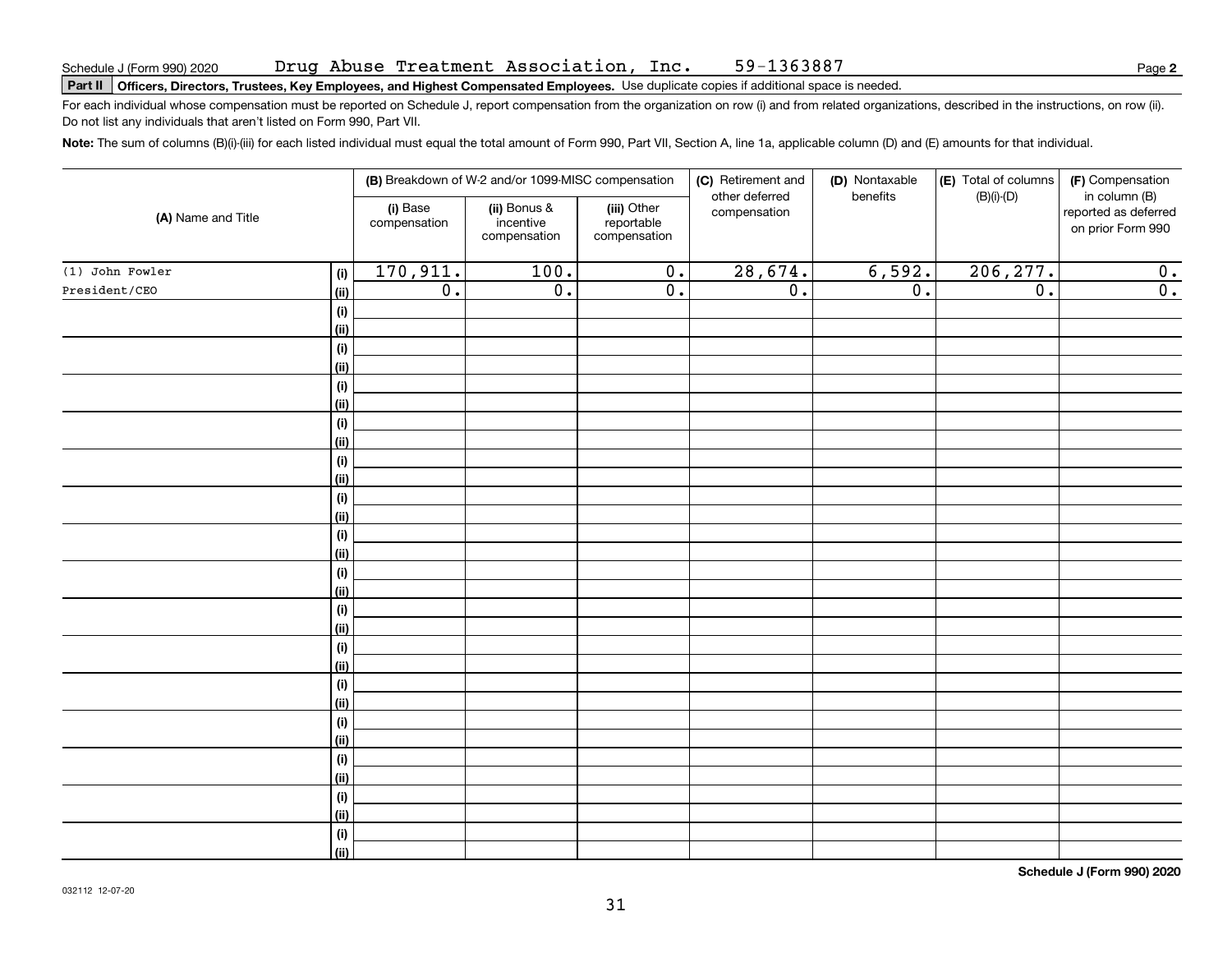## **Part III Supplemental Information**

Schedule J (Form 990) 2020 Drug Abuse Treatment Association, Inc. 59-1363887<br>Part III Supplemental Information<br>Provide the information, explanation, or descriptions required for Part I, lines 1a, 1b, 3, 4a, 4b, 4c, 5a, 5b,

**Schedule J (Form 990) 2020**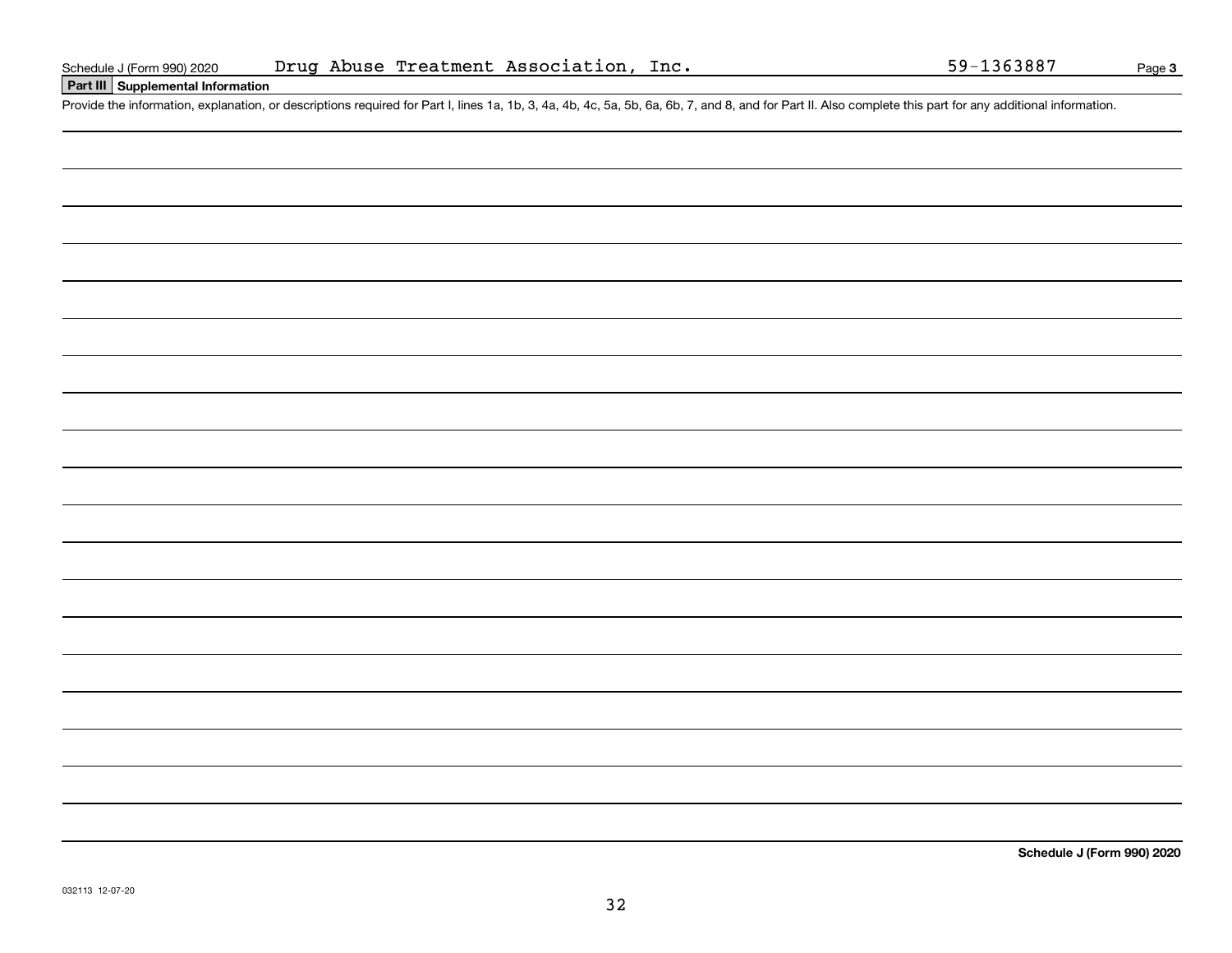Department of the Treasury **(Form 990 or 990-EZ)**

Name of the organization

Internal Revenue Service

## **Complete to provide information for responses to specific questions on SCHEDULE O Supplemental Information to Form 990 or 990-EZ**

**Form 990 or 990-EZ or to provide any additional information. | Attach to Form 990 or 990-EZ. | Go to www.irs.gov/Form990 for the latest information.**



Drug Abuse Treatment Association, Inc. 59-1363887

Form 990, Part I, Line 1, Description of Organization Mission: experiencing problems with substance abuse and/or juvenile delinquency. These services include prevention, outreach, case management, intervention, outpatient, residential and aftercare programming. We provide services in Palm Beach, Martin, St. Lucie, Indian River, and Okeechobee Counties. We are committed to provide programs which foster the skills necessary for individuals to be responsible, productive members of their community.

Form 990, Part III, Line 1, Description of Organization Mission: committed to provide programs, which foster the skills necessary for individuals to be responsible, productive members of their communities. We envision a community that instills the importance of education, respect for self, life and property, empowering children and their families to reject drugs, violence and other criminal activity. DATA recognizes that substance abuse affects every aspect of an individual's life and that effective programming will foster self-reliance, social competence and abstinence from substance abuse.

Form 990, Part III, Line 4a, Program Service Accomplishments: completion of the program is determined by achieving goals/objectives on their treatment plan, abstinence from substances, and achieving maximum benefit. DATA served 54 youth during the fiscal year with an average success rate of 80%.

|                         |  |  |  | Form 990, Part III, Line 4d, Other Program Services:                                 |  |                                               |  |
|-------------------------|--|--|--|--------------------------------------------------------------------------------------|--|-----------------------------------------------|--|
|                         |  |  |  | LHA For Paperwork Reduction Act Notice, see the Instructions for Form 990 or 990-EZ. |  | Schedule O (Form 990 or 990-EZ) 2020          |  |
| 032211 11-20-20         |  |  |  |                                                                                      |  |                                               |  |
|                         |  |  |  | 33                                                                                   |  |                                               |  |
| 14090220 784176 0223600 |  |  |  |                                                                                      |  | 2020.05080 DRUG ABUSE TREATMENT ASSO 02236001 |  |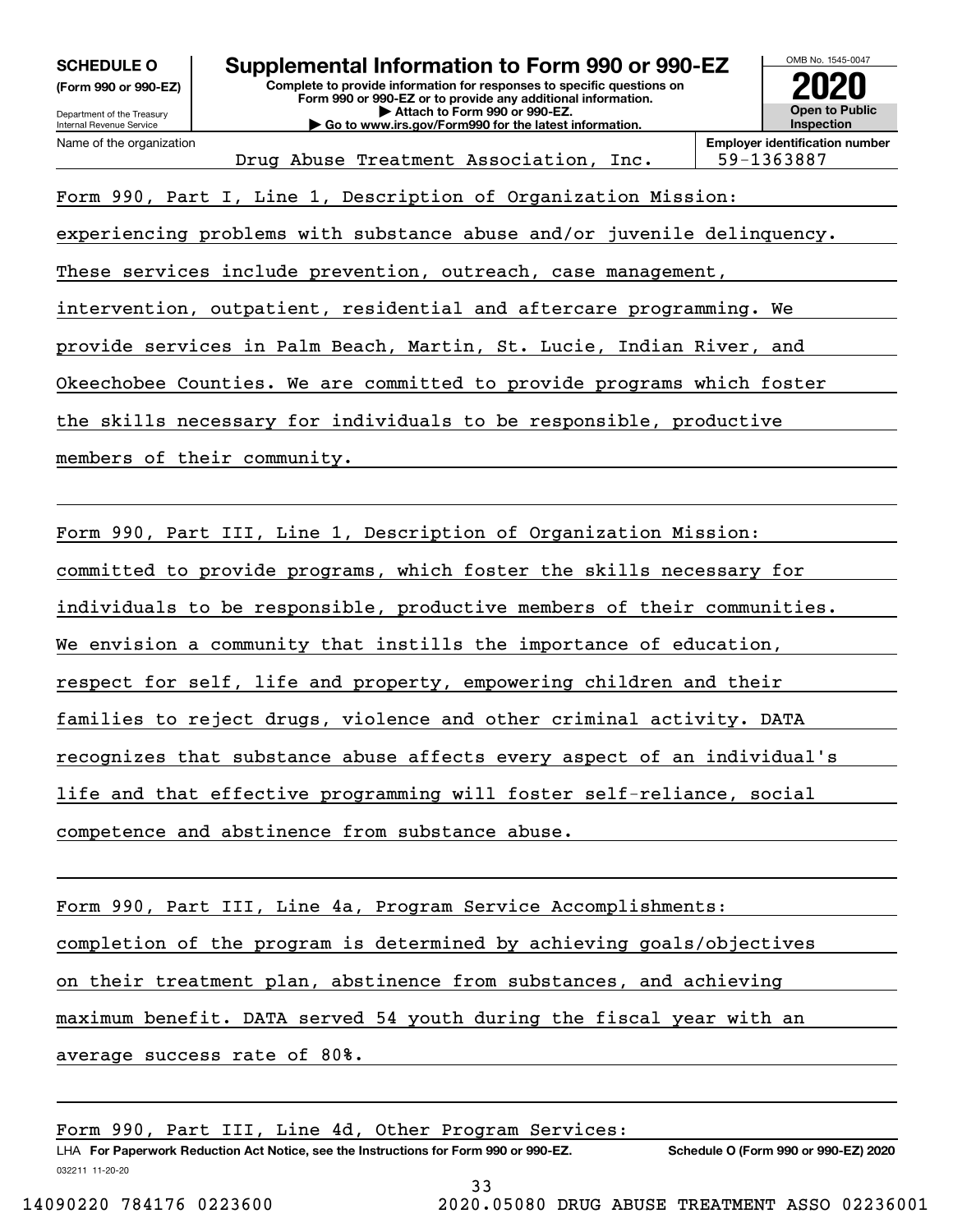| Schedule O (Form 990 or 990-EZ) 2020                                    | Page 2                                              |  |  |  |  |  |  |
|-------------------------------------------------------------------------|-----------------------------------------------------|--|--|--|--|--|--|
| Name of the organization<br>Drug Abuse Treatment Association, Inc.      | <b>Employer identification number</b><br>59-1363887 |  |  |  |  |  |  |
| Outpatient - Outpatient services include screening, assessment,         |                                                     |  |  |  |  |  |  |
| evidence-based individual, family, and group counseling sessions,       |                                                     |  |  |  |  |  |  |
| treatment plan development and review, information and referral, and    |                                                     |  |  |  |  |  |  |
| urinalysis testing services. We provide these services at our two       |                                                     |  |  |  |  |  |  |
| outpatient clinics located in West Palm Beach and Fort Pierce as well   |                                                     |  |  |  |  |  |  |
| as several satellite offices. Our outpatient centers are closely        |                                                     |  |  |  |  |  |  |
| located to our residential centers and serve our residential clients    |                                                     |  |  |  |  |  |  |
| once they have completed the residential modality. This level of care   |                                                     |  |  |  |  |  |  |
| generally consists of three months of treatment which includes weekly   |                                                     |  |  |  |  |  |  |
| sessions supplemented by participation in self-help meetings. During    |                                                     |  |  |  |  |  |  |
| the fiscal year 302 clients were served with an average success rate of |                                                     |  |  |  |  |  |  |
| 78%.                                                                    |                                                     |  |  |  |  |  |  |
| including grants of $$0.$<br>Expenses $$669,549.$<br>Revenue $$91,075.$ |                                                     |  |  |  |  |  |  |

In-Home/Onsite - Therapeutic services and supports are rendered in non-provider settings that include schools, detentions centers and other community settings. Services provided by DATA in school settings remove transportation issues as an obstacle to receiving services. These evidence-based services include the identification of youth at risk through individualized biopsychosocial assessment, short-term individual, family and group counseling, and linkage to appropriate services for individuals that need more intensive services. It also may include evidence-based anger management and substance use education as forms of intervention. During the fiscal year 439 clients were served in our school-based and community intervention programs. 96% of clients successfully completed the program.

34

Expenses  $$511,022$ . including grants of  $$0$ . Revenue  $$0$ .

032212 11-20-20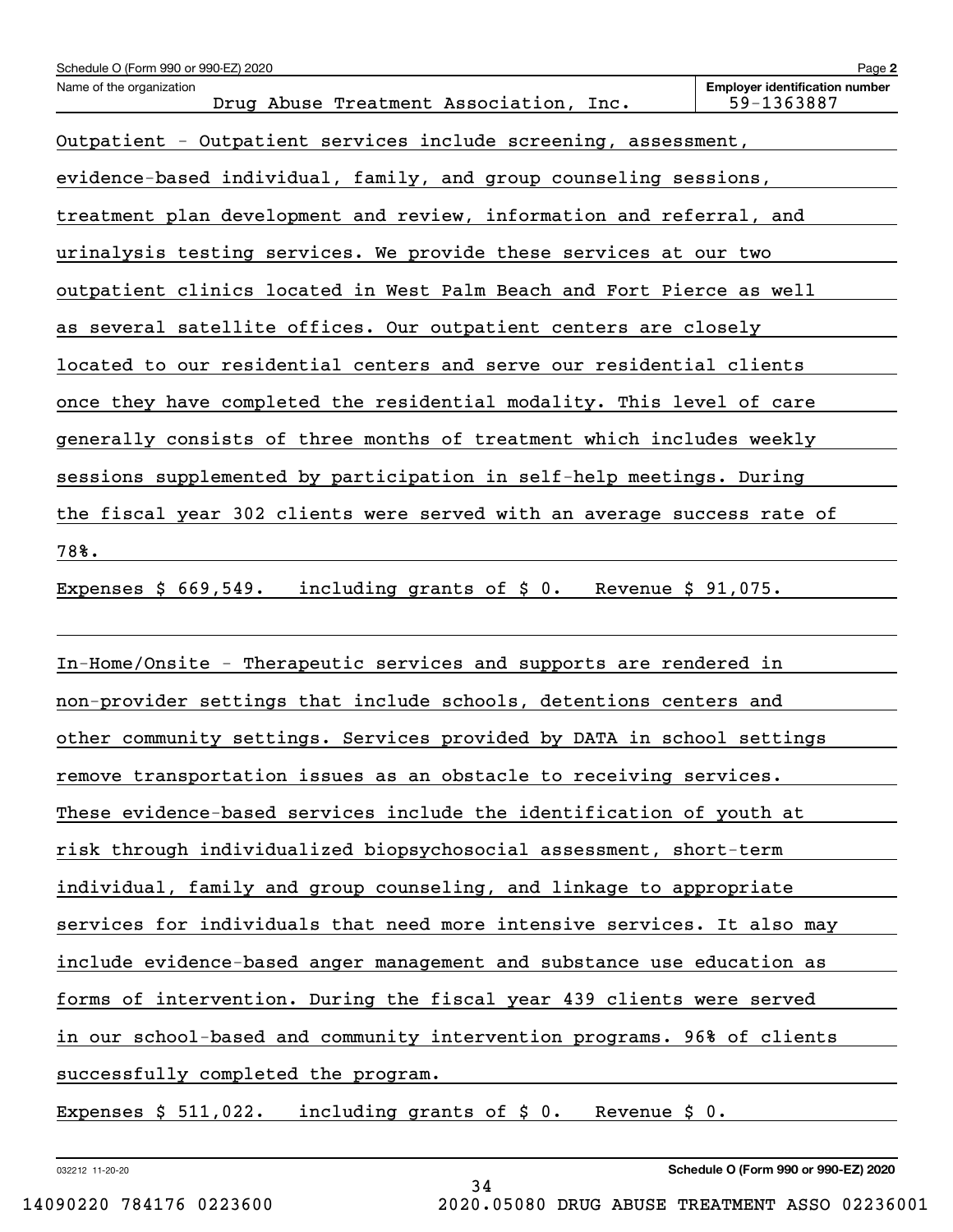| Schedule O (Form 990 or 990-EZ) 2020<br>Name of the organization            | Page 2<br><b>Employer identification number</b> |
|-----------------------------------------------------------------------------|-------------------------------------------------|
| Drug Abuse Treatment Association, Inc.                                      | 59-1363887                                      |
| TASC - DATA provides these assessment and case management services to       |                                                 |
| delinquent youth dealing with substance use and/or mental health            |                                                 |
| issues. TASC specialists conduct a comprehensive assessment and provide     |                                                 |
| recommendations to the Department of Juvenile Justice and the courts.       |                                                 |
| The program is designed to ensure that all delinquent youth needing         |                                                 |
| services are identified and afforded the opportunity to begin their         |                                                 |
| journey to recovery. During the fiscal year 858 clients were served         |                                                 |
| with an average success rate of 88%.                                        |                                                 |
| including grants of $$0.$<br>Expenses $$509,356.$<br>Revenue $$0.$          |                                                 |
|                                                                             |                                                 |
| School-Based Behavioral Health: FY 2018-2019 was the first year of this     |                                                 |
| program. School-Based Behavioral Health counselors provide brief (6-8       |                                                 |
| weeks) mental health and substance use counseling for youth in select       |                                                 |
| middle and high schools in Palm Beach County. Using motivational            |                                                 |
| interviewing and cognitive behavioral treatment strategies, counselors      |                                                 |
| conduct a comprehensive biopsychosocial assessment which results in a       |                                                 |
| strengths-based treatment plan. Youth in need of more long-term             |                                                 |
| counseling or exhibit significant psychiatric issues are linked to          |                                                 |
| community resources for further treatment. During this first year, 497      |                                                 |
| youth were admitted with a successful completion rate of 96%.               |                                                 |
| Expenses $$895,080$ . including grants of $$0$ . Revenue $$0$ .             |                                                 |
|                                                                             |                                                 |
| Medical Services - Medical services prevent the further deterioration       |                                                 |
| of persons with substance use problems and includes a nurse who             |                                                 |
| provides health screening services to our residential clients. During       |                                                 |
| the fiscal year 54 clients were served. No fees were charged to the         |                                                 |
| recipients of these services.                                               |                                                 |
| including grants of $\sharp$ 0. Revenue $\sharp$ 0.<br>Expenses $$32,116$ . |                                                 |
| 032212 11-20-20<br>35                                                       | Schedule O (Form 990 or 990-EZ) 2020            |
| 14090220 784176 0223600<br>2020.05080 DRUG ABUSE TREATMENT ASSO 02236001    |                                                 |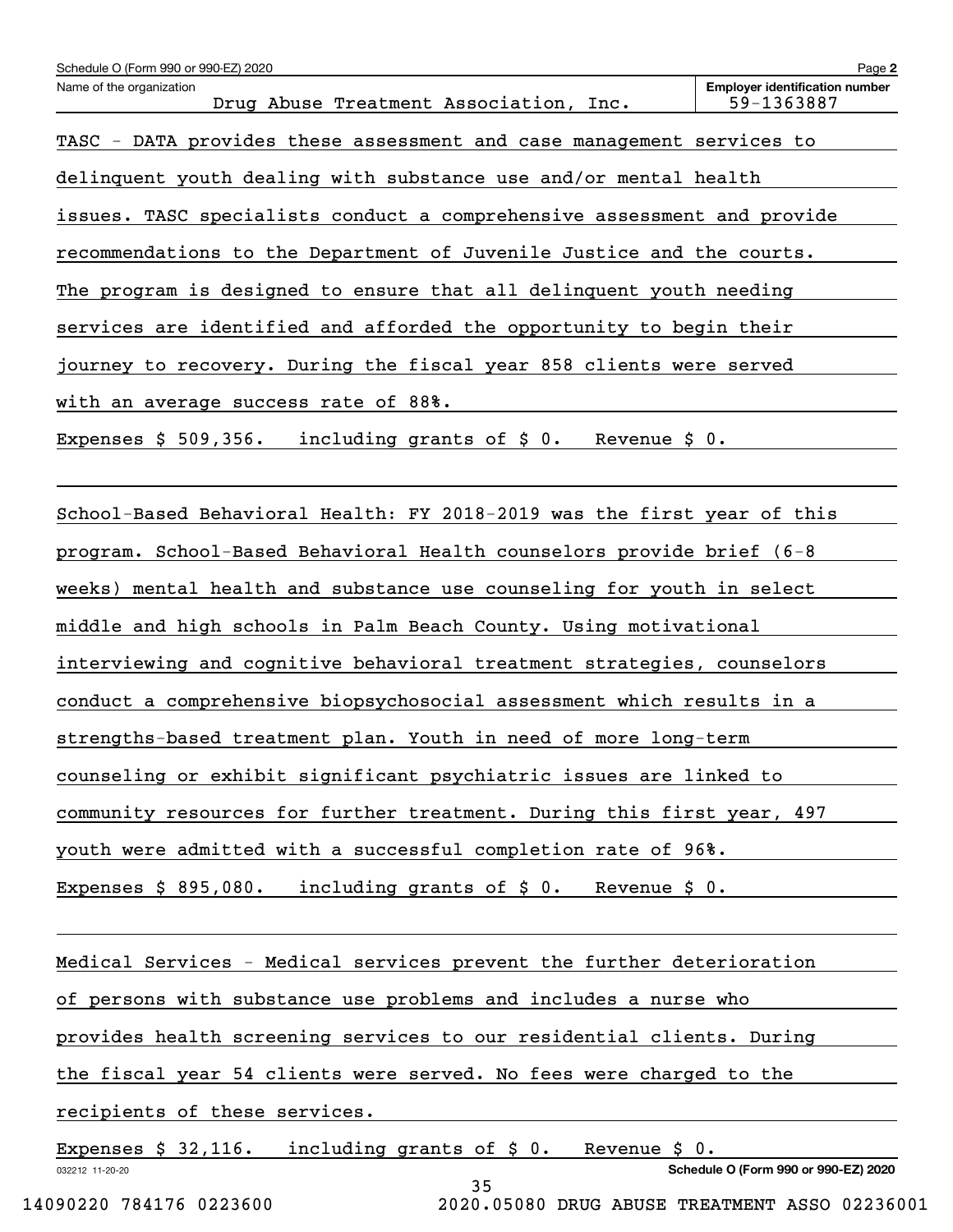Incidentals and care cordination - Incidental services provide for

unmet needs such as clothing, educational, medical care, etc.

Expenses \$ 43,392. including grants of \$ 0. Revenue \$ 0.

Form 990, Part VI, Section B, line 11b:

Form 990 is made available to governing body prior to filing. The Form 990

is presented by the independent CPA firm to the board along with the

audited financial statements for approval.

Form 990, Part VI, Section B, Line 12c:

032212 11-20-20 **Schedule O (Form 990 or 990-EZ) 2020** The Organization's corporate compliance programs function is accomplished primarily through the following mechanisms: compliance policies; standard operating procedures; compliance action plans; compliance processes and training. Our Human Resources Director is the corporate compliance officer. The Organization reviews its corporate compliance policies annually. The board and employee manuals describe ethics codes as do the organization's program manuals. Employees are trained upon hire and subsequently thereafter on the importance of adherence to the corporate compliance policy and are instructed to promptly report known violations without fear of reprisal to the Chief Executive Officer, Chief Financial Officer, Senior Management, Supervisors, etc. Failure to adhere to the policy will result in discipline up to and including termination. We have an open door policy and locked complaint suggestion boxes so individuals can make their concerns known. Background screenings are conducted on new hires and every five years on the anniversary of employment. It is the corporate compliance officer's duty to report within 24 hours to the CEO and CFO any complaint/allegation. Quality Assurance Director conducts regular

36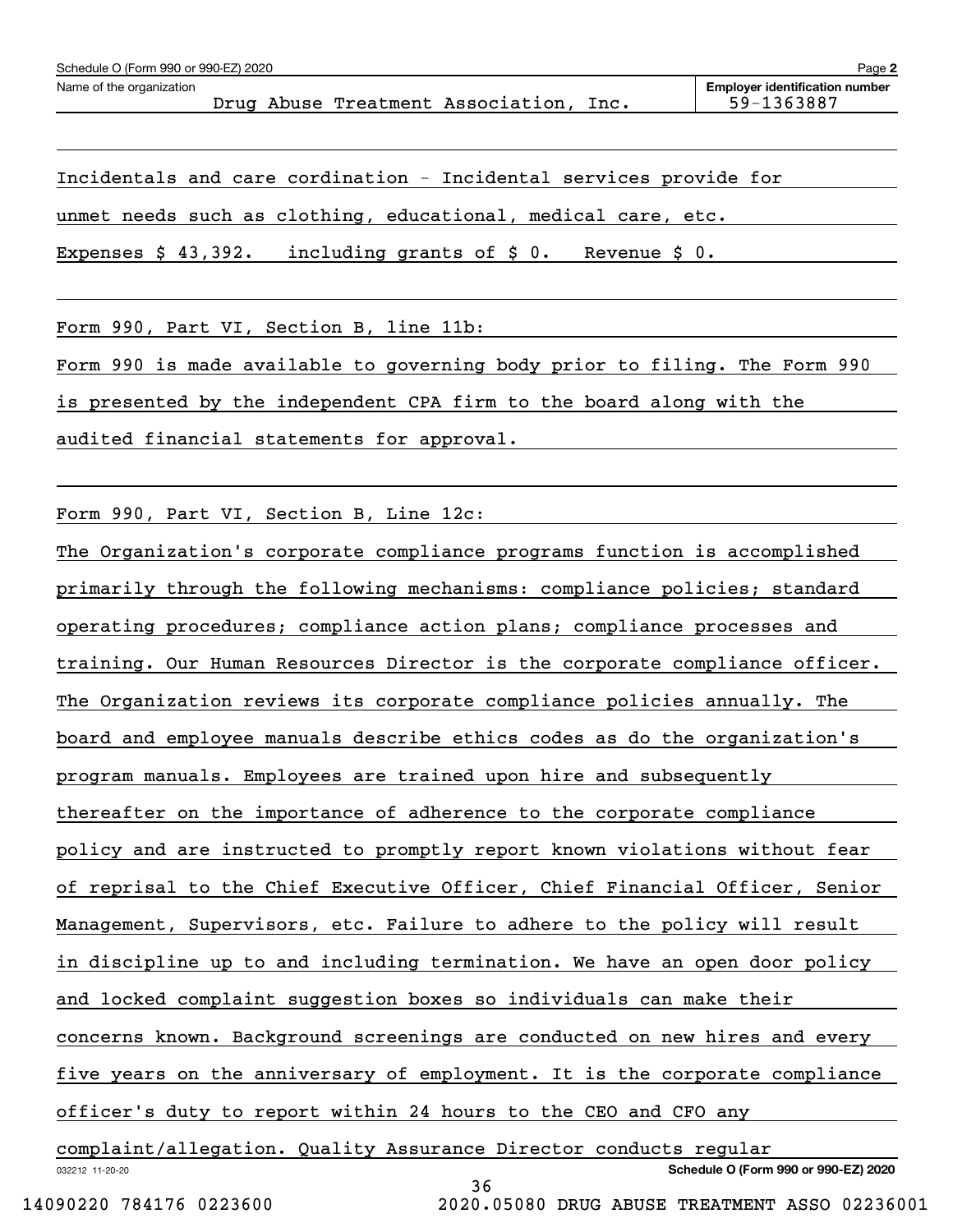| Schedule O (Form 990 or 990-EZ) 2020                                        | Page 2                                              |
|-----------------------------------------------------------------------------|-----------------------------------------------------|
| Name of the organization<br>Drug Abuse Treatment Association, Inc.          | <b>Employer identification number</b><br>59-1363887 |
| monitoring of the Organization's programs including conflict of interest    |                                                     |
| which is communicated to the executive in a written report and to the board |                                                     |
| of directors.                                                               |                                                     |
|                                                                             |                                                     |
| Form 990, Part VI, Section B, Line 15:                                      |                                                     |
| A written evaluation is given to the CEO by the board of directors. The CEO |                                                     |
| is also given a self-evaluation to prepare. Compensation is determined by   |                                                     |
| previous work experience, qualifications and local like-kind organization's |                                                     |
| salary structure.                                                           |                                                     |
|                                                                             |                                                     |
| Form 990, Part VI, Section C, Line 18:                                      |                                                     |
| The Organization makes its form 990 available for public inspection upon    |                                                     |
| request.                                                                    |                                                     |
|                                                                             |                                                     |
| Form 990, Part VI, Section C, Line 19:                                      |                                                     |
| The Organization is subject to the Sunshine Laws and makes our documents    |                                                     |
| available upon request.                                                     |                                                     |
|                                                                             |                                                     |
| Part XII Line 2C                                                            |                                                     |
| The audit report is reviewed annually at the annual audit report review     |                                                     |
| meeting as presented by the independent auditor. The process has not        |                                                     |
| changed from the prior year.                                                |                                                     |
|                                                                             |                                                     |
|                                                                             |                                                     |
|                                                                             |                                                     |

032212 11-20-20